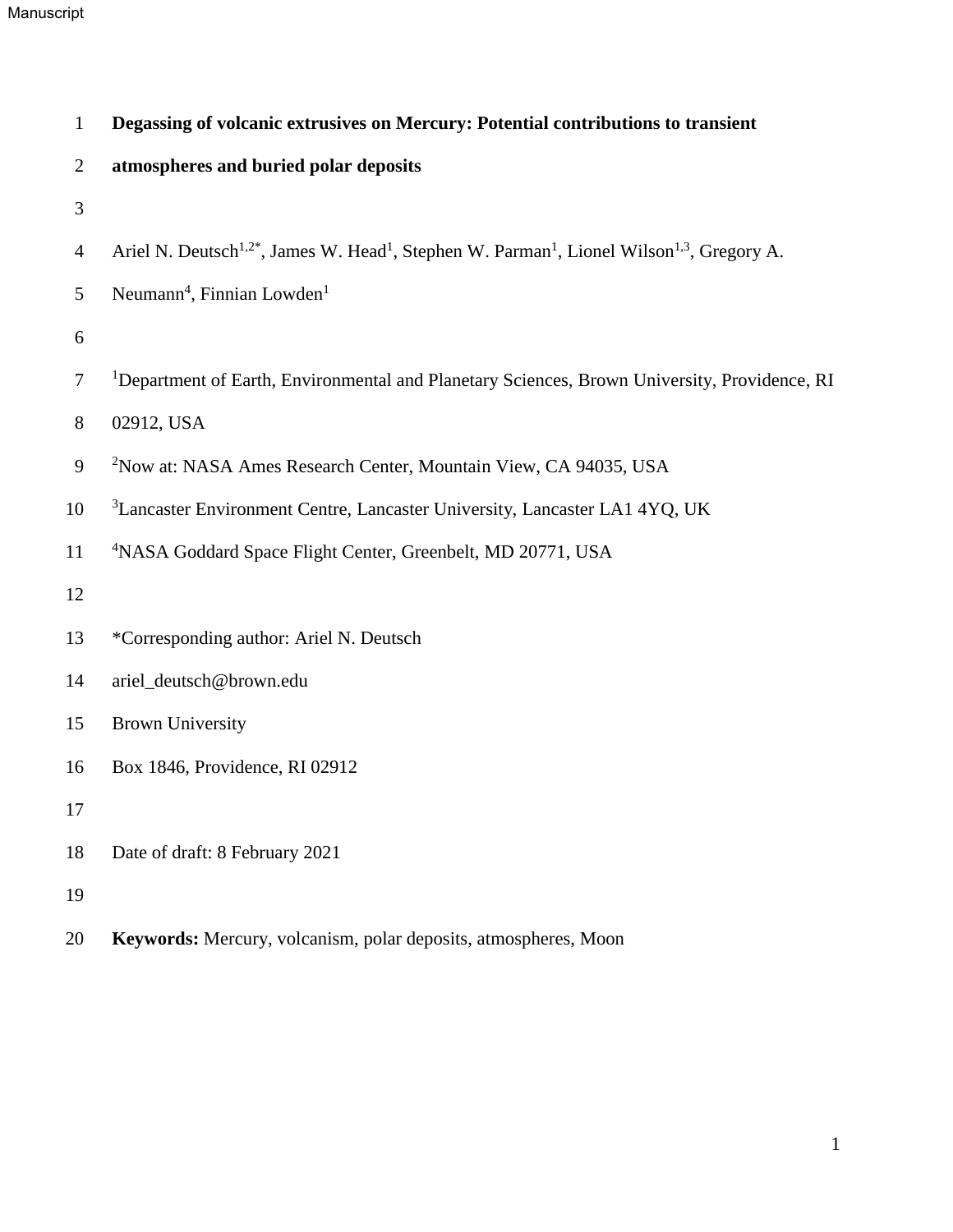#### **Abstract**

 The surface of Mercury is dominated by extensive, widespread lava plains that formed early in its history. The emplacement of these lavas was accompanied by the release of magmatic volatiles, the bulk of which were lost to space via thermal escape and/or photodissociation. Here we consider the fate of these erupted volatiles by quantifying the volumes of erupted volcanic plains and estimating the associated masses of erupted volatiles. The concentrations and speciation of volatiles in Mercury's magmas are not known with certainty at this time, so we model a wide range of cases, based on existing experimental data and speciation models, at 3–7 log  $fO<sub>2</sub>$  units below conditions determined by the iron-wüstite buffer. Cases range from relatively 31 low gas content scenarios (total exsolved gas mass of  $9 \times 10^{15}$  kg) to high gas content scenarios 32 (total exsolved gas =  $5 \times 10^{19}$  kg). We estimate that the average duration of a transient volcanic atmosphere resulting from a single eruption would be between ~250 and ~210,000 years, depending on the volume, degassed volatile content, and eruption rate of an individual eruption, 35 as well as the  $fO_2$  conditions of the planet's interior. If a dense transient atmosphere was ever surface-bound long enough for the released volatiles to be transported to and cold-trapped at Mercury's polar regions, those trapped volatiles are predicted to be well-mixed with the regolith, and at least 16 m beneath the surface given regolith gardening rates. These volatiles would have a composition and age distinctly different from those of the H<sub>2</sub>O-ice deposits observed at the poles of Mercury today.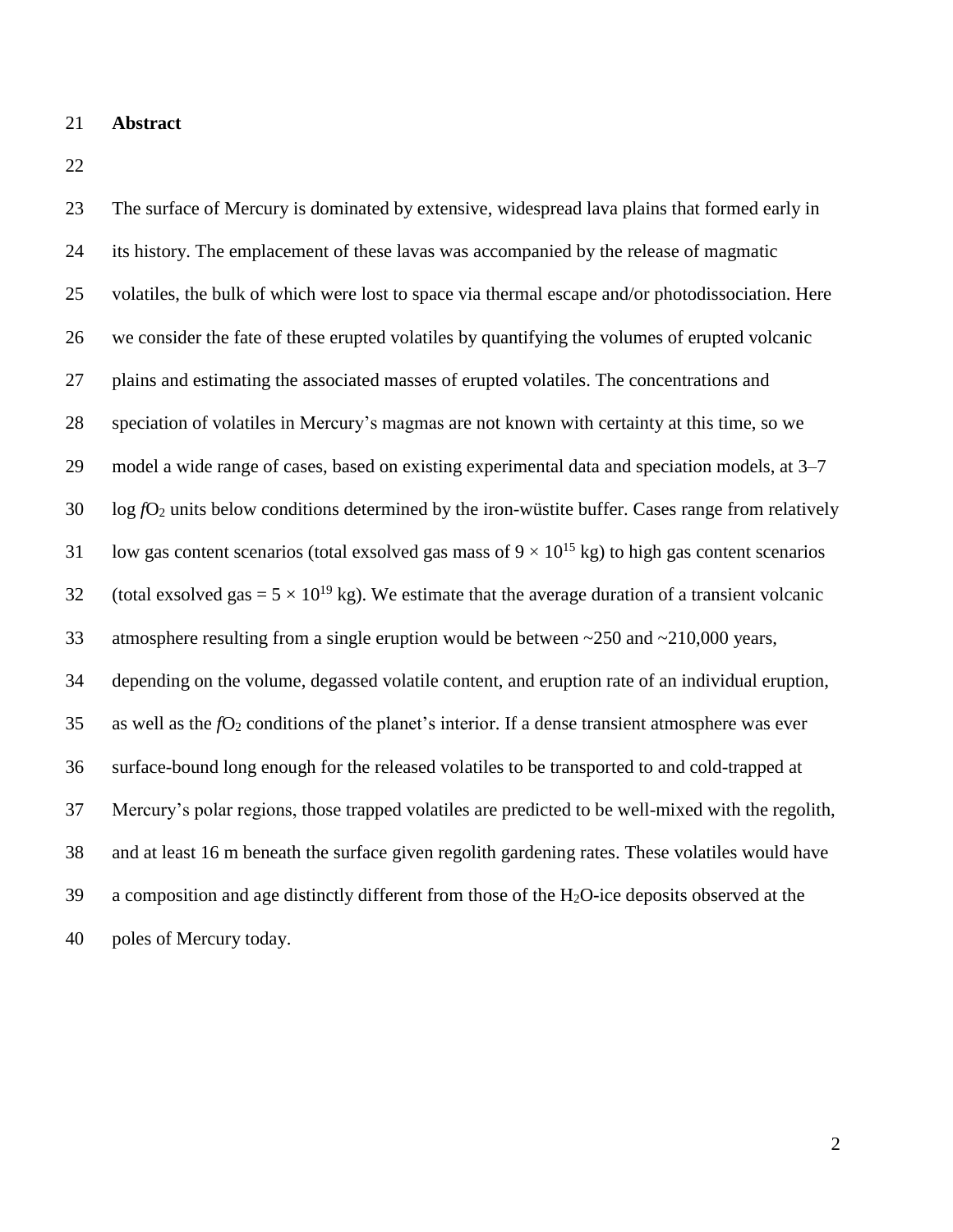**Main text**

# **1 Introduction**

| 45 | Discovering that Mercury is volatile-bearing is one of the most exciting findings of the            |
|----|-----------------------------------------------------------------------------------------------------|
| 46 | MErcury Surface, Space ENvironment, GEochemistry, and Ranging (MESSENGER) mission                   |
| 47 | given the planet's heliocentric distance. For example, Mercury has abundant and widely              |
| 48 | distributed pyroclastic deposits, indicative of volatile-rich eruptions (e.g., Head et al., 2009;   |
| 49 | Kerber et al., 2009; Thomas et al., 2014a, 2014b; Goudge et al., 2014; Jozwiak et al., 2018;        |
| 50 | Pajola et al., 2021). The size of these deposits suggests that they formed from an eruptive process |
| 51 | that was even more volatile-rich than the process that formed lunar pyroclastic deposits (Kerber    |
| 52 | et al., 2009). Mercury also has intriguing hollows suggestive of sublimation, implying that         |
| 53 | abundant volatiles are present beneath the surface (Blewett et al., 2013). Additionally,            |
| 54 | MESSENGER X-Ray Spectrometer (XRS) and Gamma-Ray Spectrometer (GRS) measurements                    |
| 55 | indicate the widespread and abundant presence of K, S, Na, and Cl, and that the planet is           |
| 56 | volatile-rich (e.g., Nittler et al. 2011; Peplowski et al. 2012, 2014; Evans et al. 2015).          |
| 57 | Magmatism is a primary mechanism by which volatiles are transferred from the interiors              |
| 58 | of planets to the surface (e.g., Moore, 1970; Greeley, 1987). For example, laboratory analyses of   |
| 59 | Apollo samples revealed the presence of volatiles (H-, C-, S-, Cl-, and F-bearing compounds)        |
| 60 | trapped in primitive magmas (e.g., Saal et al., 2008), suggesting that lunar volcanism has          |
| 61 | effectively transferred volatiles from the interior to the surface of the Moon. As shown by the     |
| 62 | lunar volcanic record (e.g., Head and Wilson, 2017), basaltic volcanic eruptions can be of two      |
| 63 | types: effusive and explosive. Effusive eruptions involve the generation of mantle partial melts,   |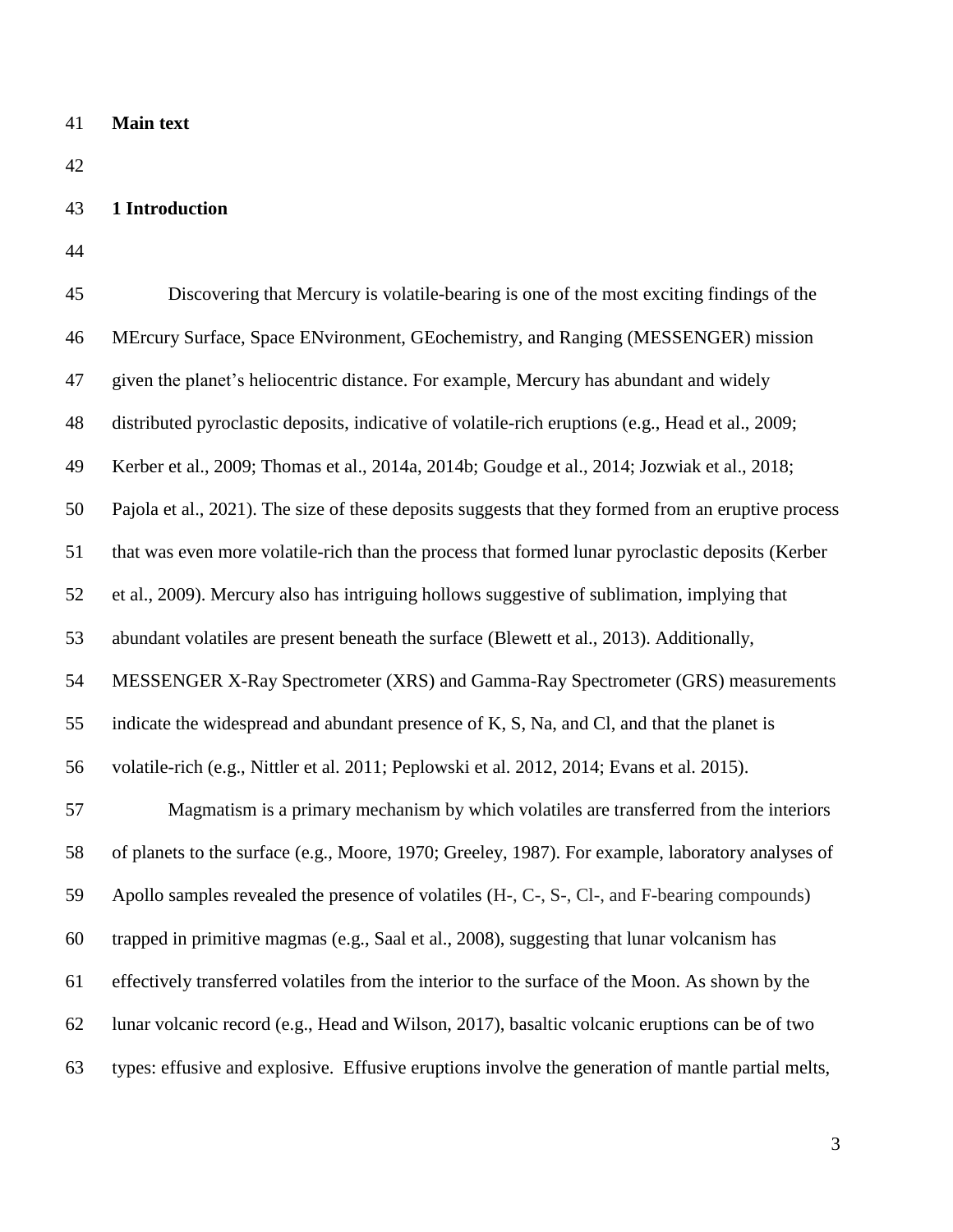| 64 | their ascent toward the surface in magma-filled cracks (dikes) driven by buoyancy and                                                          |
|----|------------------------------------------------------------------------------------------------------------------------------------------------|
| 65 | overpressurization, and their eruption to the surface to form lava flows, accompanied by                                                       |
| 66 | degassing at the vent (e.g., Wilson and Head, 2018). Needham and Kring (2017) estimated that                                                   |
| 67 | $\sim$ 10 <sup>16</sup> kg of CO and S and $\sim$ 10 <sup>14</sup> kg of H <sub>2</sub> O were released during the effusive formation of lunar |
| 68 | lava plains (the maria), with the bulk of volatiles being released during peak mare emplacement                                                |
| 69 | at $\sim$ 3.5 Gyr. The mare-erupted volatiles may have even been present in sufficient masses to                                               |
| 70 | produce a transient atmosphere (Needham and Kring, 2017), although the duration of and                                                         |
| 71 | intervals between mare-forming eruptions have an important control on the density and lifetime                                                 |
| 72 | of any volcanically-derived atmosphere (Head et al., 2020). Interestingly, the production of a                                                 |
| 73 | substantially dense atmosphere would aid in the transport of volatiles to cold-trapping regions,                                               |
| 74 | and volcanically-derived volatiles have been predicted to be cold-trapped at the lunar poles today                                             |
| 75 | (e.g., Arnold, 1979; Crotts and Hummels, 2009; Needham and Kring, 2017).                                                                       |
| 76 | Like the Moon, Mercury has been extensively resurfaced by large expanses of lava plains                                                        |
| 77 | (Fig. 1) (Head et al., 2009, 2011; Denevi et al., 2013; Byrne et al., 2016, 2018). If effusive                                                 |
| 78 | volcanism released substantial volatiles on the Moon during the production of the maria, it is                                                 |
| 79 | possible that substantial volatiles were also released on Mercury during the production of                                                     |
| 80 | volcanic plains, albeit with different chemical species and abundances (Nittler et al., 2011;                                                  |
| 81 | Zolotov, 2011). Given the more widespread presence of pyroclastic deposits (Kerber et al., 2009;                                               |
| 82 | Thomas et al., 2014a, 2014b; Goudge et al., 2014; Jozwiak et al., 2018), and its generally higher                                              |
| 83 | volatile contents relative to the Moon, Mercury may be even more likely to have had a transient                                                |
| 84 | volcanically-derived atmosphere than the Moon. Here we seek to understand the magnitude and                                                    |
| 85 | potential fate of erupted volatiles. We analyze the volume of volcanic plains on Mercury and                                                   |
| 86 | estimate the amount of released gases, specifically for volatiles predicted to be indigenous to the                                            |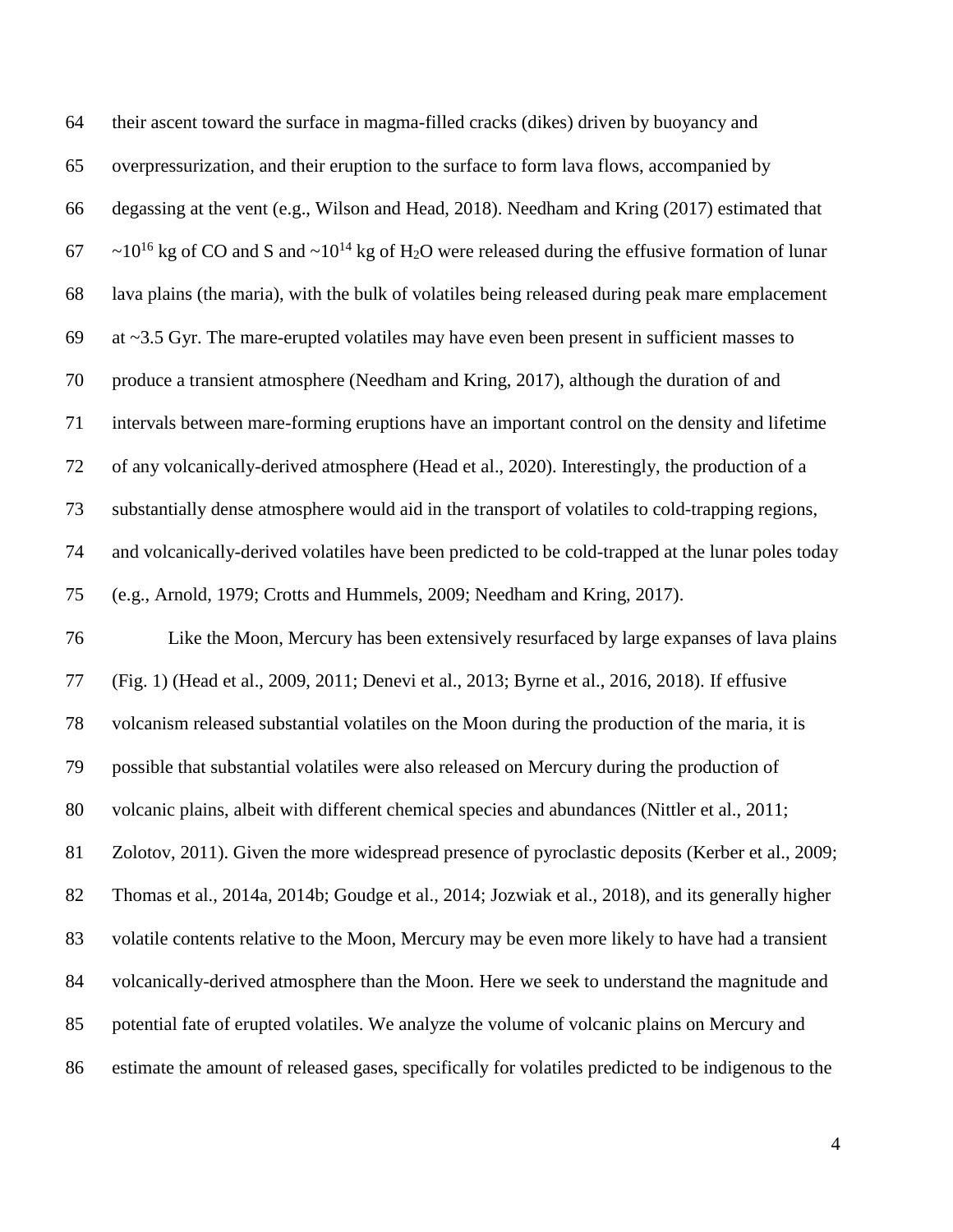| 87  | planet. We then estimate the typical eruption frequency and associated released magma volumes     |
|-----|---------------------------------------------------------------------------------------------------|
| 88  | and volatile masses. Finally, we discuss the potential fate of erupted volatiles and their        |
| 89  | relationship to volatiles observed in high-latitude cold traps on Mercury (e.g., Lawrence et al., |
| 90  | 2013). The pre-eruptive volatile contents of Mercury's lavas are not well known, and existing     |
| 91  | experimental data do not constrain speciation well at mercurian igneous conditions (low oxygen    |
| 92  | fugacity, high S). Therefore, we examine a wide range of concentration and speciation cases in    |
| 93  | order to provide bounds on the amount of volatiles released during effusive eruptions.            |
| 94  |                                                                                                   |
| 95  | 2 Methods                                                                                         |
| 96  |                                                                                                   |
| 97  | 2.1 Volume of erupted lavas on Mercury                                                            |
| 98  | Figure 1 shows the distribution of volcanic plains on Mercury. Smooth plains (SPs) are            |
| 99  | widely distributed across the planet and were originally suggested to be volcanic due to their    |
| 100 | tendency to embay other features and pond in topographic lows (e.g., Murray et al., 1974; Strom   |
| 101 | et al., 1975). Observations of these plains with MESSENGER later revealed a variety of volcanic   |
| 102 | landforms and morphologies (Head et al., 2009, 2011; Byrne et al., 2016; Denevi et al., 2013),    |
| 103 | and the SPs are interpreted to be from effusive, flood-mode eruptions (Head et al., 2009, 2011;   |
| 104 | Byrne et al., 2016, 2018). Denevi et al. (2013) found multiple lines of evidence (e.g., flooding  |
| 105 | and embayment relationships, color properties, and relationships with volcanic vents) indicating  |
| 106 | a volcanic origin for >65% of the SPs. As a conservative estimate, we assume in this study the    |
| 107 | total surface area of volcanic SPs (VSPs) to be 65% of the total mapped SPs surface area.         |

 Figure 1 also delineates intercrater plains (ICPs), the most spatially dominant unit on Mercury. The ICPs are more heavily cratered than the SPs, suggesting they are relatively older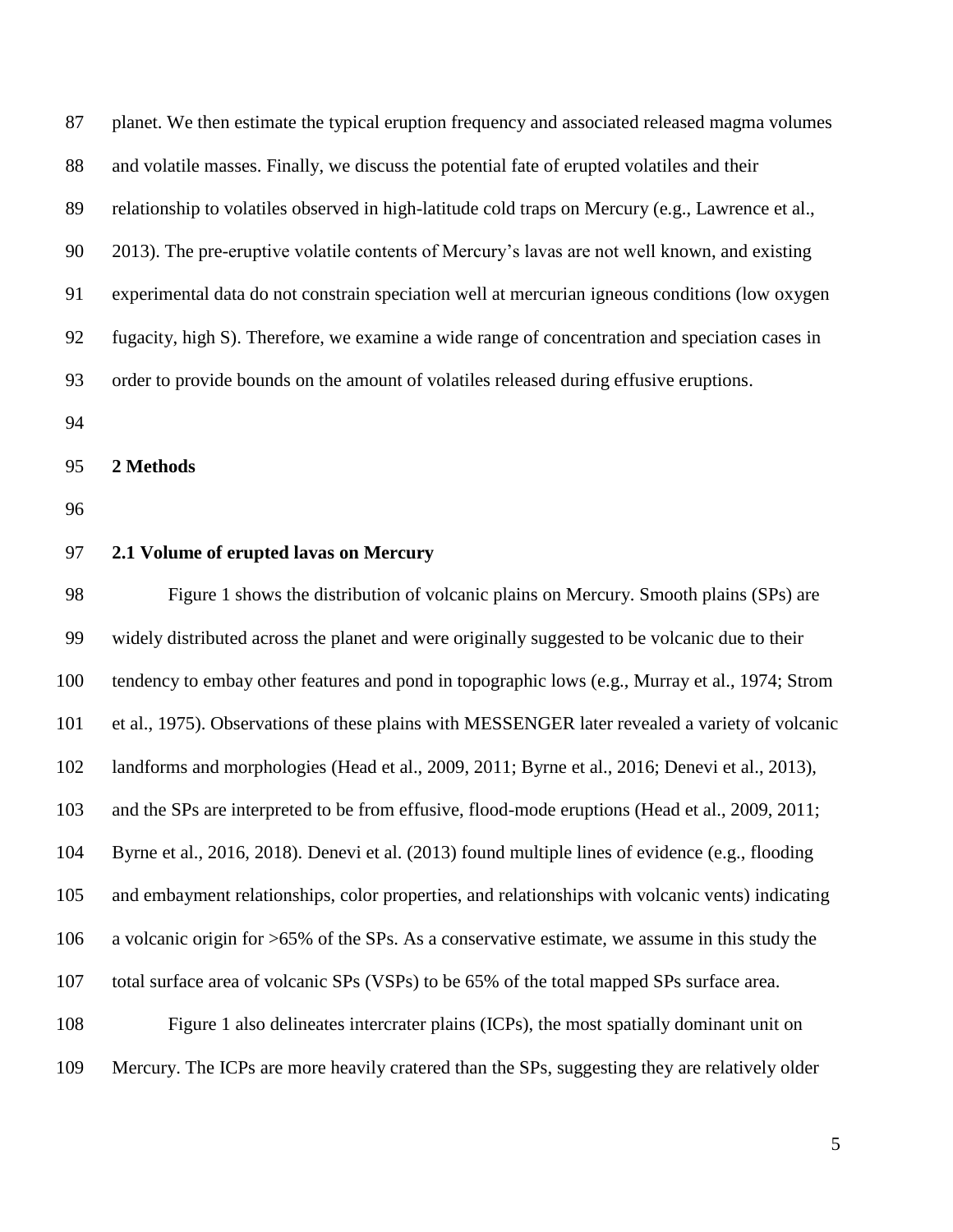| 110 | (Whitten et al., 2014). They were originally suggested to be volcanic because they occupy large      |
|-----|------------------------------------------------------------------------------------------------------|
| 111 | volumes and because there is no obvious impact basin from which they may have been sourced           |
| 112 | as ejecta (e.g., Murray et al., 1974; Strom et al., 1975). The color properties of ICPs and SPs are  |
| 113 | similar (Murchie et al., 2015) and many of the contacts between these units exist as gradational     |
| 114 | boundaries (Whitten et al., 2014). These observations have led to the interpretation that ICPs are   |
| 115 | volcanic, emplaced in multiple, large-volume effusive flows (similar to the SPs), and have since     |
| 116 | been modified by impact cratering (Denevi et al., 2013; Whitten et al., 2014; Byrne et al., 2018).   |
| 117 | However, the origin of some ICPs is still debated and so we treat two different scenarios for        |
| 118 | estimating the total volume of effused lavas: first considering only VSPs and then also including    |
| 119 | the ICPs. In the models where ICPs are included, we assume that an additional $~40\%$ of the         |
| 120 | planet's surface is covered by volcanically-derived ICPs.                                            |
| 121 | For these two scenarios, we estimate the volume of plains by multiplying the surface area            |
| 122 | of each plains deposit by its estimated thickness, assuming VSPs are ~25% and volcanic ICPs          |
| 123 | are 40% of the planet's total surface area. Previous analyses indicate that the majority of volcanic |
| 124 | plains on Mercury are between 0.5 km and 4 km thick (Byrne et al., 2018 and references               |
| 125 | therein). For plains that do not have previously resolved thicknesses, we estimate their             |
| 126 | thicknesses for three cases: (1) low volume (assuming a plains thickness, $T$ , of 0.1 km), (2)      |
| 127 | intermediate volume ( $T = 1$ km), and (3) high volume ( $T = 4$ km).                                |
| 128 | In this analysis, we do not include the effect of explosively-formed pyroclastic deposits,           |
| 129 | which are relatively small and extend well into the post-regional plains part of Mercury's history   |
| 130 | (Thomas et al., 2014a, 2014b; Goudge et al., 2014; Jozwiak et al., 2018). Instead, we focus on       |
| 131 | the more widespread, and volumetrically-important, effusive volcanic plains.                         |
| 132 |                                                                                                      |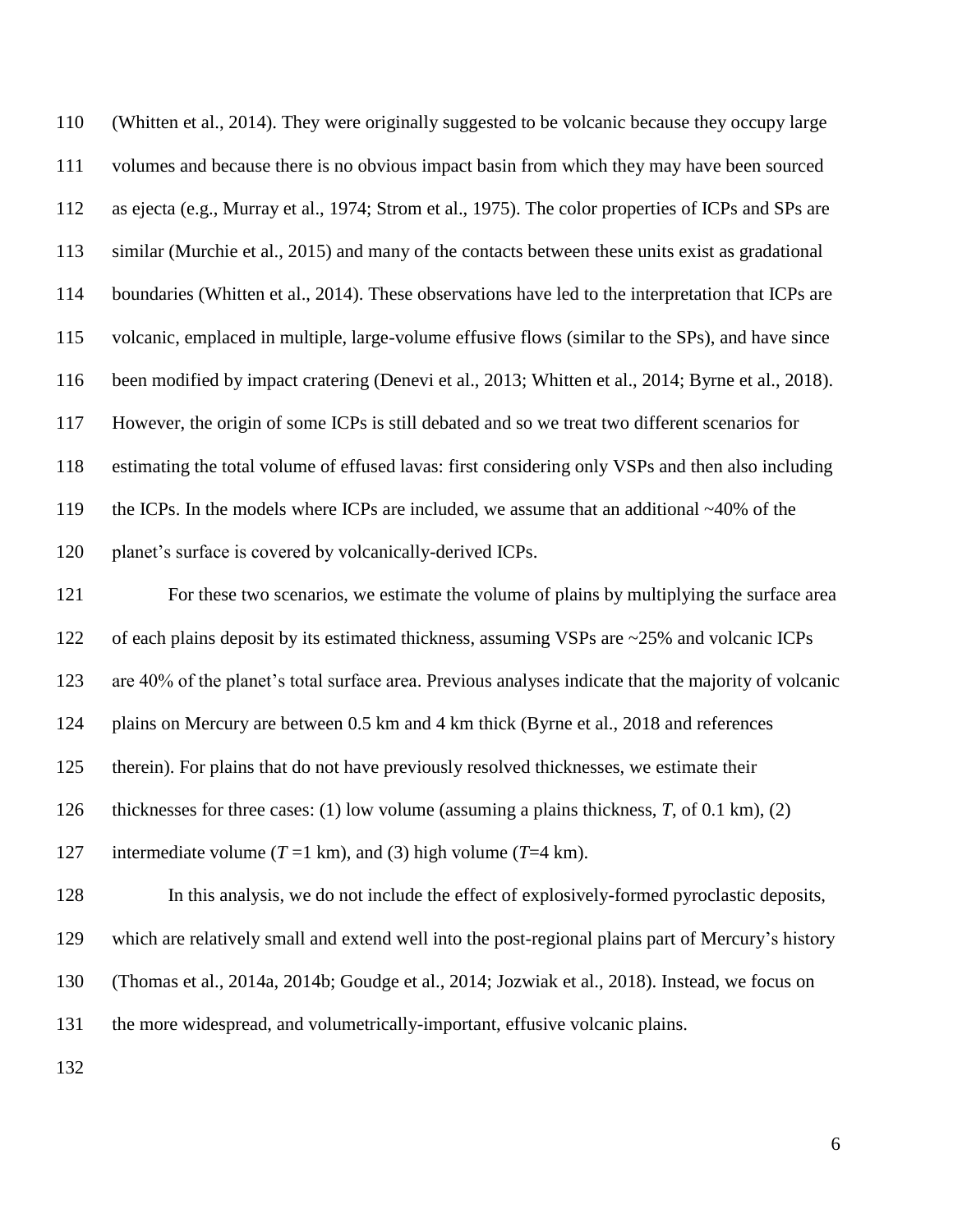#### **2.2 Mercury's magmatic volatile content**

 We aim to provide upper and lower bounds for the amount of gas released on Mercury during extrusive plains-forming volcanism by exploring a wide parameter space of degassed contents and oxygen fugacities. In contrast to the Moon and Mars, we do not currently have any known samples of Mercury, which could help in the determination of its volatile content. In lieu of samples, XRS and GRS measurements of Mercury's surface and near-surface can provide 140 some insight. These measurements - indicating abundances of K (Peplowski et al., 2012), C (Murchie et al., 2015), S (Nittler et al., 2011), Na (Peplowski et al., 2014), and Cl (Evans et al., 2015) - have been used widely in experiments and petrologic modeling to infer the melting 143 conditions and mantle source compositions for surface lavas (e.g., Namur et al., 2016). The measurements of elevated S abundances (up to 4 wt. % at the surface; Nittler et al., 2011) also 145 allow for the calculation of the planet's oxygen fugacity  $(fO_2)$ , which is estimated to be between IW-3 and IW-7 (where IW-3 is 3 log units below the iron-wüstite oxygen buffer), indicating that Mercury is the most reduced terrestrial planet (Zolotov, 2011; Zolotov et al., 2013; Namur et al., 2016; McCubbin et al., 2017).

 Our primary approach to estimating volcanic degassing rates uses experimentally- measured solubilities of volatiles at reducing conditions and at pressures relevant to mantle magma-generation regions (1–3 GPa). Thus, we are assuming that the melts are sourced from the mantle (90–270 km), and not crustal melting or direct impact heating. We use the melting pressures (rather than eruptive pressures), as this sets an upper limit to the amount of volatiles that can be mobilized by melting and delivered to the surface. Currently, there are no published experimental data that meet all of the desired criteria: data derived from experiments that vary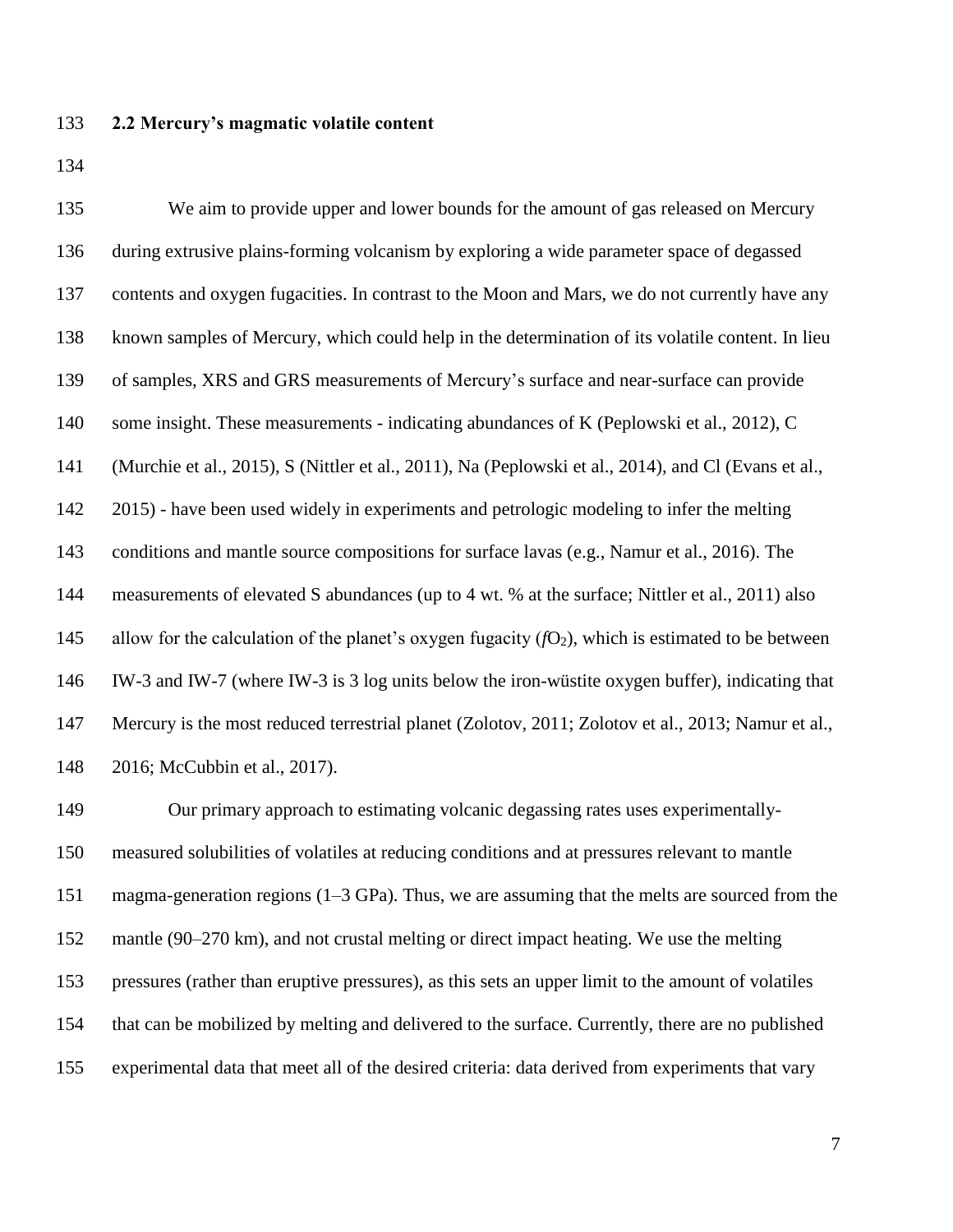*f*O<sup>2</sup> values from IW-3 to IW-7, reproduce surface to mantle pressures appropriate to Mercury, include all volatiles (particularly S), and reproduce a major elemental composition similar to that of NSP and ICP lavas. Therefore, values in Table 1 are gathered from a range of experimental studies. These studies sometimes vary in magma composition and experimental conditions, and so are unfortunately not self-consistent (e.g., some values are from Fe-bearing melts, others are Fe-free; some melts have S, others do not). In some cases, the values had to be extrapolated to IW-7. The high-pressure solubilities set the maximum concentration of volatiles in magmas delivered to the surface, equivalent to assuming that the melts were volatile-saturated during melting and that there was no degassing during transport, as typically occurs on Earth. Both assumptions are not likely to be true, and so the actual concentrations in the pre-eruptive magmas are likely to be lower. We then estimate how much of those volatiles are actually degassed to the atmosphere, versus remaining in the lava as unexsolved volatiles, being trapped in vesicles, or being precipitated as solids. How much of the volatiles actually degasses depends on numerous factors, including how quickly the magmas ascend, how much they are oxidized (or reduced) by crustal interaction, how pressure affects solubility, and what solid phases would precipitate from the magma and/or condense from the volcanic gas. Since none of these factors are well constrained, we make very simple assumptions about the fraction of gas released to estimate high- and low-gas cases. These estimates are meant to place upper and lower bounds on degassing, but given the current state of knowledge, are unlikely to be accurate as to the exact composition or speciation of the degassed volatiles.

 To supplement this approach, we also calculate degassing scenarios for specific cases of volatile speciation presented in Zolotov (2011) (Supporting Information). For 45/48 of these cases, the overall amounts of degassed volatiles fall within the range of our high- and low-gas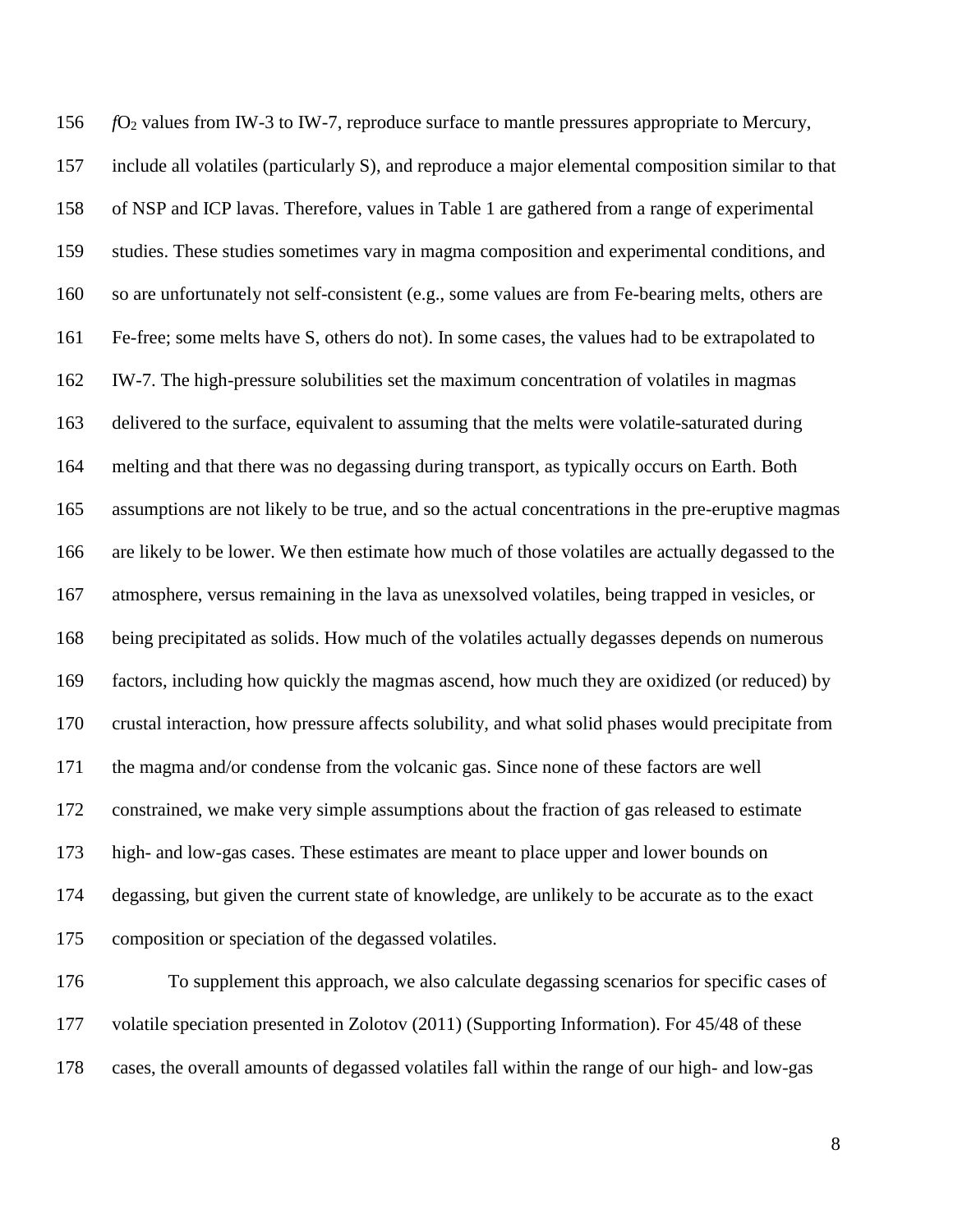models, though the details of the gas composition differ (Tables S1–S3). The major conclusions of our work do not change when using these different models.

 At Mercury's reducing conditions, S has high concentrations and affects the partitioning and speciation of other volatiles in the melts (Zolotov, 2011; Zolotov et al., 2013; Armstrong et al., 2015; Namur et al., 2016; Anzures et al., 2020). Highly reducing conditions promote high S solubility via bonding with Ca, Mg, and Na in the melt structure, and this solubility has been measured in various experimental studies (e.g., McCoy et al., 1999; Namur et al., 2016; Anzures et al., 2020). At the high pressures (up to 4 GPa) and temperatures (1200–1750 °C) predicted for mercurian mantle conditions, S solubility in a sulfide-saturated experimental melt increases from  $\sim$ 1 wt. % to  $\sim$ 7 wt. % as *f*O<sub>2</sub> decreases from IW-3 to IW-7 (Namur et al., 2016). At present, how much of this S will degas from the magma is not known. A significant factor in this uncertainty is how much the lavas are oxidized (or reduced) as they transit the crust (Zolotov, 2011). Oxidation will greatly lower S solubility, and thus promote abundant S degassing. The high S that remains in the lavas, as measured by XRS, suggests that a significant amount of the dissolved S is trapped in sulfides, indicating limited (or lack of) crustal oxidation of the magma. We consider two cases: Model A, a low-gas scenario in which only 1% of the S content degasses (the rest forming sulfides), and Model B, a high-gas scenario in which 10% of the S content degasses. Given the uncertainties about Mercury's interior, our intention is to explore a broad parameter space with different models. Table 1 displays the various S contents explored here, and S content in the melts are assumed to be the experimentally-measured sulfur concentrations at sulfide saturation (SCSS). Note that in reality, volatile abundances are not simply determined by solubility limits, but also depend on bulk abundances. Our goal here is provide firm upper and lower bounds on the problem, and the solubility limits are a good upper bound.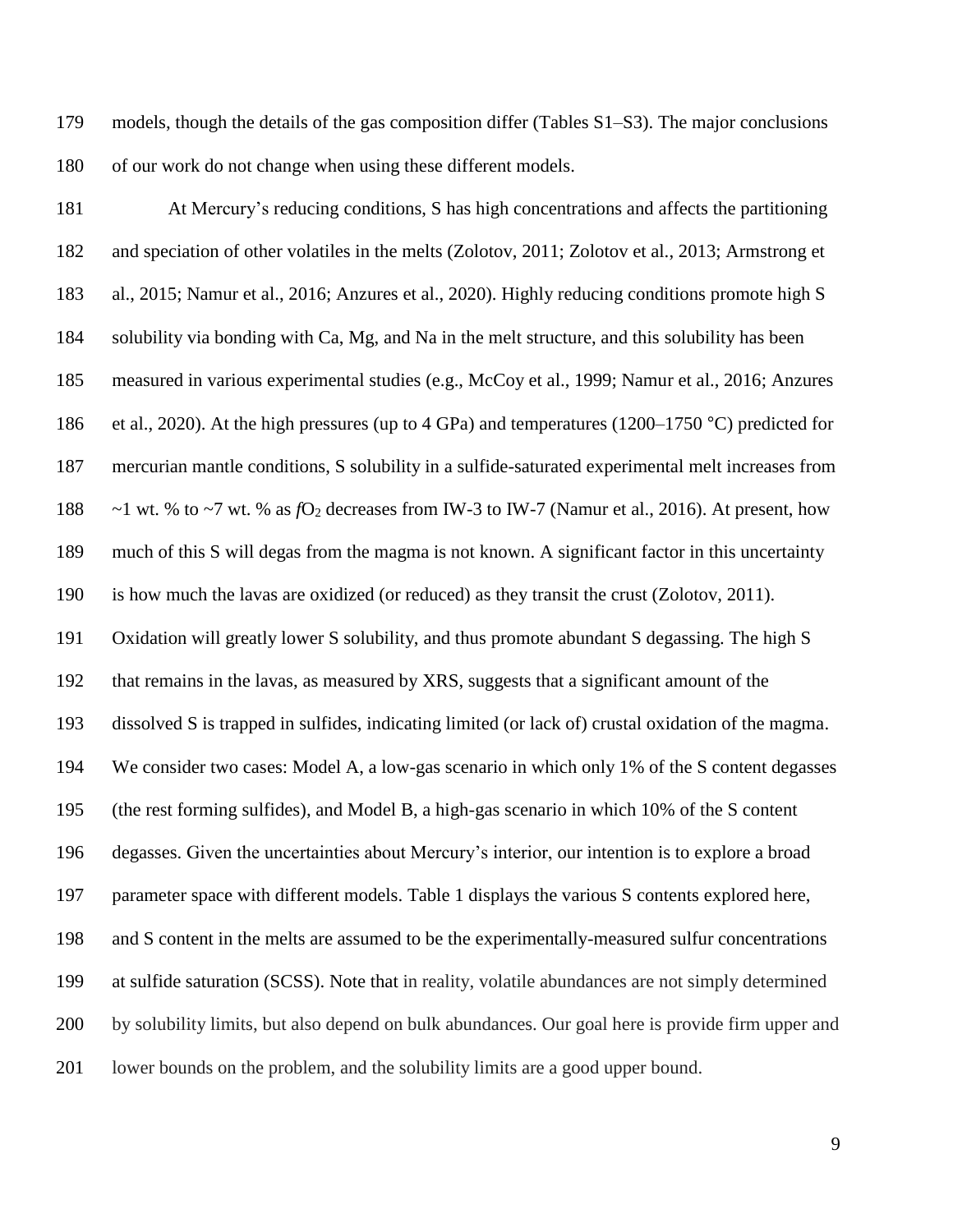| 202 | For Mercury's interior, a major consideration is how elevated S abundances influence the                   |
|-----|------------------------------------------------------------------------------------------------------------|
| 203 | melt, given that S saturation affects the bonding environment of other species, particularly in a          |
| 204 | low-O system. Measurements of sulfide-saturated experimental melts indicate that there is an               |
| 205 | increase in Cl solubility with decreasing $fO_2$ (e.g., Zolotov, 2011; Evans et al., 2015; Anzures et      |
| 206 | al., 2020). From these experiments, we estimate that Cl may be present in mercurian melts at               |
| 207 | abundances between 10 ppm and 800 ppm for $fO2$ values between IW-3 and IW-7, respectively                 |
| 208 | (Table 1). Again, it is not yet understood how much of any specific volatile species is released           |
| 209 | during eruptions on Mercury, so we estimate degassed contents for CI (and all other non-S                  |
| 210 | volatiles) as 10% for our low-gas Model A and 100% for our high-gas Model B.                               |
| 211 | C solubility has also been measured in various experimental studies. For example, Ardia                    |
| 212 | et al. (2013) measured dissolved C in synthetic basaltic melts at pressures up to 3 GPa,                   |
| 213 | temperatures between 1400 and 1450 °C, and $fO_2$ between IW-3 and IW-5. More recently, Dalou              |
| 214 | et al. (2019) measured dissolved C in reduced basaltic glasses at pressures up to 3 GPa and                |
| 215 | temperatures between 1400 and 1600 °C. Both studies provide similar estimates for dissolved C              |
| 216 | at IW-3 (100 ppm), which we use here (Table 1), although they do not explore lower $fO2$                   |
| 217 | conditions. We estimate C at IW-7 as 10 ppm (Table 1) using the results of Armstrong et al.                |
| 218 | (2015), who experimentally studied (1.2 GPa, 1400 $^{\circ}$ C) the solubility and speciation of dissolved |
| 219 | volatiles in mafic melts specifically for C-O-H-N species. Notably, the experiments of                     |
| 220 | Armstrong et al. (2015) included the presence of $H_2O$ , which is not predicted to be present in          |
| 221 | Mercury's interior (Nittler et al., 2011; Zolotov, 2011). The values used in our models (Table 1)          |
| 222 | reflect a decrease in C solubility with decreasing $fO_2$ , but we note that recent experiments on         |
| 223 | sulfide-saturated systems suggest that C solubility increases with decreasing $fO_2$ (Anzures et al.,      |
| 224 | 2020) and future work can help refine our models presented here.                                           |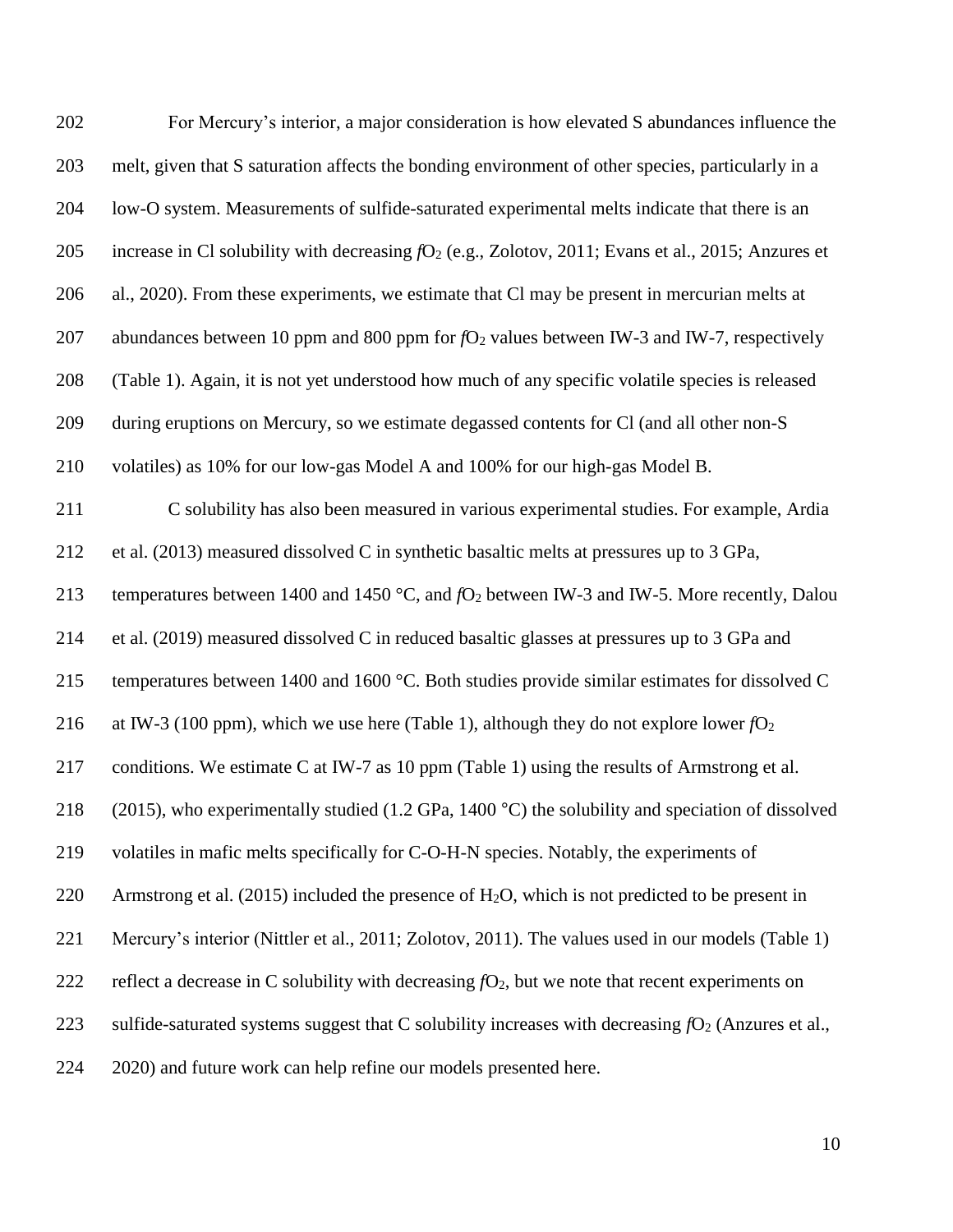Armstrong et al. (2015) also predicted dissolved N- and H-bearing melt species to be stable at high pressure and reducing conditions. N solubility was measured by Libourel et al. 227 (2003) in S- and Fe-free basaltic melts at a range of  $fO_2$  values between IW-1.3 and IW-8.3. We estimate the maximal possible N content for IW-3 and IW-7 from these experiments (Table 1). Maximal H contents at IW-3 are estimated from Dalou et al. (2019), and extrapolated down to IW-7 from Ardia et al. (2013) (Table 1).

 Finally, we use estimates of C to estimate O content; assuming that all O in gas is present as CO or COS (Zolotov, 2011), we calculate the elemental abundance of O from the estimated 233 moles of C released (Table 1).

 We next estimate the total mass of volatiles delivered to the surface during the formation of volcanic plains on Mercury. We use the terms "delivered to the surface" and "released" to describe all of the volatiles that reach the surface, including both the volatiles that were outgassed to the atmosphere during initial dike penetration to the surface and hawaiian/strombolian pyroclastic activity and those that remain trapped in the solidified magma (e.g., vesicles, etc.) and diffuse out over much longer time scales (e.g., Wilson and Head, 2017, 2018). With our estimates of species released during mercurian eruptions (Table 1), we calculate 241 the total mass of released volatiles, *, for each volcanic plains deposit from* 

242  $G = V \times \rho_m \times n$  (Eq. 1),

243 where *V* is the total erupted volume,  $\rho_m$  is the bulk density of volcanic deposits on Mercury 244  $\left(-3014 \text{ kg m}^3\right)$ ; Padovan et al., 2015), and *n* is the estimated mass fraction of volatiles released from magmas delivered to the surface (Table 1).

 We stress that Table 1 represents our estimates of the possible volatiles that were released during plains-forming eruptions on Mercury, but the actual volatile species and their degassed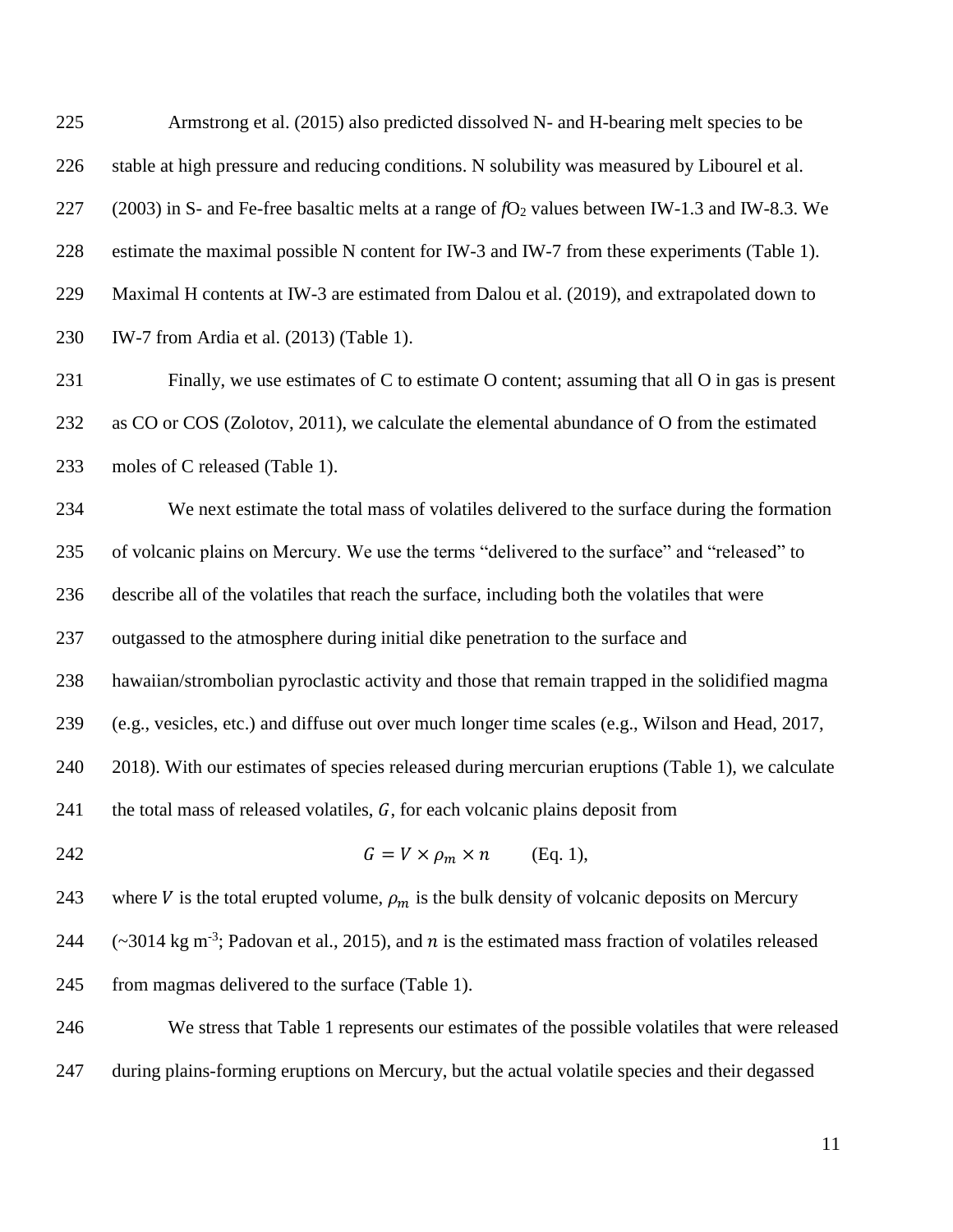content remain unknown. We cannot emphasize enough that our approach is to bound the problem, and then present the different possibilities within these bounds. We examine a wide parameter space of degassed contents and oxygen fugacities in order to derive reasonable estimates for the amount of gas released on Mercury during plains-forming eruptions, and demonstrate how sensitive the models are to the gas content of the magmas. Future *in situ* analyses, as well as new experimental studies, are essential for more accurately describing the volatile speciation and content of mercurian lavas. **3 Results 3.1 Total volume of erupted lavas** 260 The total volume of erupted lavas estimated for Mercury's VSPs ranges between  $\sim$ 1.1  $\times$  $10^7$  and  $4.6 \times 10^7$  km<sup>3</sup> depending on the estimated thicknesses of the plains (Fig. 2), equating to a global equivalent layer (GEL) of lava that is 0.15–0.61 km thick. The total amount of erupted lavas is likely to have been higher given that not all volcanic deposits are preserved at the surface today (Whitten et al., 2014). Assuming ICPs are also volcanic flows (Murray et al., 1974; Strom et al., 1975; Denevi et al., 2013; Whitten et al., 2014; Byrne et al., 2018), then the estimated volume of erupted lavas increases by up to an order of magnitude; the total erupted VSP and ICP 267 volume is estimated to be  $\sim 1.4 \times 10^{7} - 1.7 \times 10^{8}$  km<sup>3</sup> ( $\sim 0.19 - 2.3$  km GEL) (Fig. 2). Our conservative estimates of the total volume of erupted VSPs on Mercury are an order of magnitude higher than that most recently estimated for the Moon by Needham and Kring  $(-8.9 \times 10^6 \text{ km}^3; 0.23 \text{ km} \text{ GEL})$ , and similar to the  $\sim 10^7 \text{ km}^3$  (0.26 km GEL) estimated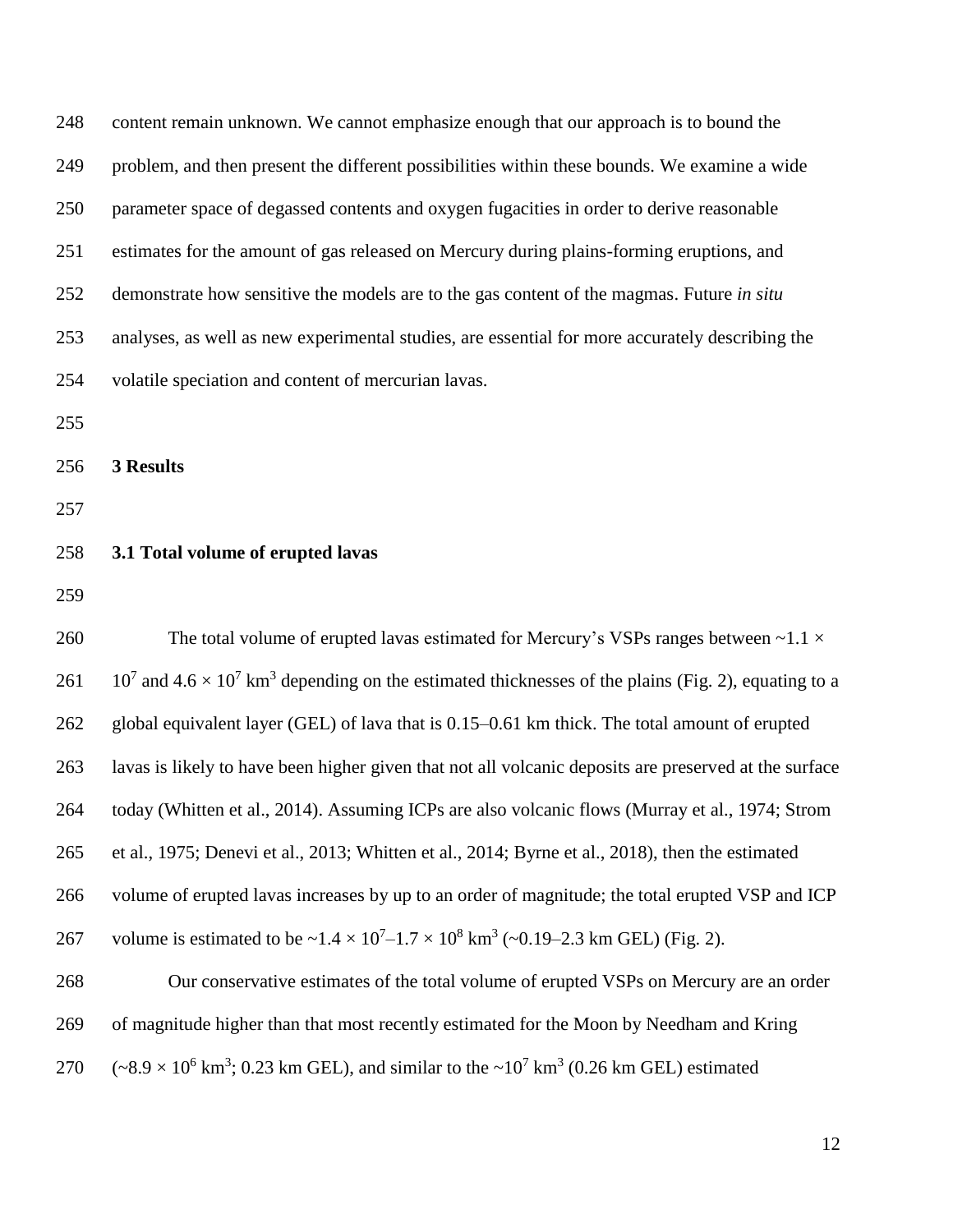previously (Head and Wilson, 1992; Evans et al., 2016). The total volume of erupted lavas on Mercury is up to 2 orders of magnitude higher than that on the Moon if the ICPs are indeed 273 volcanic. Overall, SP volcanism on Mercury appears to have largely begun to wane prior to  $\sim$ 3.5 Ga (Byrne et al., 2016; see Supporting Information), when mare volcanism may have been most active on the Moon (Hiesinger et al., 2011).

 Uncertainties in the erupted volume stem from uncertainties associated with the estimates of volcanic plains thicknesses. While the thicknesses of some individual plains units have been resolved from stratigraphy (Byrne et al., 2018 and references therein), the thicknesses of others have not been analyzed in detail. Individual plains units are not predicted to be uniform in thickness; they vary in thickness as a function of eruption conditions, magmatic flux, viscosity, and geologic setting (Wilson and Head, 2008, 2017; Head et al., 2009, 2011; Denevi et al., 2013; Whitten and Head, 2013). To account for these uncertainties, as discussed in Section 2.1, we have computed the volume for three different volume scenarios.

#### **3.2 Mass of erupted volatiles**

 We calculate the overall mass of degassed volatiles on Mercury (Table 2; Fig. 3) using estimates of total erupted lavas for the low-, intermediate-, and high-volume cases (Fig. 2). First 289 we consider only the volatiles released during VSP-forming eruptions. Assuming an upper  $fO<sub>2</sub>$  of 290 W-3 in the intermediate-volume case, we estimate that  $\sim 2.0 \times 10^{16}$  kg of volatiles were released 291 during the formation of VSPs in a low-gas scenario (Model A), and  $\sim 2.0 \times 10^{17}$  kg in a high-gas 292 scenario (Model B). Assuming a lower  $fO_2$  of IW-7 in the intermediate-volume case, we estimate 293 that  $\sim$ 7.9  $\times$  10<sup>17</sup> kg of volatiles were released during the formation of SPs in Model A, and  $\sim$ 7.9  $\times$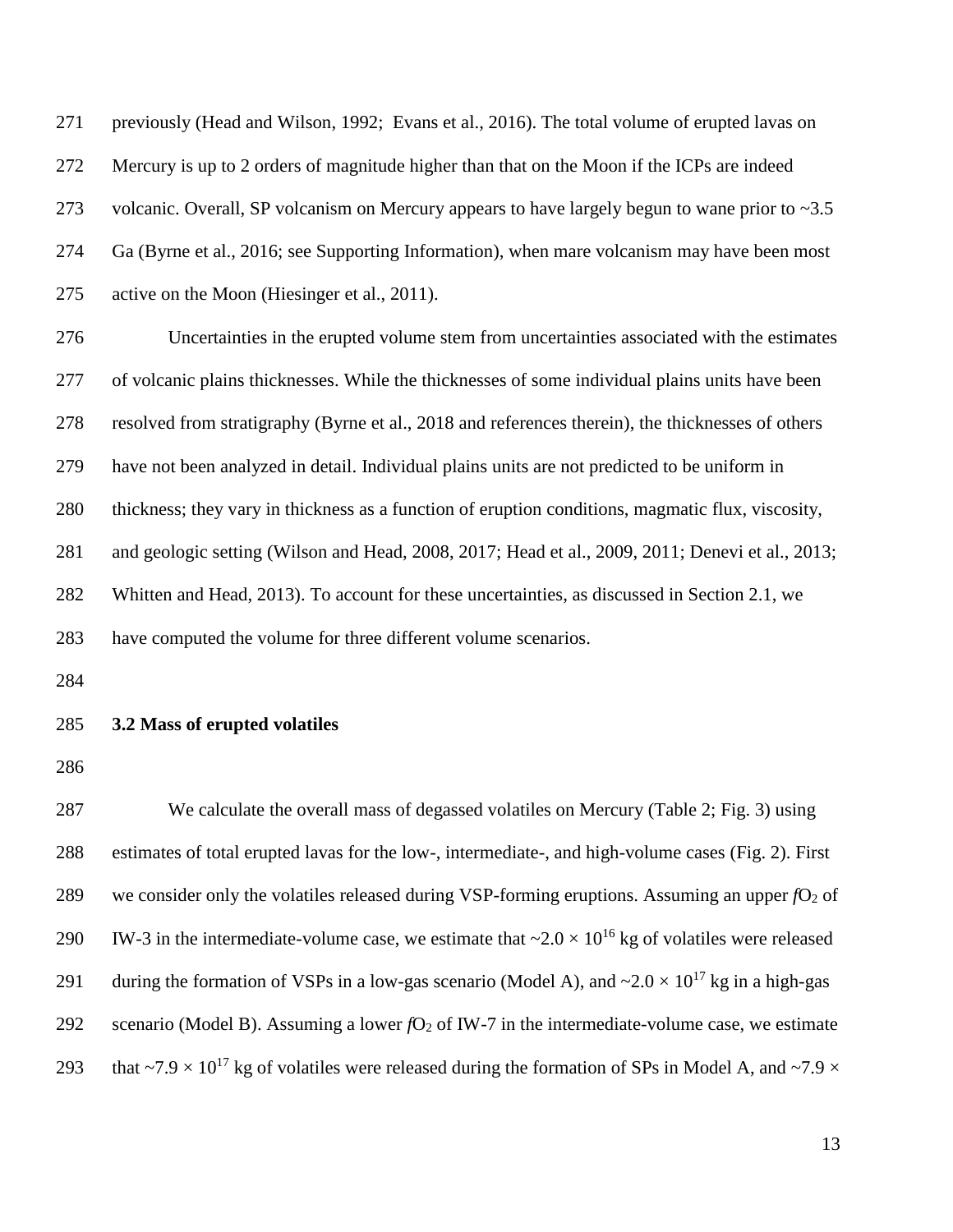$10^{18}$  kg in Model B. Our estimates for S-, C-, H-, N-, Cl-, and O-bearing species are shown in Table 2.

| 296 | If the ICPs are indeed volcanic, then the estimated masses of released volatiles would be                                |
|-----|--------------------------------------------------------------------------------------------------------------------------|
| 297 | even greater. For example, for the intermediate-volume case and an $fO_2$ of IW-3, ~4.5 $\times$ 10 <sup>16</sup> kg     |
| 298 | volatiles were released in Model A and $\sim 4.5 \times 10^{17}$ kg in Model B when including the                        |
| 299 | contributions from both VSP-forming and ICP-forming eruptions. When assuming a lower $fO2$ of                            |
| 300 | IW-7, these estimates increase to $\sim 1.8 \times 10^{18}$ kg for Model A and $\sim 1.8 \times 10^{19}$ kg for Model B. |
| 301 | We also complete these calculations for specific mercurian degassing models presented                                    |
| 302 | by Zolotov (2011) in the Supporting Information. We find that the major conclusions presented                            |
| 303 | here do not change when considering these specific models, given that our models are much                                |
| 304 | more sensitive to the total amount of erupted gas as opposed to the specific species.                                    |
| 305 | The difference in the abundance of released volatiles between Mercury and the Moon is                                    |
| 306 | largely a function of the total volume of erupted lavas, which is estimated to be greater on                             |
| 307 | Mercury (Section 3.1). Overall, the large volumes of erupted lavas on the surface imply that the                         |
| 308 | VSP-forming eruptions released at least $\sim 9.3 \times 10^{15}$ kg of volatiles over time, representing a              |
| 309 | conservative estimate under IW-3 conditions in Model A. While Model A represents a                                       |
| 310 | conservative low-gas scenario (Table 1), the mass of erupted volatiles would be lower for more                           |
| 311 | undersaturated magmas.                                                                                                   |
| 312 |                                                                                                                          |
| 313 | 4 The potential for volcanically-derived transient atmospheres                                                           |

 Although abundant volatiles are predicted to have been released during the formation of lava plains on Mercury (Fig. 3) and the Moon (Wilson and Head, 2018), the fate of such volatiles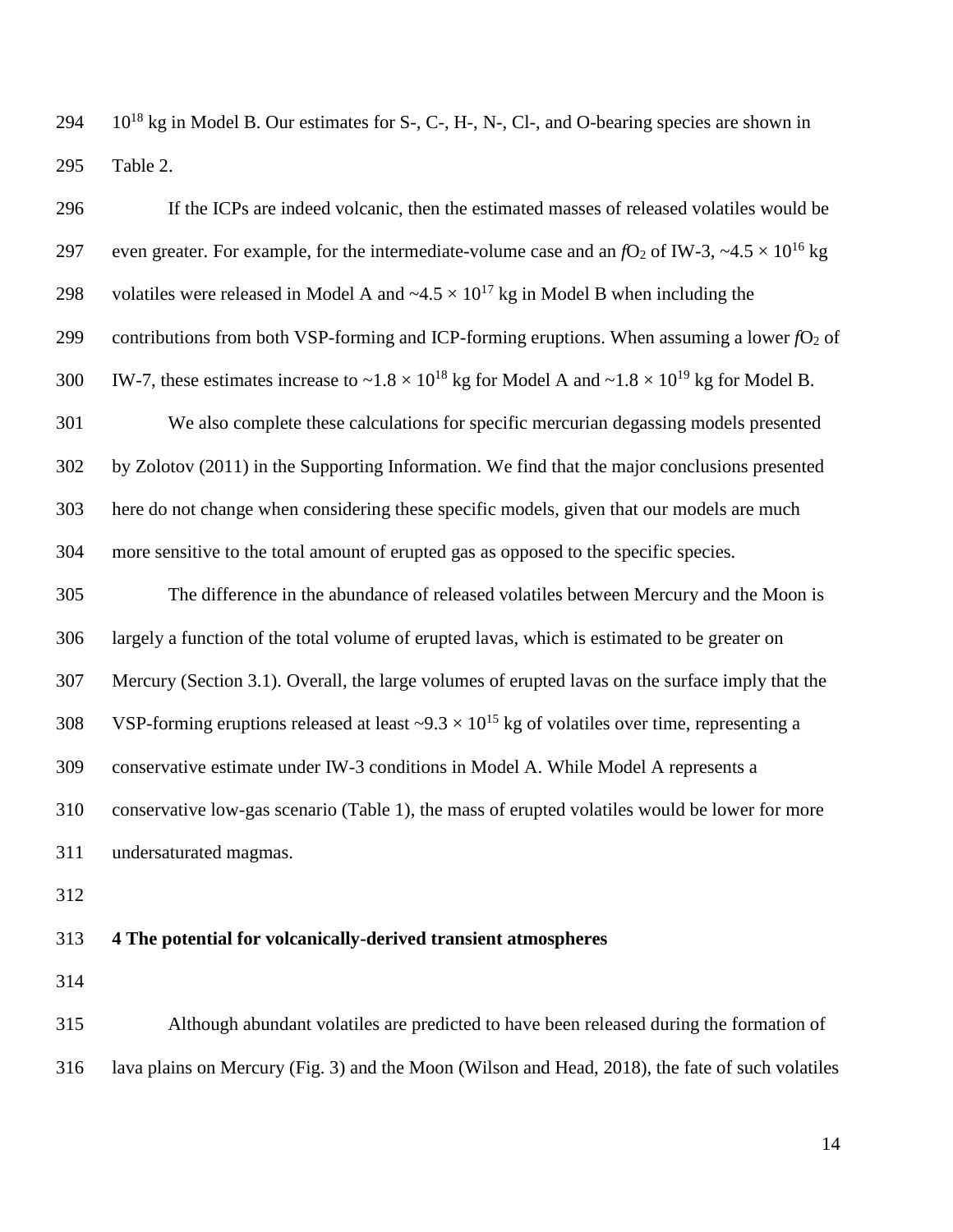is an important open question. It has been proposed that large amounts of released volatiles on the Moon could have produced a transient atmosphere that aided in the transport of volatiles to cold-trapping regions (Needham and Kring, 2017). Critically, the possibility of such an atmosphere is dependent not only on volatile abundance and speciation, but also on degassing dynamics, eruption lifetimes, atmospheric gas dynamics, and atmospheric loss rates. The Moon, for example, was very volcanically active between ~4 and 3.5 Ga on geologic

 timescales, but individual eruptions occurred on relatively short (~100 day) timescales (Wilson and Head, 2017, 2018), implying that there were significant periods of inactivity between eruptions. Head et al. (2020) estimated this repose time between average lunar eruptions to be ~13,000–40,000 years.

 Here, we perform similar calculations for Mercury to solve for the average time interval 328 between average eruptions,  $\tau_i$ , from

$$
\tau_i = \frac{\tau_T}{v_T/v_e} \qquad \text{(Eq. 2)},
$$

330 where  $\tau_T$  is the timespan of volcanic activity (estimated to be ~1 Gyr; Byrne et al., 2018),  $V_T$  is 331 the total erupted volume of plains (estimated to be  $\sim 10^7$  km<sup>3</sup> for VSPs and  $\sim 10^8$  km<sup>3</sup> for VSPs + ICPs in Section 3.1), and  $V_e$  is the average volume of a single eruption (estimated to be ~200– 333 400 km<sup>3</sup> from the heights and lateral extents of lobate flow fronts; Wilson and Head, 2008). If 334 we assume that volcanic activity was relatively constant over  $\tau_T$ , then  $\tau_i$  is estimated to be between ~20,000 and 40,000 years for VSP-forming eruptions, but between ~2,000 and 4,000 years when also considering ICP-forming eruptions. As with the Moon, it is possible that the 337 frequency of eruptions was higher at the start of  $\tau_T$  and then decreased through time (see Supporting Information), given the thermal and magmatic evolution of the planet (e.g., Wilson and Head, 2008; 2017).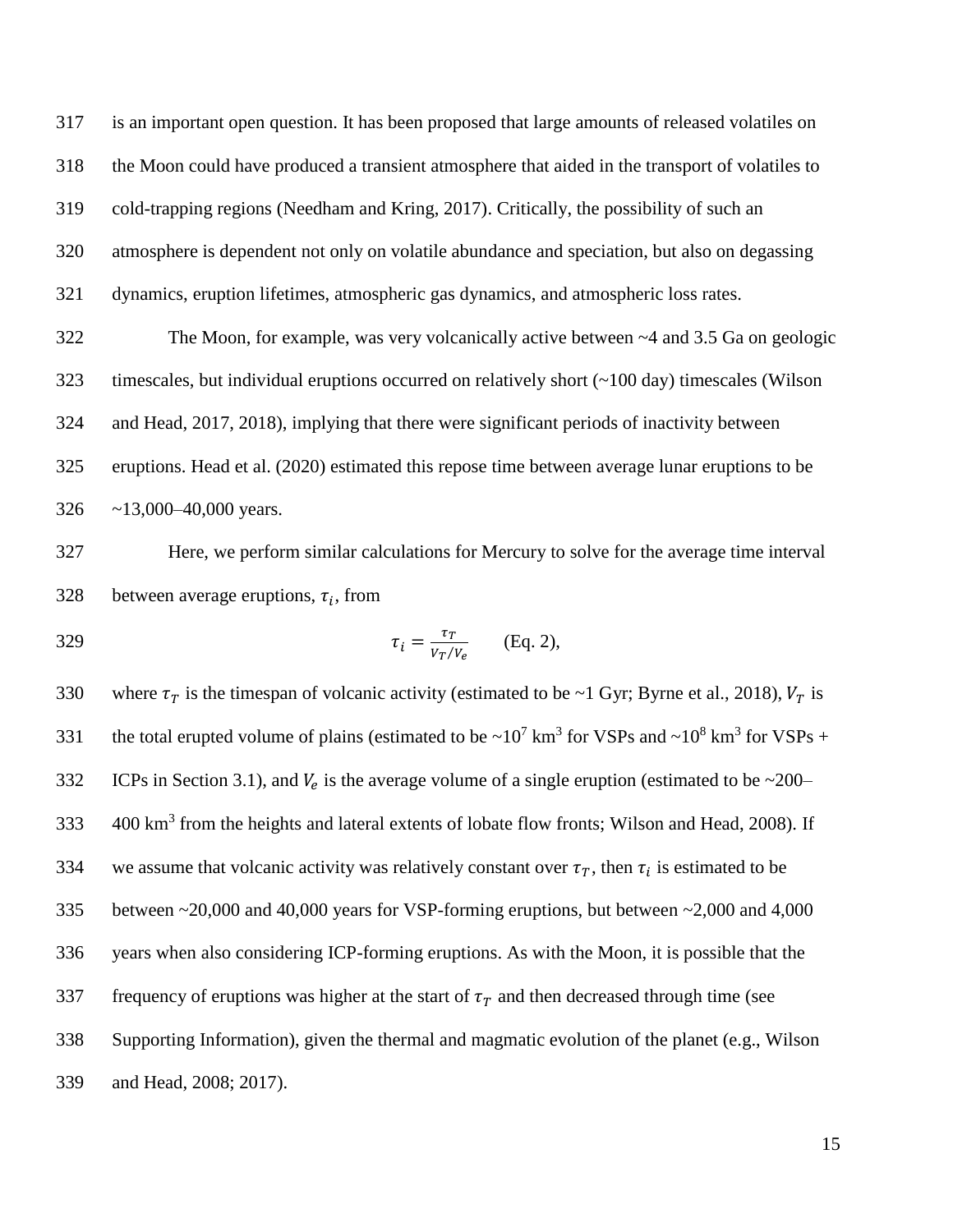340 Released volatiles must remain in the atmosphere for sufficient durations in order to 341 migrate and become cold-trapped before they are photochemically destroyed or lost to space 342 (Section 5). In order to determine the average duration of volcanically-derived transient

343 atmospheres on Mercury, we first calculate the average eruption duration,  $\tau_e$ , from

$$
\tau_e = \frac{V_e}{F_l} \qquad \text{(Eq. 3)},
$$

345 where  $V_e$  the volume of erupted lava and  $F_l$  is the flux of erupted lava. For typical eruptions on 346 Mercury,  $V_e$  is between 200 and 400 km<sup>3</sup> and  $F_l$  is between 10<sup>3</sup> and 10<sup>7</sup> m<sup>3</sup> s<sup>-1</sup> (Wilson and Head, 347 2008); thus,  $\tau_e$  is estimated to be between ~2,300 and 4,600 days for low-flux eruptions, and < 1 348 day for extremely high-flux eruptions (Table 3).

349 From  $\tau_e$ , we calculate the flux of erupted gas,  $F_g$ , using

$$
F_g = \frac{G}{\tau_e} \quad \text{(Eq. 4)},
$$

 $351$  where G is the mass of gas released for an average eruption. While we estimate that the total 352 mass of erupted volatiles on Mercury may be between  $\sim 10^{15}$  and  $10^{19}$  kg (Section 3.2), it will of 353 course be substantially less for individual eruptions. Wilson and Head (2008) estimated that the 354 average volume of a single eruption is between  $\sim$  200 and 400 km<sup>3</sup>, which implies that the total 355 gas released, G, for average mercurian eruptions is  $\sim 1.6 \times 10^{11} - 3.3 \times 10^{12}$  kg assuming an *f*O<sub>2</sub> of 356 IW-3 and  $\sim 6.5 \times 10^{12} - 1.3 \times 10^{14}$  kg assuming an *f*O<sub>2</sub> of IW-7. With these values,  $F_g$  is estimated 357 to be ~830–8.3  $\times$  10<sup>7</sup> kg s<sup>-1</sup> for IW-3, and ~33,000–3.3  $\times$  10<sup>9</sup> kg s<sup>-1</sup> for IW-7 (Table 3).

 $358$  We next estimate the scale height,  $H$ , of a volcanically-derived atmosphere to be 15 km 359 from

360 
$$
H = \frac{Q \times T}{m \times g}
$$
 (Eq. 5),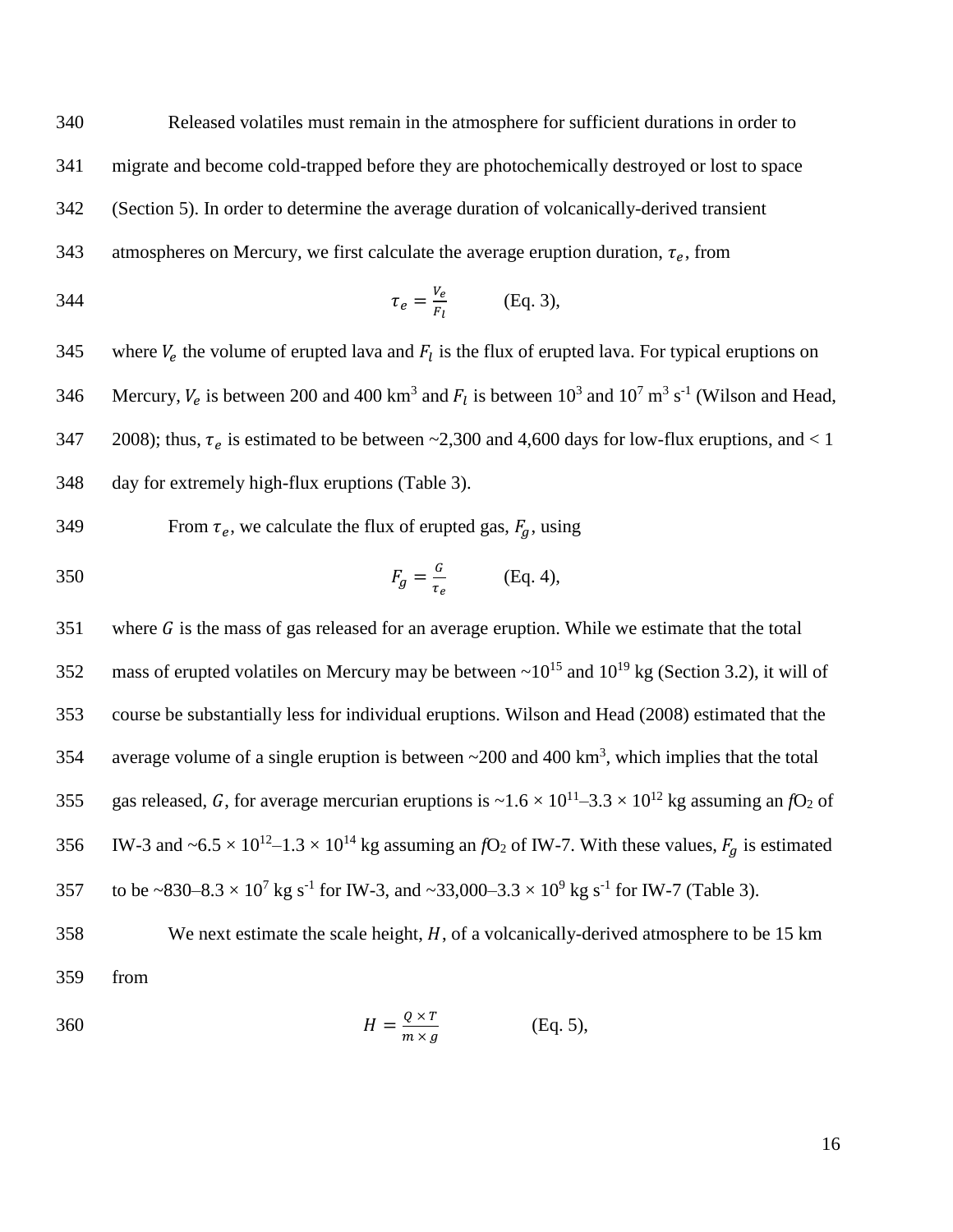| 361 | where Q is the universal gas constant (8.314 J mol <sup>-1</sup> K <sup>-1</sup> ), T is Mercury's mean surface |
|-----|-----------------------------------------------------------------------------------------------------------------|
| 362 | temperature (~440 K), m is the mean molecular mass of erupted volatiles (~64.1 kg kmol <sup>-1</sup>            |
| 363 | assuming an S <sub>2</sub> atmosphere), and g is the gravitational acceleration at Mercury's surface (3.7 m     |
| 364 | $s^{-2}$ ). The scale height is dependent on temperature, and thus varies with location (latitude or time-      |
| 365 | of-day). For example, $H$ is between $~4$ and 25 km depending on whether the eruption occurred                  |
| 366 | on the nightside or dayside, respectively, due to the large differences in diurnal surface                      |
| 367 | temperature ( $\Delta T \approx 600$ K). The temperature may also vary during the eruption lifetime due to the  |
| 368 | greenhouse effect, or through geologic time due to changes in solar luminosity. Note that                       |
| 369 | because of Mercury's greater surface gravity and a predicted S-based atmosphere (as opposed to                  |
| 370 | a CO-H <sub>2</sub> O dominated lunar atmosphere), $H$ is less than the estimated $H$ for a lunar volcanically- |
| 371 | derived atmosphere (38 km; Head et al., 2020), which would also vary depending on the time                      |
| 372 | and location of the eruption ( $\Delta T \approx 300$ K).                                                       |

 $373$  We use  $H$  (estimated from the mean surface temperature) to solve for the surface density 374 of a volcanically-derived atmosphere,  $\rho_s$ , using

375 
$$
\rho_s = \frac{G}{4 \pi R^2 \times H}
$$
 (Eq. 6),

where R is the planet's radius (2440 km). For IW-3,  $\rho_s$  is estimated to be  $\sim 1.4 \times 10^{-7} - 2.9 \times 10^{-6}$ 376

377 kg m<sup>-3</sup> and for IW-7,  $\rho_s$  is estimated to be  $\sim 5.6 \times 10^{-6} - 1.1 \times 10^{-4}$  kg m<sup>-3</sup> (Table 3).

378 The pressure of a collisionally-supported atmosphere,  $P_s$ , is calculated using

379  $P_s = \rho_s \times g \times H$  (Eq. 7).

380 We estimate  $P_s$  to be ~0.01–0.2 Pa for IW-3 and ~0.3–6 Pa for IW-7 (Table 3), although this

381 likely represents a maximum local surface pressure that quickly decays in time and space.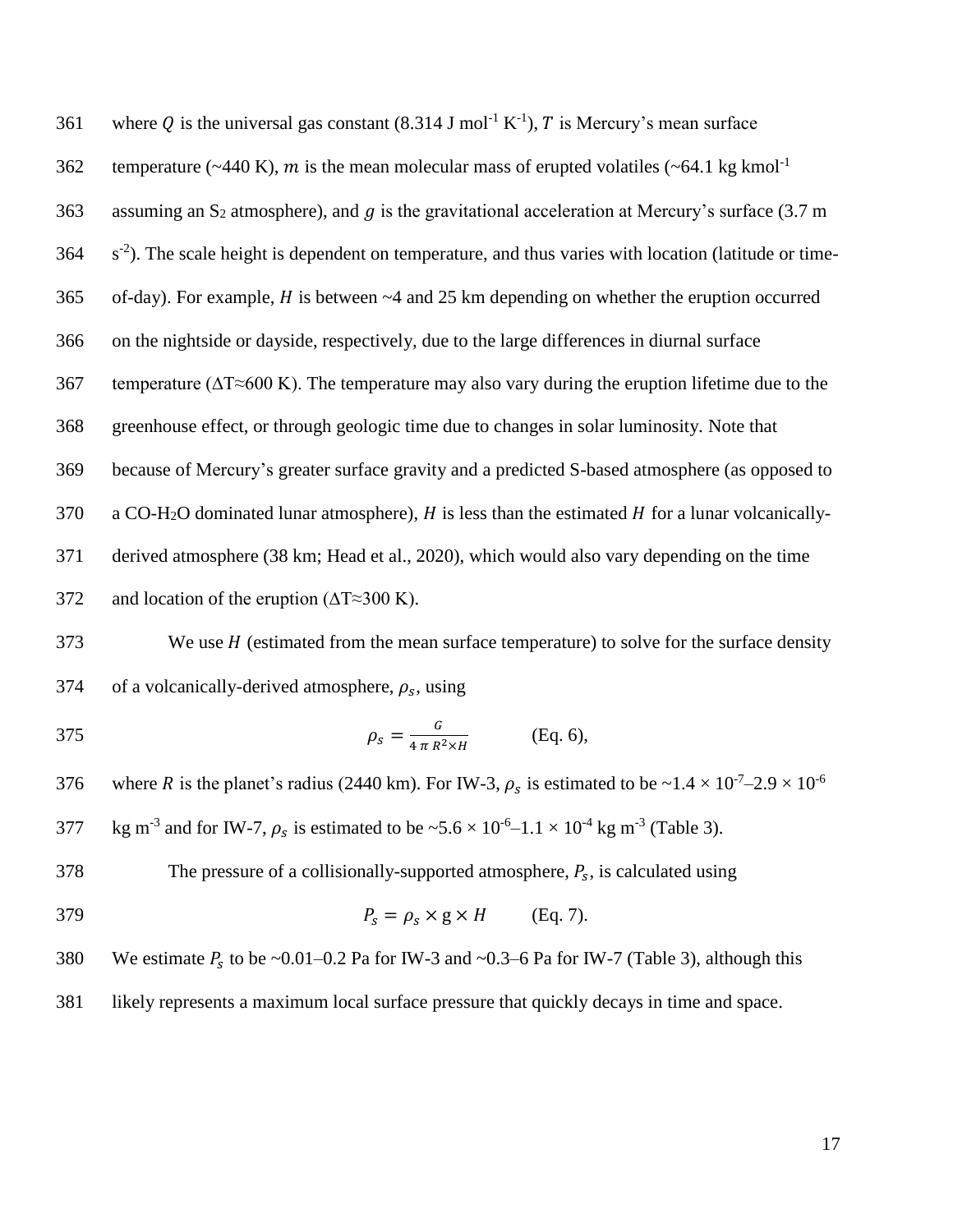382 Finally, the flux of gas released during individual eruptions can be compared with the 383 loss rate of gases from the atmosphere. We estimate the total duration of a volcanically-derived 384 atmosphere,  $\tau_d$ , from

$$
\tau_d = \frac{G}{F_{esc}} \qquad \text{(Eq. 8).}
$$

386 (Note, see Houghton (2002) for more details on Eqs. 5–8). To date, we know little about the rate 387 of atmospheric escape,  $F_{esc}$ , on Mercury, although various estimates have been made for the 388 Moon. For example, Vondrak (1974) estimated a thermal escape of 60 kg  $s^{-1}$ , and this value was 389 adopted by both Needham and Kring (2017) and Head et al. (2020) when evaluating lifetimes of 390 potential volcanically-derived transient atmospheres on the Moon. However, the thermal escape 391 flux exponentially depends on molecular mass such that larger molecules escape more slowly 392 (e.g., Tucker et al., 2021), and the molecular mass of the atmosphere was not considered by these 393 groups. For a heavier S-based atmosphere and due to the higher gravity on Mercury, the escape 394 rate would be smaller on Mercury than on the Moon. Tucker et al. (2021) found that thermal 395 escape processes are less important in a collisional atmosphere, and sputtering and 396 photodissociation dominate, calculating a mass loss rate of 17 kg  $s^{-1}$  for a CO collisional 397 atmosphere. These processes may be stronger at Mercury due to its proximity to the Sun. In 398 absence of Mercury-specific studies, these lunar-specific values provide a first-order 399 approximation for our analysis, and we approximate  $F_{esc}$  as 20 kg s<sup>-1</sup>. Solving for  $\tau_d$  implies that 400 a typical volcanically-derived atmosphere would decay within ~250–210,000 years (Table 3). 401 Note that using an  $F_{esc}$  of 60 kg s<sup>-1</sup> would decrease these estimates to ~85–69,000 years. Above we estimated the average time between eruptions on Mercury,  $\tau_i$ , to be ~20,000– 403 40,000 years, although possibly as short as ~2,000–4,000 years if the ICPs (as volcanic origin) 404 are included. Comparisons between  $\tau_d$  and  $\tau_i$  indicate the following: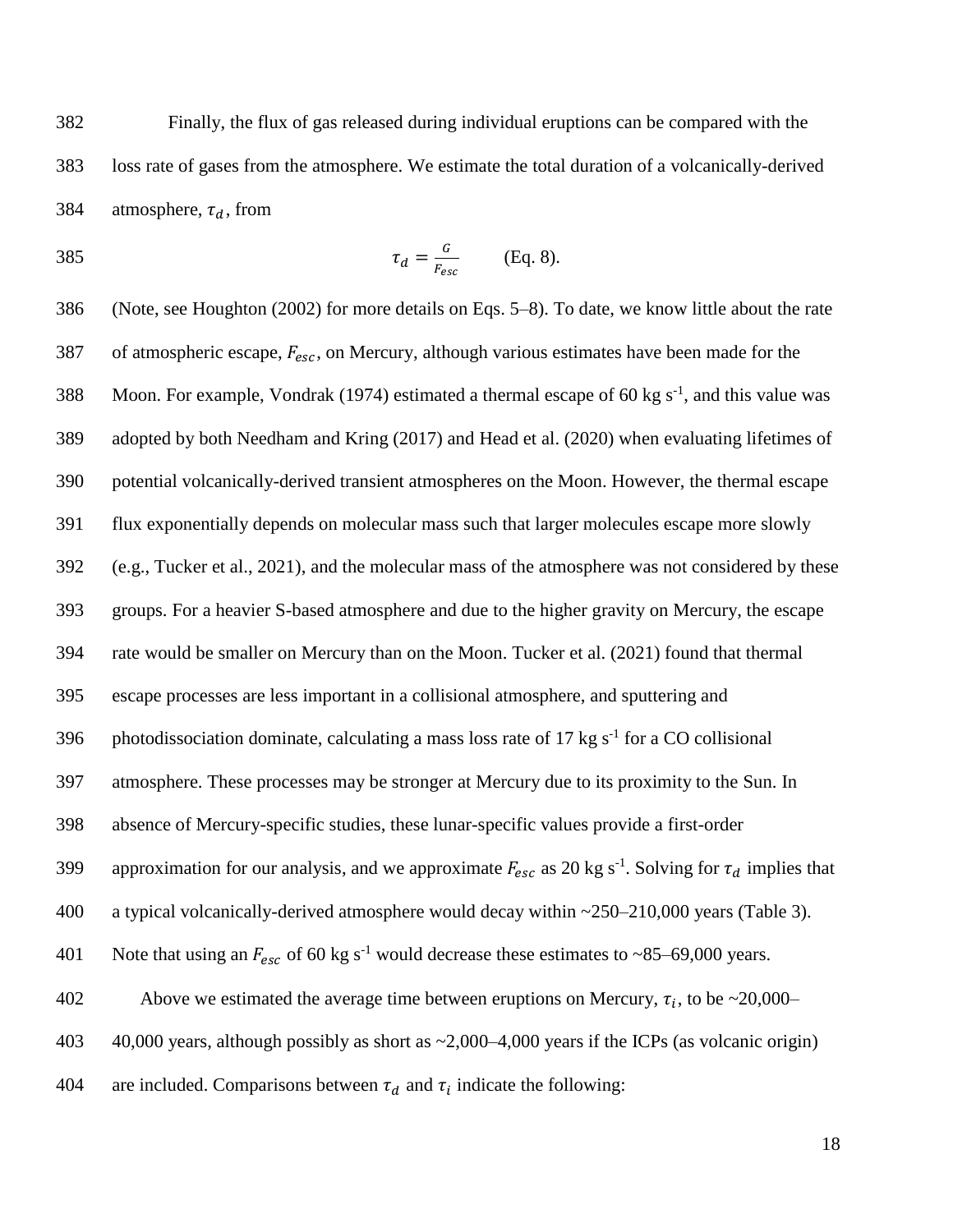1. If VSPs are the only volcanic plains on Mercury, then a transient volcanic atmosphere would likely have dissipated prior to a subsequent eruption (Fig. 4). It is possible that transient volcanic atmospheres co-existed in low *f*O<sup>2</sup> (IW-7) and high-gas (Model B) conditions given that the predicted lifetime of volcanically-derived atmospheres would have been longer (Fig. 4).

 2. In the more likely case that ICPs, like the VSPs, are volcanic, the majority of our models suggest that the average duration of transient, volcanic atmospheres would have exceeded the average duration between individual eruptions, suggesting that the frequency of eruptions may have resulted in the combination of denser, longer-lived atmospheres (Fig. 414 4). Only for the low-gas, high  $fO_2$  scenarios would this not be the case (Table 3).

415 These implications are depicted in Figure 4, where  $\tau_d$  and  $\tau_i$  are compared for low-volume 416 scenarios ( $V_e$ =200 km<sup>3</sup>).

 The average surface pressure and density of transient atmospheres vary in each case and are highest for longer-lived atmospheres (Table 3). These properties are expected to decrease through time as an atmosphere decays, although may increase if individual eruptions overlap in 420 time (denoted by the less transparent portions of plots in Figure 4). With the generation of a sufficiently dense atmosphere, the migration of volatiles is no longer governed by ballistic hopping, but instead by the collisions between molecules (Stewart et al., 2011; Prem et al., 2015). While such an atmosphere remains gravitationally bound, its lower layers are shielded from photodestruction (the primary loss mechanism for volatiles on airless bodies), allowing 425 more time for molecules to reach permanent cold traps (Stewart et al., 2011; Prem et al., 2015). Determining the ultimate fate of volatiles in transiently dense atmospheres on nominally airless bodies requires detailed modeling that depends on eruption dynamics, atmospheric loss rates, gas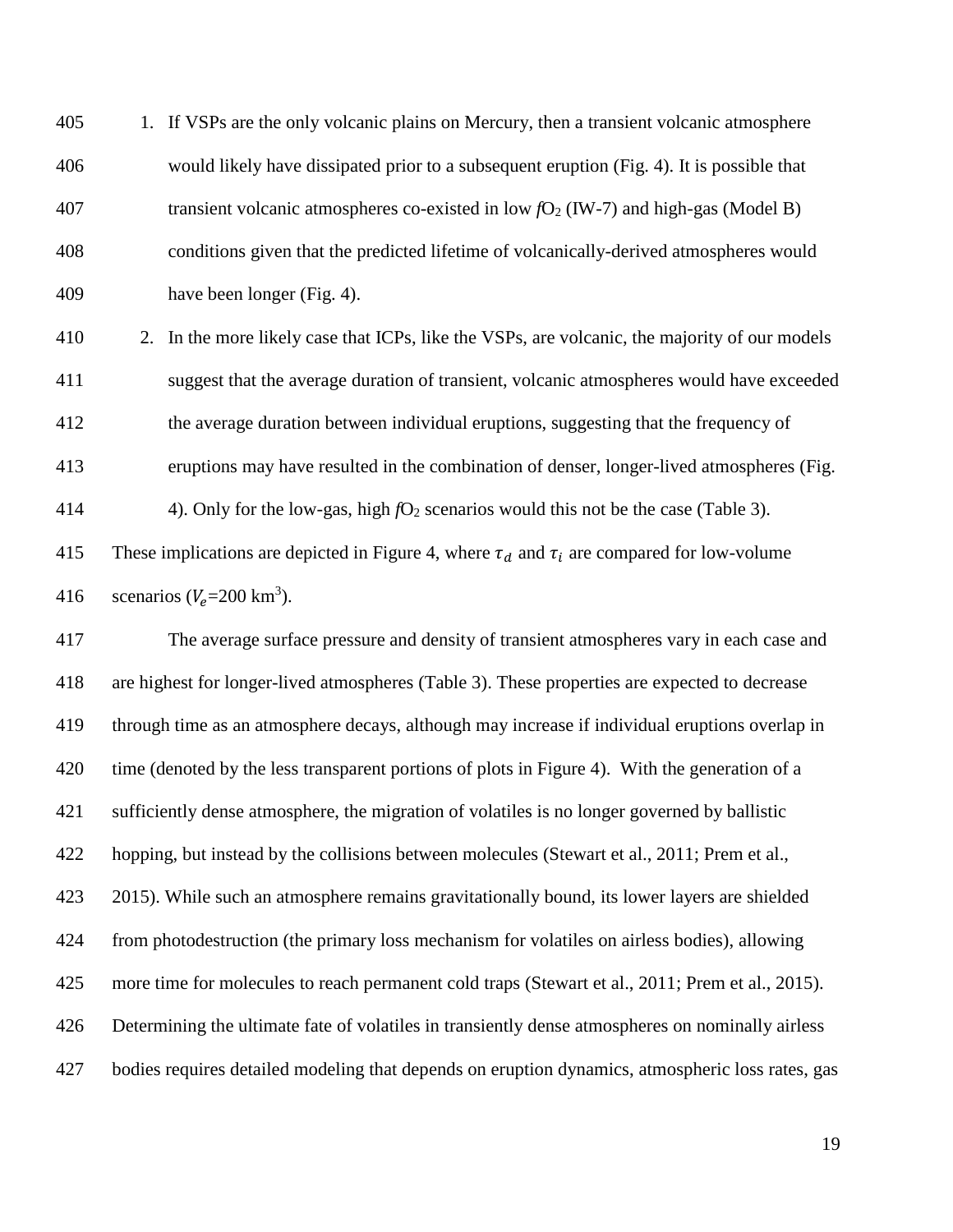| 428 | dynamics, and compositional evolution in an atmosphere that is evolving on geologically rapid                     |
|-----|-------------------------------------------------------------------------------------------------------------------|
| 429 | timescales (e.g., Prem et al., 2015, 2019). Such modeling will be an important next step in                       |
| 430 | assessing how volcanic eruptions altered Mercury's atmospheric density and composition, and                       |
| 431 | how the collisional dynamics of transiently dense atmospheres affected the transport and                          |
| 432 | retention of interior volatiles on Mercury.                                                                       |
| 433 |                                                                                                                   |
| 434 | 5 Buried volatiles at the poles of Mercury?                                                                       |
| 435 |                                                                                                                   |
| 436 | Needham and Kring (2017) point out that only a fraction of the predicted water released                           |
| 437 | from mare formation $({\sim}10^{14} \text{ kg})$ is needed to account for all of the remotely sensed water at the |
| 438 | lunar poles ( $\sim 10^{11}$ kg), and if mare volcanism did deliver ice to the lunar poles, it is likely to be    |
| 439 | buried in the subsurface. We find that Mercury released even greater volumes of volcanic                          |
| 440 | material over time than the Moon (Fig. 2), and therefore greater amounts of volatiles were likely                 |
| 441 | released (Fig. 3). Is it possible that some fraction of erupted volatiles was deposited in polar cold             |
| 442 | traps on Mercury?                                                                                                 |
| 443 | Interestingly, K, Na, and Cl appear to have higher concentrations in Mercury's northern                           |
| 444 | terrain, and it is possible that these volatiles may be released from warmer, equatorial terrains                 |
| 445 | and lost to space or redistributed to cooler terrains (Peplowski et al., 2012; Nittler et al., 2018).             |
| 446 | However, not all volatiles on Mercury appear to be spatially correlated with temperature,                         |
| 447 | including S, which is concentrated at mid-equatorial latitudes (Weider et al., 2015; Nittler et al.,              |
| 448 | 2018). The northern enhancements of K, Na, and Cl may instead be related to compositionally                       |
| 449 | distinct magmas, as they show a general correlation with the large Northern SPs unit (Peplowski                   |
| 450 | et al., 2015; Evans et al., 2015). However, if temperature-induced mobilization of volatiles has                  |
|     |                                                                                                                   |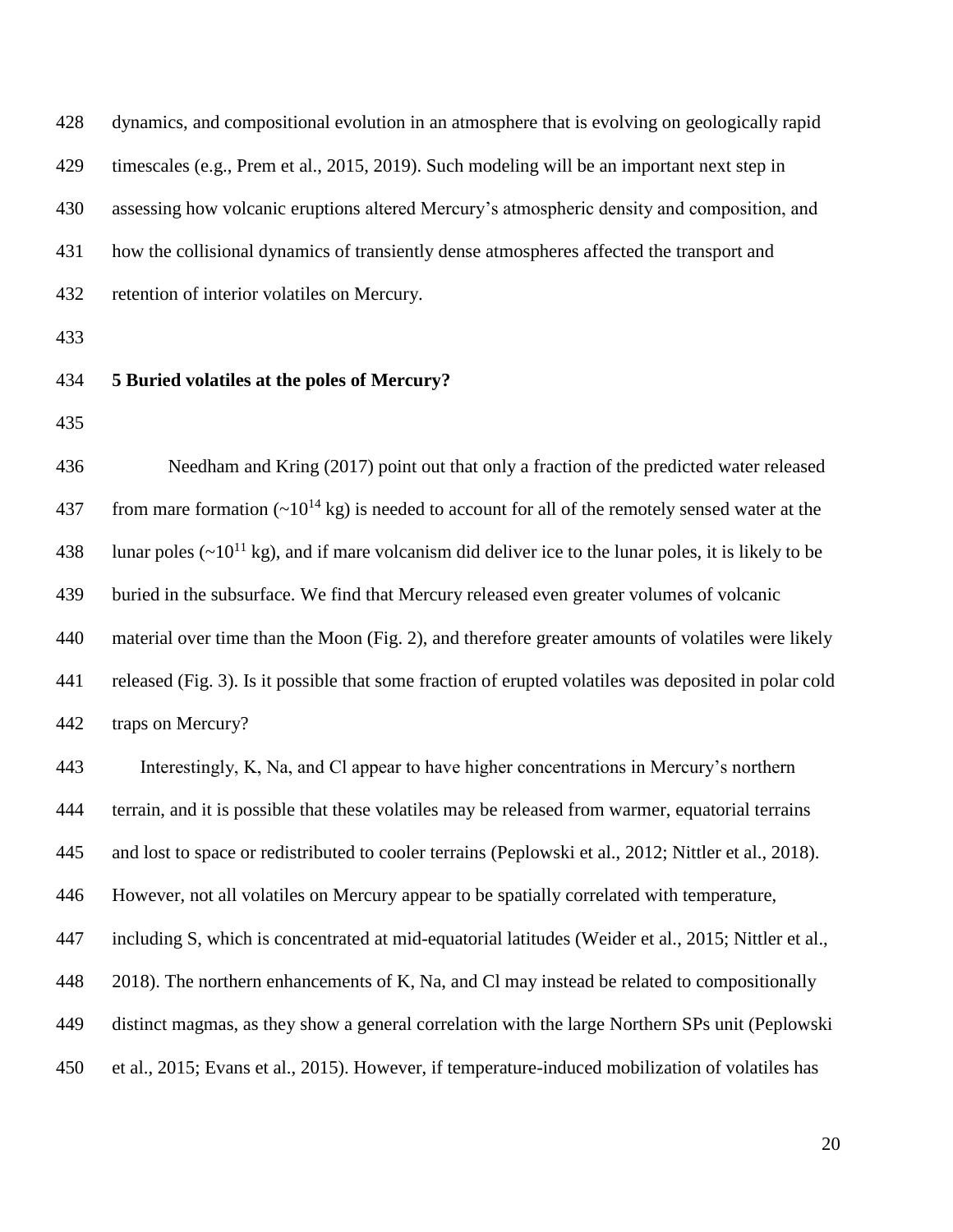occurred on Mercury, then the northern concentrations of K, Na, or Cl may be examples of volatiles migrating to the poles, similar to what could have happened with outgassed species early on in mercurian history. A critical test of the competing origin hypotheses for the northern volatile anomalies will be BepiColombo (Benkhoff et al., 2010) measuring the abundance of K, Na, and Cl at the south polar region of Mercury, where there is no large volcanic plains unit comparable to the one seen at the north pole, but there is a similar thermal environment that would allow for the cold-trapping of volatiles.

 In addition to K, Na, and Cl, there is an increase in H at Mercury's north polar region, where the detection of enhanced neutron suppression (Lawrence et al., 2013) and reflectance measurements (Neumann et al., 2013; Deutsch et al., 2017) are consistent with the presence of nearly pure H2O deposits cold-trapped at the poles. These H-rich deposits have highly reflective 462 radar properties that are also indicative of a nearly pure H<sub>2</sub>O composition, with  $\leq 5\%$  silicates by volume (Butler et al., 1993). The ice deposits have not been covered by regolith gardening processes (Butler et al., 1993; Crider and Killen, 2005) and have distinct reflectance properties (Chabot et al., 2016), sharp geologic contacts (Chabot et al., 2016), and crater spatial densities (Deutsch et al., 2019) suggestive of geologically young ages <200 Myr (Crider and Killen, 2005; Lawrence et al., 2013; Deutsch et al., 2019).

 The composition and age of these surface ice deposits indicate that they are not derived 469 from volcanism. At mantle pressures and Mercury's extremely reducing conditions,  $H_2O$  is not predicted to be present in magmas (e.g., Nittler et al., 2011; Zolotov, 2011) and the very young surface ages of ice deposits (Deutsch et al., 2019) are inconsistent with the timing of Mercury's 472 volcanic activity. The  $H_2O$  ices observed at the surface of the poles are more likely to have been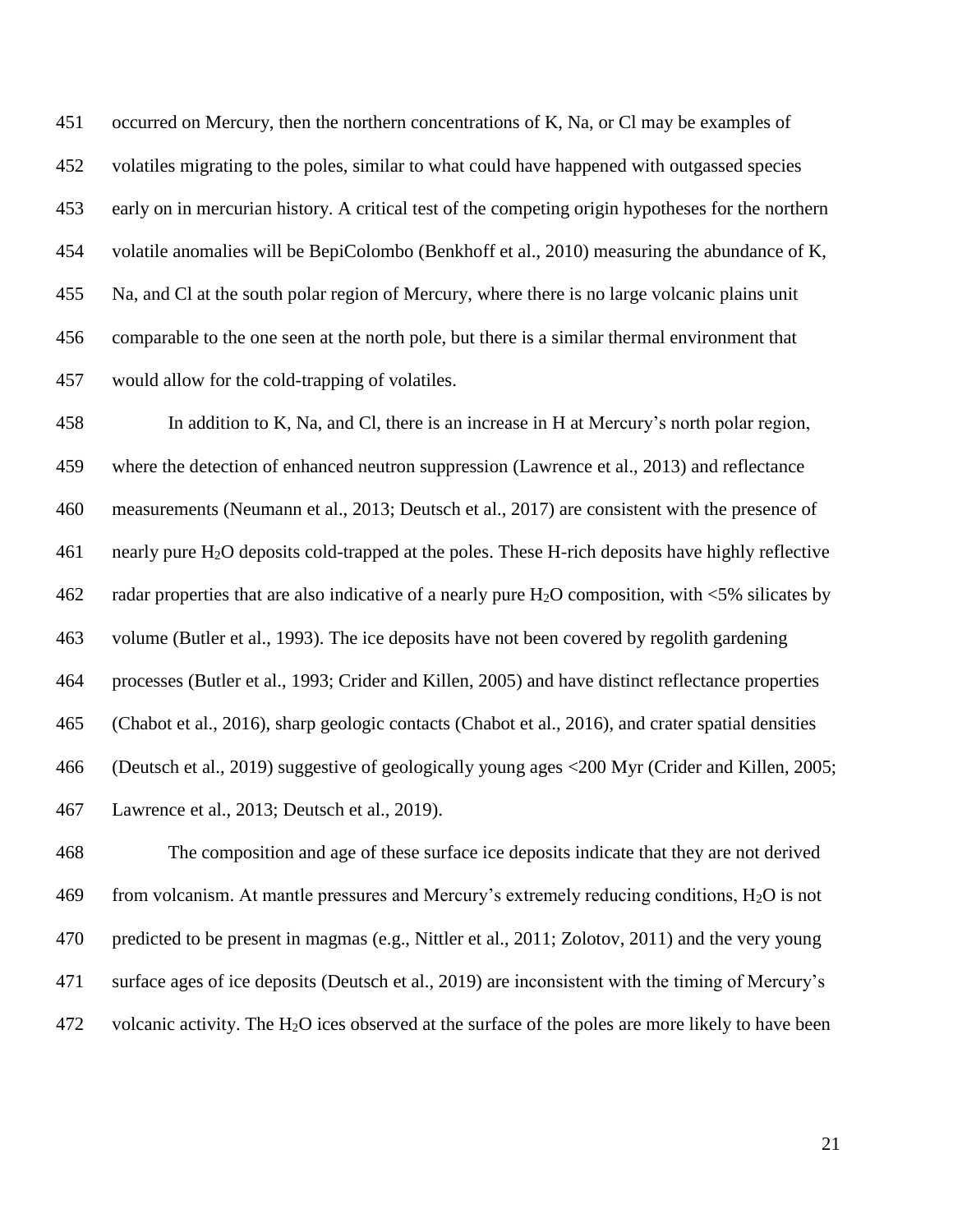delivered by an external, cometary impactor (e.g., Butler et al., 1993; Chabot et al., 2016; Ernst et al., 2018; Deutsch et al., 2019).

 However, given our analysis here, it is important to consider the possibility that volatiles other than H2O were released from Mercury's interior and contributed some fraction of materials 477 to polar cold traps. These volatiles would be distinctly different from the  $H_2O$  polar deposits observed today, raising the question: Where would they be and how could they be identified? Any volatiles that are deposited on the surface of Mercury (originating in the interior or externally delivered) must face the space weathering environment, including strong irradiation and thermal stresses (e.g., McCord and Clark, 1979; Domingue et al., 2014) and high-velocity impactors (e.g., Borin et al., 2009; Domingue et al., 2014). While the elevated elemental abundances of volatiles on Mercury (Nittler et al., 2011; Zolotov, 2011; Peplowski et al., 2011, 2012; Evans et al., 2012) suggest that perhaps the regolith is effective at trapping volatiles, the high temperatures of non-polar surfaces are a major limiting factor governing volatile sequestration and retention. If volatiles do succumb to sequestration in the polar region, they can subsequently be destroyed through impact vaporization and melting, but also preserved by ejecta. If any individual, volcanically-derived atmosphere was sufficiently dense and long- lasting, then perhaps some fraction of volatiles migrated to and became cold-trapped at the poles before the atmosphere completely attenuated. We find that such atmospheres were probably uncommon, but may have been produced under certain extreme conditions (high eruption volume, high lava flux, low oxygen fugacity; Table 3). The location of an eruption also has some control over the distribution of migrated volatiles (Prem et al., 2015, 2019). While the Northern SPs (Fig. 1) coincide with today's polar cold traps, these cold traps largely post-date the formation of the SPs, so perhaps older south polar cold traps would provide a better record of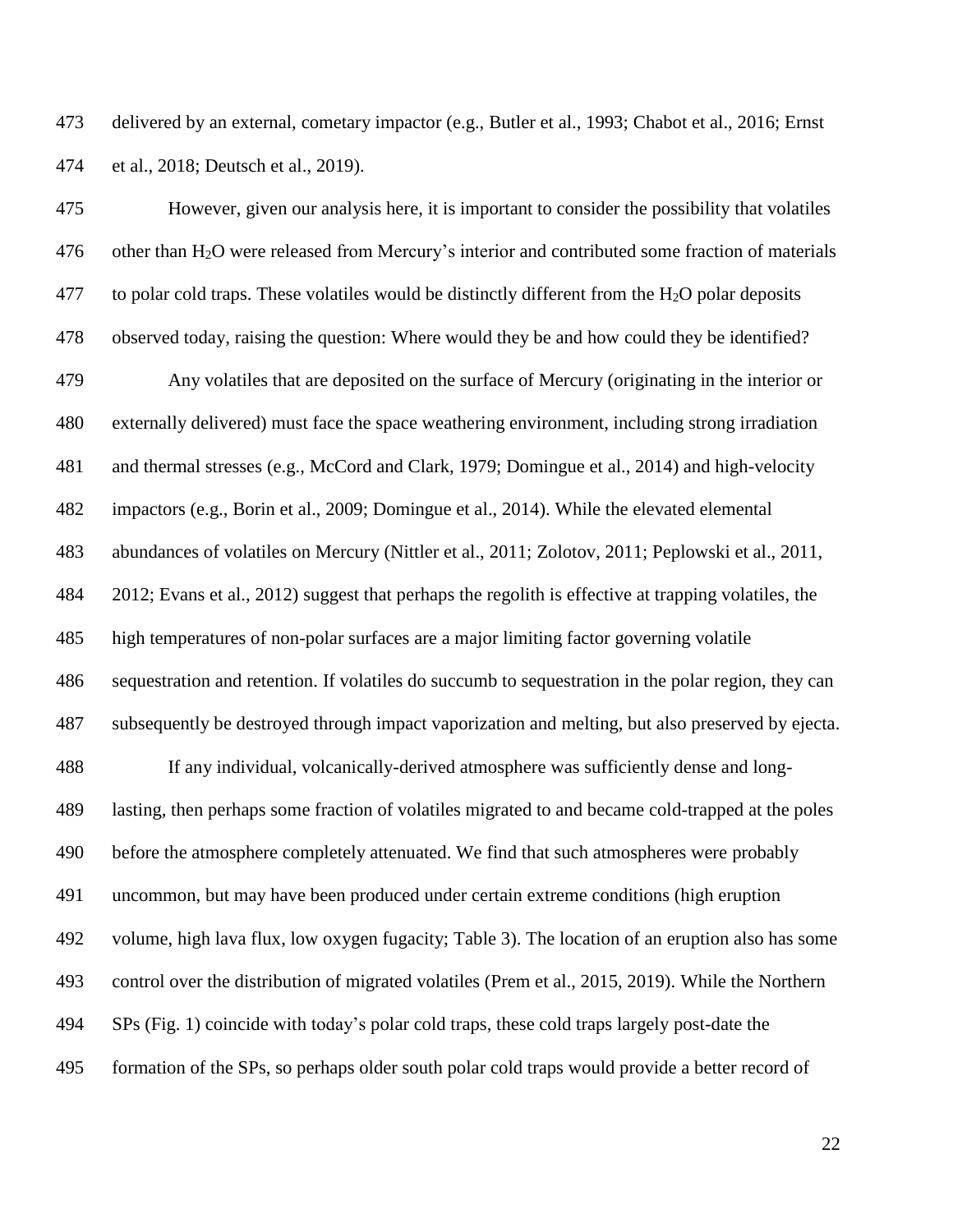volcanically-derived volatiles. If we assume that a layer of volcanically-derived volatiles was ever cold-trapped at Mercury's poles during one of these more extreme volcanic events, then we can use a regolith gardening rate to predict the depth at which they would be concentrated. For example, if volatiles were delivered 3.8 Ga (before major plains-forming volcanism began to 500 wane), then the regolith gardening rate of  $\sim 0.43$  cm Myr<sup>-1</sup> derived by Crider and Killen (2005) suggests that the peak concentration of remnant volatiles would be at ~16 m in the subsurface today. We consider this to be a minimum estimate, given that the regolith gardening rate derived by Crider and Killen (2005) is for the recent past (<100 Ma) and the volcanism we analyze here was most active before ~3.5 Ga, when impact rates were much higher (e.g., Le Feuvre and Wieczorek, 2011). The volatiles would be well-mixed with the regolith and have a highly heterogeneous spatial distribution due to the stochastic impact gardening process (e.g., Crider and Killen, 2005).

 The detection of volcanically-derived volatiles (distinct from impact-derived volatiles in composition) would provide important new insight into Mercury's volcanic history, interior geochemical conditions, and exospheric/atmospheric evolution. Indigenous volatiles well-mixed with the regolith at least 16 m below the surface would not have been detectable by MESSENGER, nor would it be with BepiColombo, given the sensing depths of each spacecraft's spectrometers. But future analyses of young crater ejecta might provide insight into the presence of buried volatiles. BepiColombo (Benkhoff et al., 2010) can also help refine many of the uncertainties associated with our current models. For example, analyses of plains morphometry can improve estimates of the volume of erupted lavas, and studying the morphology of the ICPs would be helpful in determining the extent to which they are volcanic. Higher-resolution images could also improve model production functions and thus the emplacement ages of plains units.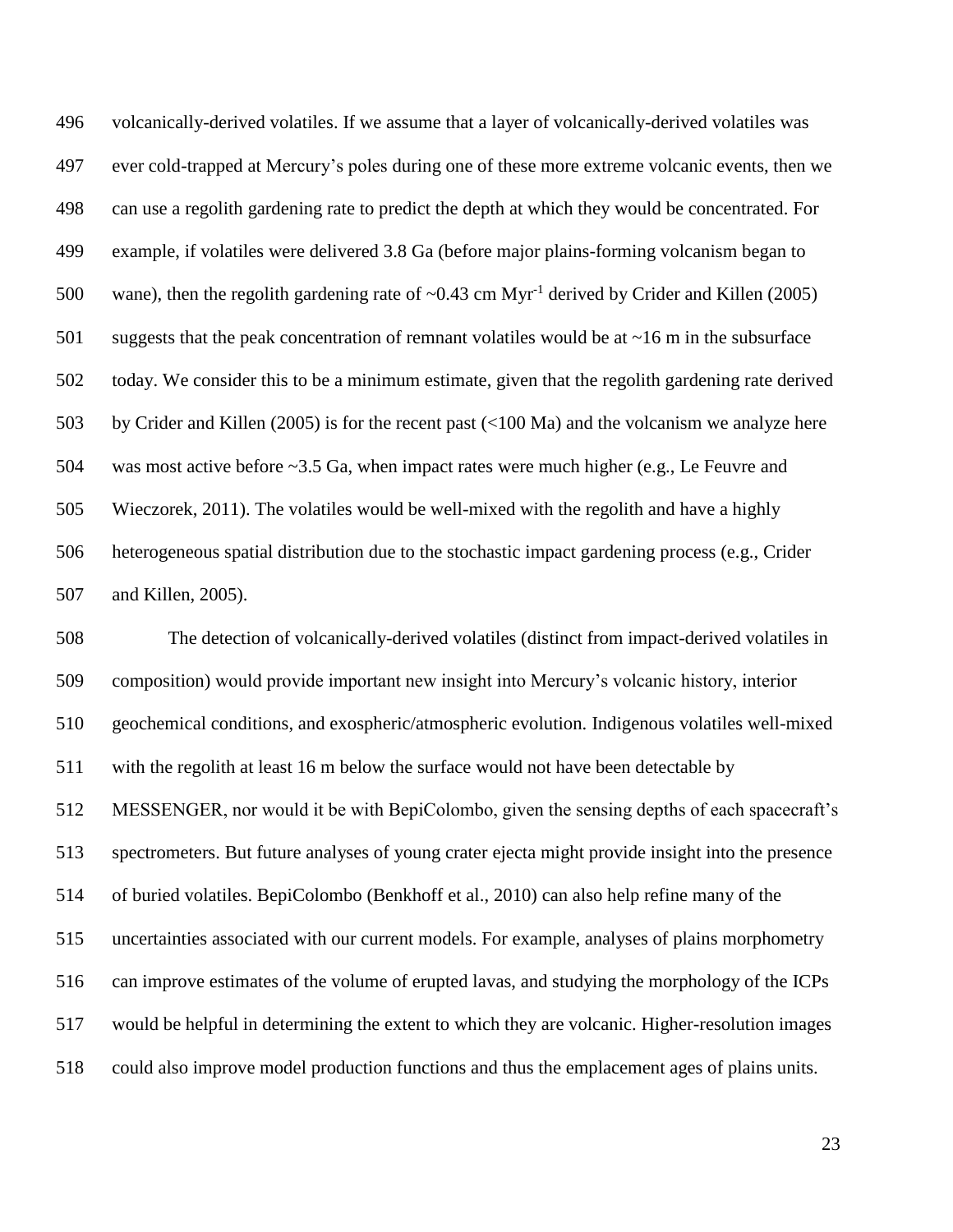| 519 | Furthermore, more detailed information on the numerous pyroclastic deposits and associated                                            |
|-----|---------------------------------------------------------------------------------------------------------------------------------------|
| 520 | vents could increase our knowledge about whether they represent shallow concentrations of                                             |
| 521 | volatiles prior to eruption (Jozwiak et al., 2018), and how they compare to the effusive volcanic                                     |
| 522 | deposits documented here. Additional elemental measurements (particularly of S) can help refine                                       |
| 523 | geochemical models used to estimate the oxygen fugacity of Mercury's interior. Ultimately,                                            |
| 524 | sample analyses of Mercury's volcanic plains are needed to directly measure the speciation and                                        |
| 525 | volatile content of lavas (https://science.nasa.gov/science-red/s3fs-                                                                 |
| 526 | public/atoms/files/Mercury%20Lander.pdf).                                                                                             |
| 527 |                                                                                                                                       |
| 528 | <b>6 Conclusion</b>                                                                                                                   |
| 529 |                                                                                                                                       |
| 530 | Here we provide the first comprehensive estimates of the amounts of predicted volatiles                                               |
| 531 | (S, C, H, N, Cl, and O) released on Mercury via extrusive volcanic plains-forming eruptions                                           |
| 532 | using a variety of $fO_2$ conditions, degassing scenarios, and erupted volume estimates. We                                           |
| 533 | estimate that $\sim$ 1.1–4.6 $\times$ 10 <sup>7</sup> km <sup>3</sup> of lava erupted to form volcanic smooth plains (estimated here  |
| 534 | to be ~25% of the planet's total surface area), which is greater than the ~8.9 $\times$ 10 <sup>6</sup> -1.0 $\times$ 10 <sup>7</sup> |
| 535 | km <sup>3</sup> of lava predicted for the lunar maria (Head and Wilson, 1992; Evans et al., 2016; Needham                             |
| 536 | and Kring, 2017). A critical open question is the origin of Mercury's intercrater plains, which are                                   |
| 537 | the most spatially dominant geologic unit on the planet (Whitten et al., 2014). If an additional                                      |
| 538 | 40% of the surface area of Mercury is also volcanic (Murray et al., 1974; Strom et al., 1975;                                         |
| 539 | Denevi et al., 2013; Whitten et al., 2014; Byrne et al., 2018), then potentially up to 2 orders of                                    |
| 540 | magnitude more lavas were erupted to form volcanic plains on Mercury than erupted to form the                                         |
| 541 | lunar maria, over a similar length of time. The large volumes of erupted lavas on Mercury imply                                       |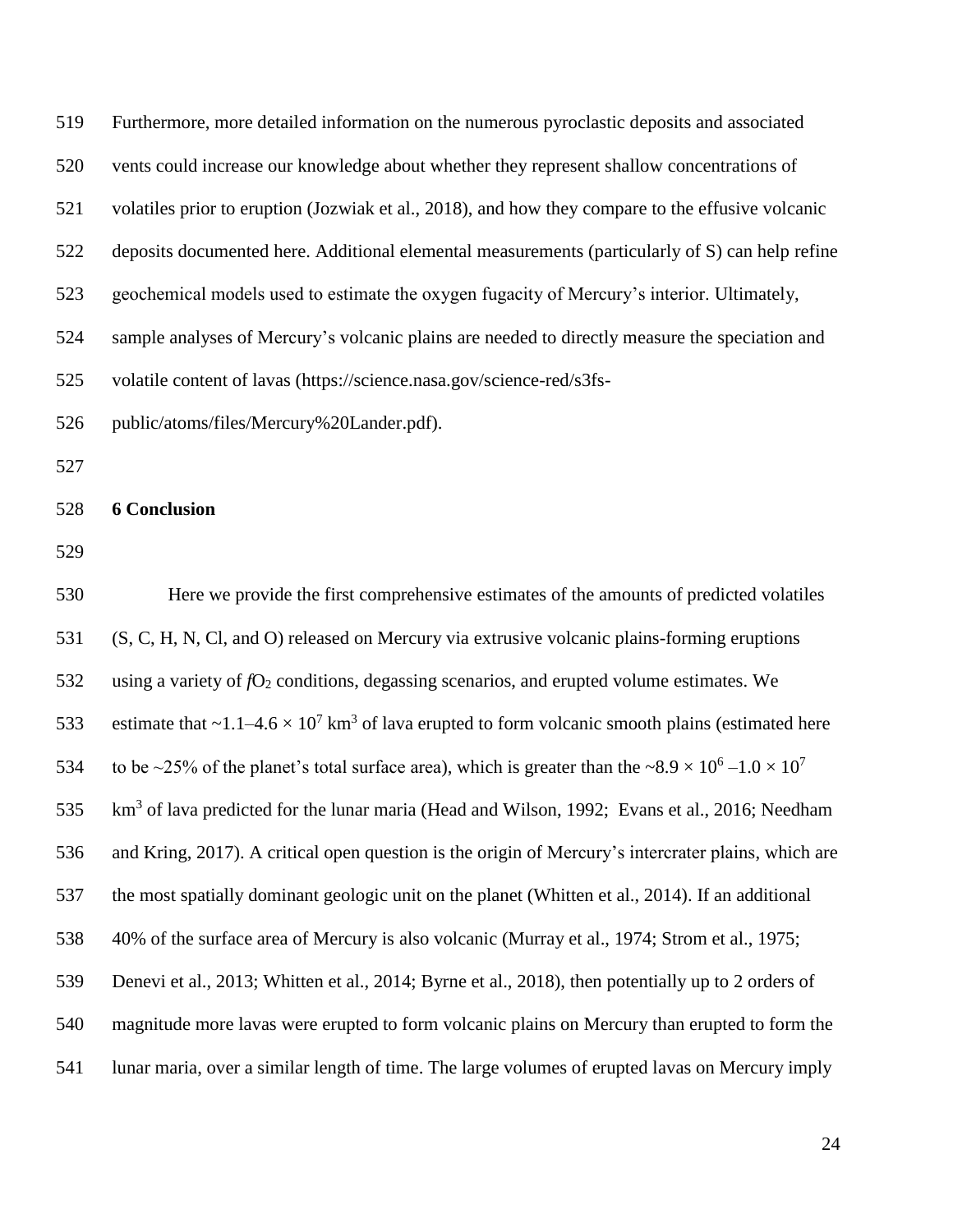that large amounts of volatiles were released during the eruptive phases, which may have resulted in the transient production of enhanced atmospheric pressures with lifetimes between 544 ~250 and ~210,000 years.

 It is possible that these atmospheric lifetimes were greater than the time of repose between average mercurian eruptions (~20,000–40,000 years for SPs-forming eruptions or 2,000–4,000 years when also including ICPs-forming eruptions), creating dense, collisional transient atmospheres. Such atmospheres would enable more volatiles to migrate across the planet before they are photodestroyed and lost to space, increasing the probability of the erupted volatiles being cold-trapped (Stewart et al., 2011; Prem et al., 2015). For volatiles that did become cold-trapped at Mercury's poles, we estimate that they would be well-mixed with the regolith and at least ~16 m below the subsurface given regolith gardening rates (Crider and 553 Killen, 2005). Such sequestered volatiles would be distinctly different from the polar  $H_2O$ -ice deposits observed on Mercury's surface today, both in composition (Butler et al., 1993; Lawrence et al., 2013) and in age (Crider and Killen, 2005; Lawrence et al., 2013; Deutsch et al., 2019).

#### **Acknowledgements**

We gratefully acknowledge the helpful reviews of this study by Mikhail Zolotov, Paul Byrne,

and editor William McKinnon. This work was supported by NASA (Grant Number

80NSSC19K1289) issued through the Harriett G. Jenkins Graduate Fellowship to A. N. D., by

the Solar System Exploration Research Virtual Institute (NNA14AB01A) to J. W. H., by the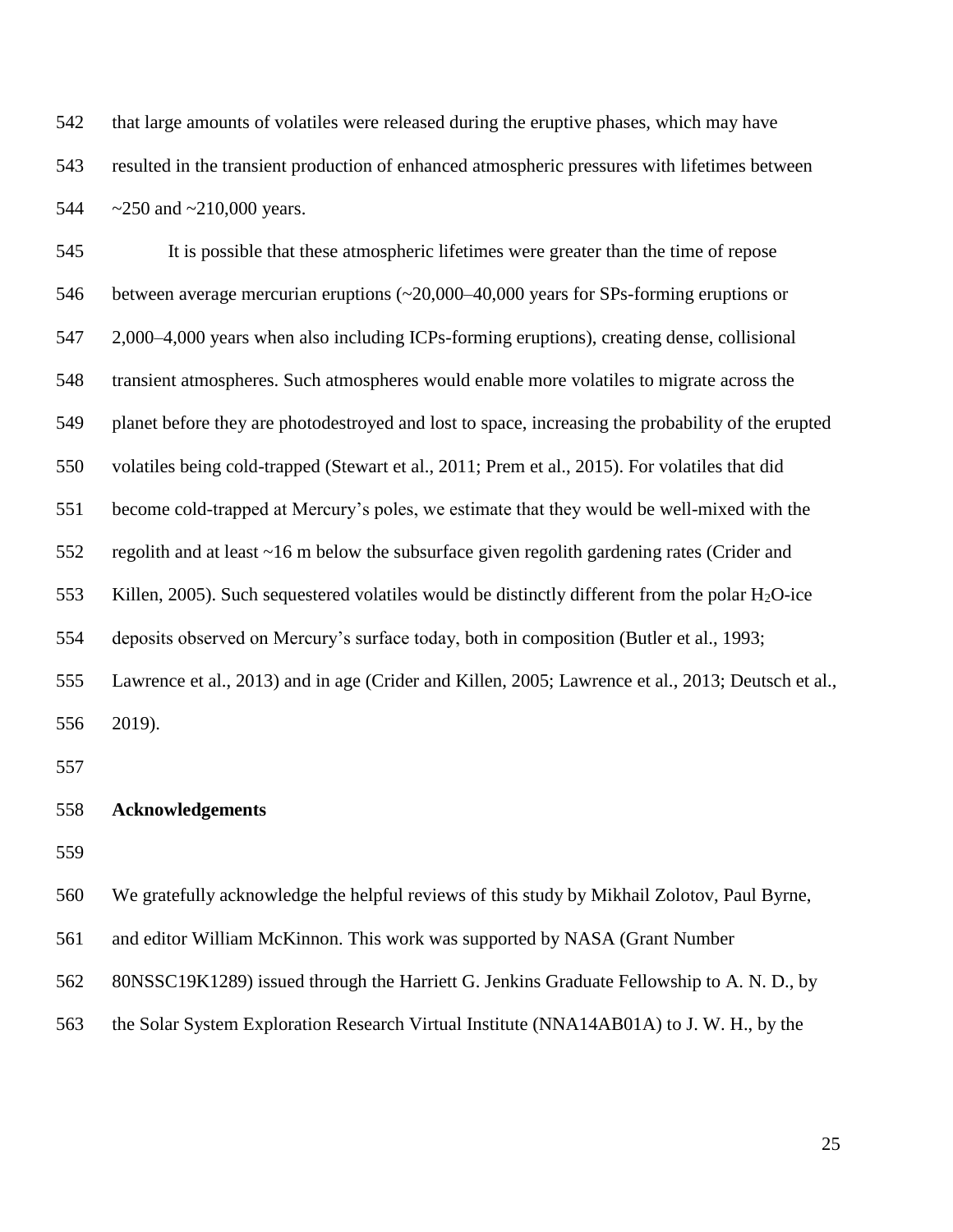- Leverhulme Trust through an Emeritus Fellowship to L. W., and by NASA's Planetary Science
- Division Research Program to G. A. N.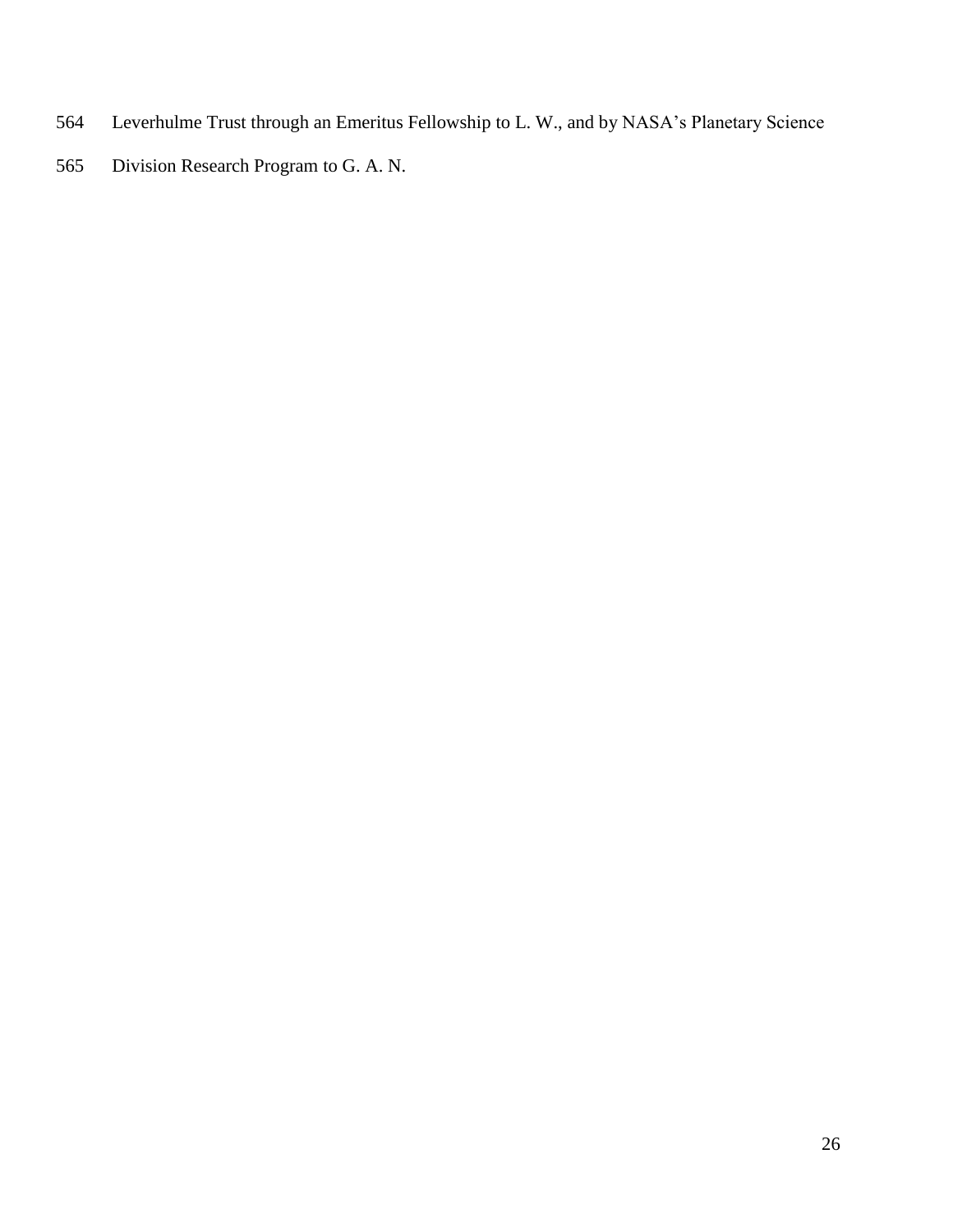## **References**

| 568 | Anzures, B.A., Parman, S.W., Milliken, R.E., Namur, O., Cartier, C., Wang, S., 2020. Effect of |
|-----|------------------------------------------------------------------------------------------------|
| 569 | sulfur speciation on chemical and physical properties of very reduced mercurian melts.         |
| 570 | Geochimica et Cosmochimica Acta 286, 1–18. https://doi.org/10.1016/j.gca.2020.07.024           |
| 571 | Ardia, P., Hirschmann, M.M., Withers, A.C., Stanley, B.D., 2013. Solubility of CH4 in a        |
| 572 | synthetic basaltic melt, with applications to atmosphere–magma ocean–core partitioning         |
| 573 | of volatiles and to the evolution of the Martian atmosphere. Geochimica et                     |
| 574 | Cosmochimica Acta 114, 52–71. https://doi.org/10.1016/j.gca.2013.03.028                        |
| 575 | Armstrong, L.S., Hirschmann, M.M., Stanley, B.D., Falksen, E.G., Jacobsen, S.D., 2015.         |
| 576 | Speciation and solubility of reduced C-O-H-N volatiles in mafic melt: Implications for         |
| 577 | volcanism, atmospheric evolution, and deep volatile cycles in the terrestrial planets.         |
| 578 | Geochimica et Cosmochimica Acta 171, 283-302.                                                  |
| 579 | https://doi.org/10.1016/j.gca.2015.07.007                                                      |
| 580 | Arnold, J.R., 1979. Ice in the lunar polar regions. J. Geophys. Res. 84, 5659–5668.            |
| 581 | https://doi.org/10.1029/JB084iB10p05659                                                        |
| 582 | Benkhoff, J., van Casteren, J., Hayakawa, H., Fujimoto, M., Laakso, H., Novara, M., Ferri, P., |
| 583 | Middleton, H.R., Ziethe, R., 2010. BepiColombo—Comprehensive exploration of                    |
| 584 | Mercury: Mission overview and science goals. Planetary and Space Science,                      |
| 585 | Comprehensive Science Investigations of Mercury: The scientific goals of the joint             |
| 586 | ESA/JAXA mission BepiColombo 58, 2-20. https://doi.org/10.1016/j.pss.2009.09.020               |
| 587 | Blewett, D.T., Vaughan, W.M., Xiao, Z., Chabot, N.L., Denevi, B.W., Ernst, C.M., Helbert, J.,  |
| 588 | D'Amore, M., Maturilli, A., Head, J.W., Solomon, S.C., 2013. Mercury's hollows:                |
| 589 | Constraints on formation and composition from analysis of geological setting and               |
|     |                                                                                                |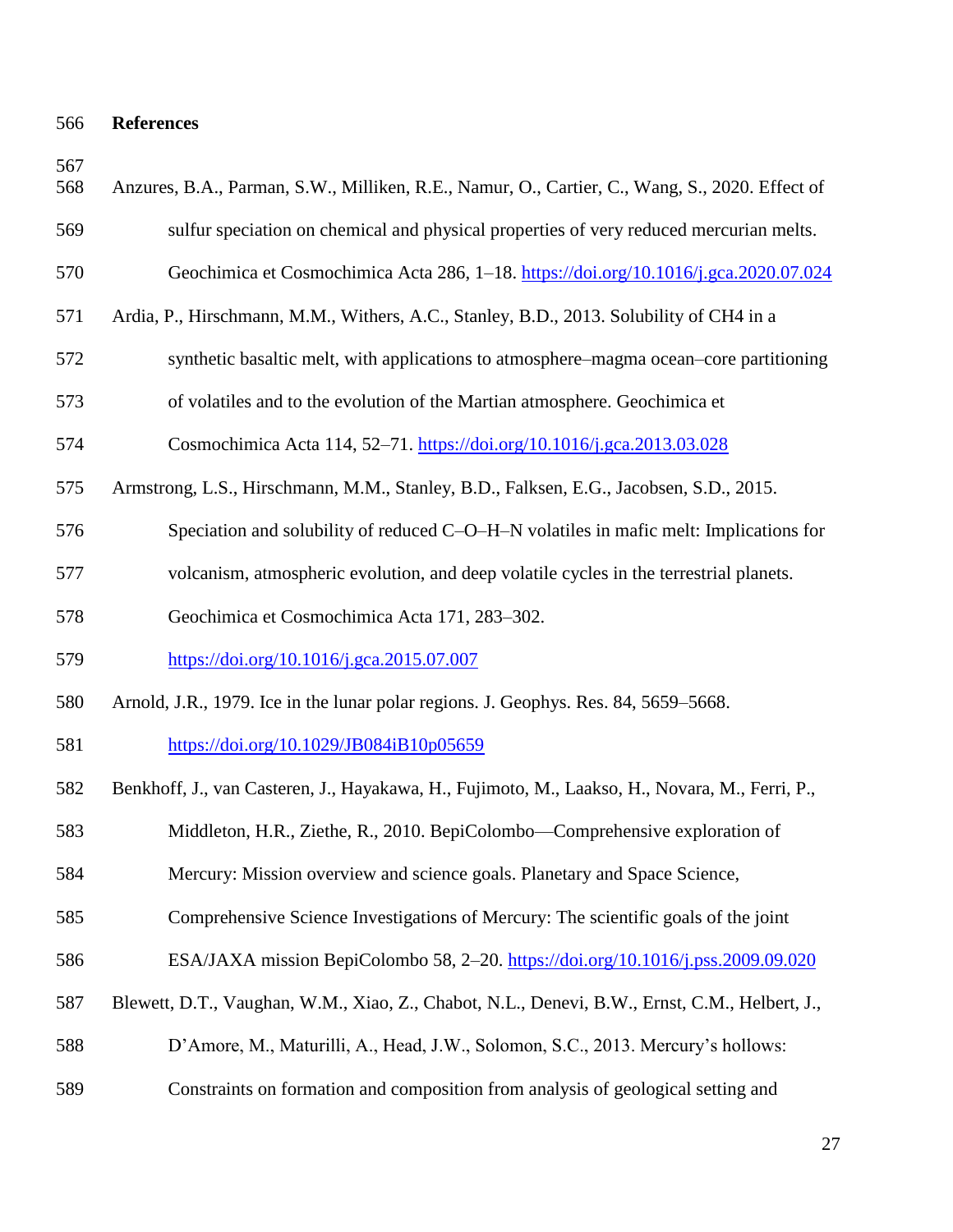- spectral reflectance. Journal of Geophysical Research: Planets 118, 1013–1032.
- <https://doi.org/10.1029/2012JE004174>
- Borin, P., Cremonese, G., Marzari, F., Bruno, M., Marchi, S., 2009. Statistical analysis of
- micrometeoroids flux on Mercury. Astronomy and Astrophysics 503, 259–264.
- <https://doi.org/10.1051/0004-6361/200912080>
- Butler, B.J., 1997. The migration of volatiles on the surfaces of Mercury and the Moon. J.
- Geophys. Res. 102, 19283–19291.<https://doi.org/10.1029/97JE01347>
- Byrne, P. K., Whitten, J. L., Klimczak, C., McCubbin, F. M., Ostrach, L. R., 2018. The volcanic
- character of Mercury. Mercury: The view after MESSENGER. Edited by Solomon S. C.,
- Nittler, L. R., Anderson, B. J. Cambridge Univ. Press, pp. 287–323.
- Byrne, P.K., Ostrach, L.R., Fassett, C.I., Chapman, C.R., Denevi, B.W., Evans, A.J., Klimczak,
- C., Banks, M.E., Head, J.W., Solomon, S.C., 2016. Widespread effusive volcanism on
- Mercury likely ended by about 3.5 Ga. Geophys. Res. Lett. 43, 2016GL069412.
- <https://doi.org/10.1002/2016GL069412>
- Chabot, N.L., Ernst, C.M., Paige, D.A., Nair, H., Denevi, B.W., Blewett, D.T., Murchie, S.L.,
- Deutsch, A.N., Head, J.W., Solomon, S.C., 2016. Imaging Mercury's polar deposits
- during MESSENGER's low-altitude campaign. Geophys. Res. Lett. 43, 9461–9468.
- <https://doi.org/10.1002/2016GL070403>
- Crider, D., Killen, R.M., 2005. Burial rate of Mercury's polar volatile deposits. Geophys. Res.
- Lett. 32, L12201.<https://doi.org/10.1029/2005GL022689>
- Crotts, A.P.S., Hummels, C., 2009. Lunar Outgassing, Transient Phenomena, and the Return to
- the Moon. II. Predictions and Tests for Outgassing/Regolith Interactions. ApJ 707, 1506.
- <https://doi.org/10.1088/0004-637X/707/2/1506>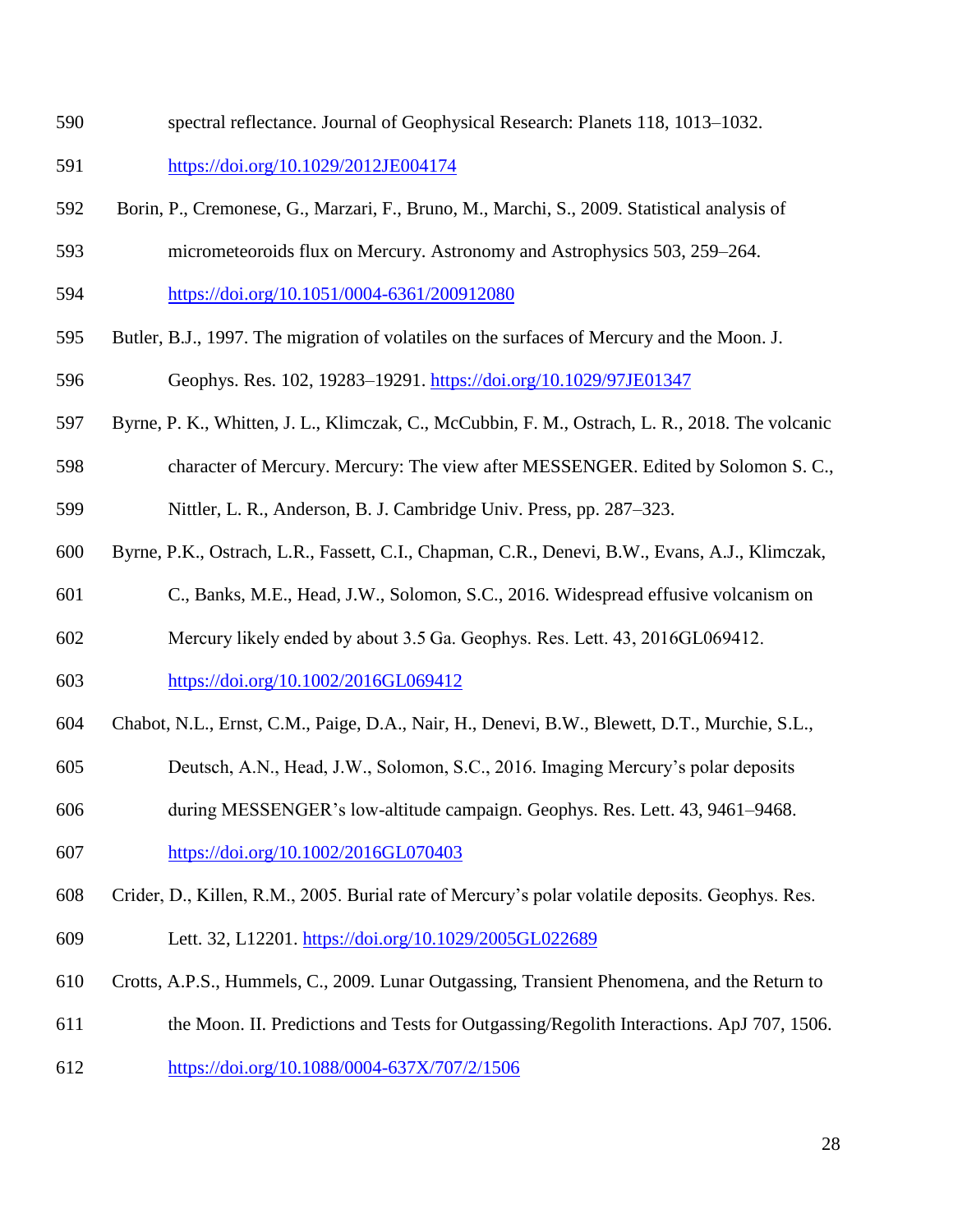- Dalou, C., Hirschmann, M.M., Jacobsen, S.D., Le Losq, C., 2019. Raman spectroscopy study of
- C-O-H-N speciation in reduced basaltic glasses: Implications for reduced planetary
- mantles. Geochimica et Cosmochimica Acta 265, 32–47.
- <https://doi.org/10.1016/j.gca.2019.08.029>
- Denevi, B.W., Ernst, C.M., Meyer, H.M., Robinson, M.S., Murchie, S.L., Whitten, J.L., Head,
- J.W., Watters, T.R., Solomon, S.C., Ostrach, L.R., Chapman, C.R., Byrne, P.K.,
- Klimczak, C., Peplowski, P.N., 2013. The distribution and origin of smooth plains on
- Mercury. J. Geophys. Res. Planets 118, 891–907.<https://doi.org/10.1002/jgre.20075>
- Deutsch, A.N., Head, J.W., Neumann, G.A., 2019. Age constraints of Mercury's polar deposits
- suggest recent delivery of ice. Earth and Planetary Science Letters 520, 26–33. <https://doi.org/10.1016/j.epsl.2019.05.027>
- Deutsch, A.N., Neumann, G.A., Head, J.W., 2017. New evidence for surface water ice in small-
- scale cold traps and in three large craters at the north polar region of Mercury from the
- Mercury Laser Altimeter. Geophys. Res. Lett. 44, 9233–9241.
- <https://doi.org/10.1002/2017GL074723>
- Domingue, D.L., Chapman, C.R., Killen, R.M., Zurbuchen, T.H., Gilbert, J.A., Sarantos, M.,
- Benna, M., Slavin, J.A., Schriver, D., Trávníček, P.M., Orlando, T.M., Sprague, A.L.,
- Blewett, D.T., Gillis-Davis, J.J., Feldman, W.C., Lawrence, D.J., Ho, G.C., Ebel, D.S.,
- Nittler, L.R., Vilas, F., Pieters, C.M., Solomon, S.C., Johnson, C.L., Winslow, R.M.,
- Helbert, J., Peplowski, P.N., Weider, S.Z., Mouawad, N., Izenberg, N.R., McClintock,
- W.E., 2014. Mercury's Weather-Beaten Surface: Understanding Mercury in the Context
- of Lunar and Asteroidal Space Weathering Studies. Space Sci Rev 181, 121–214.
- <https://doi.org/10.1007/s11214-014-0039-5>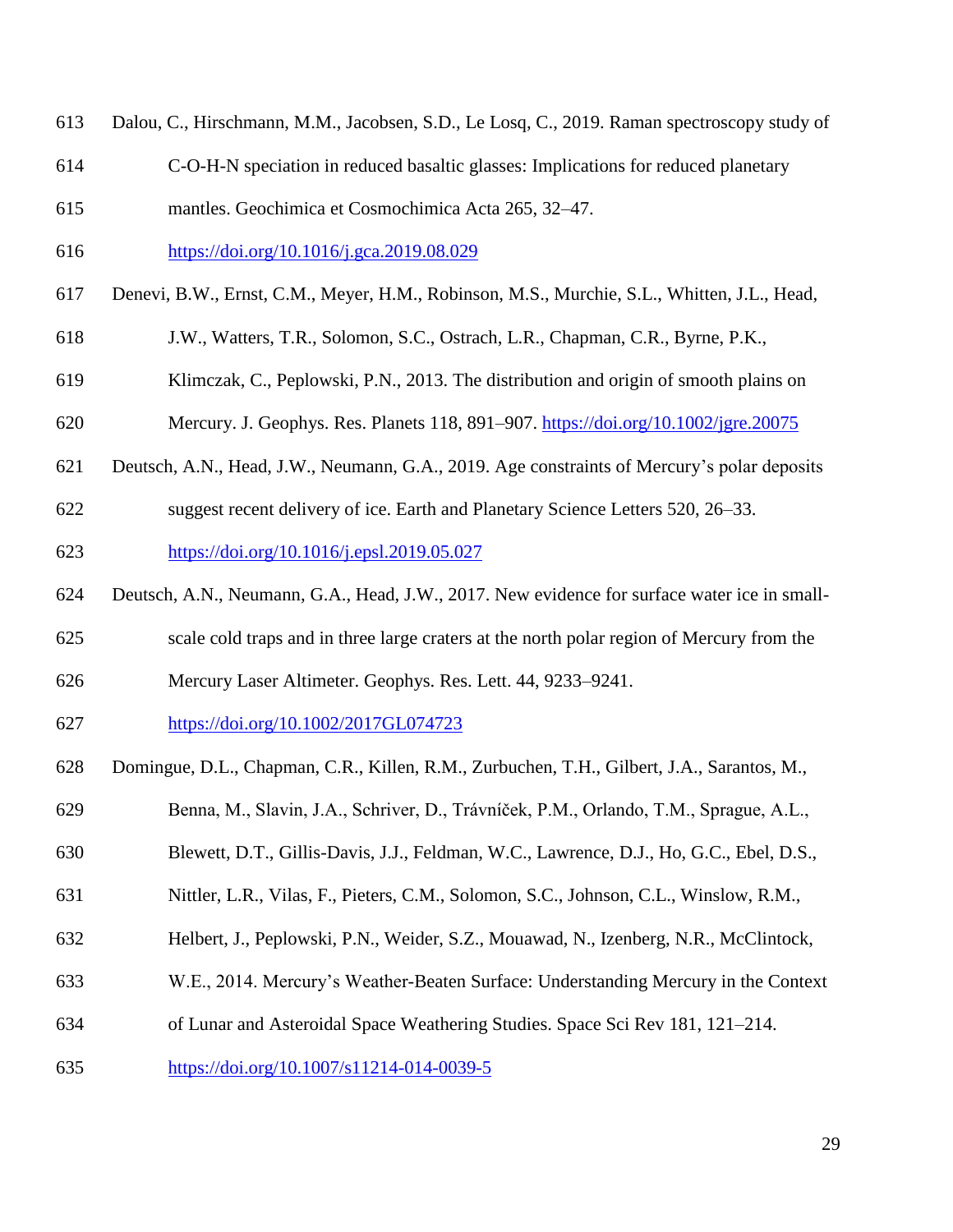- Ernst, C.M., Chabot, N.L., Barnouin, O.S., 2018. Examining the Potential Contribution of the
- Hokusai Impact to Water Ice on Mercury. Journal of Geophysical Research: Planets 123,
- 2628–2646.<https://doi.org/10.1029/2018JE005552>
- Evans, A.J., Soderblom, J.M., Andrews-Hanna, J.C., Solomon, S.C., Zuber, M.T., 2016.
- Identification of buried lunar impact craters from GRAIL data and implications for the
- nearside maria. Geophys. Res. Lett. 43, 2015GL067394.
- <https://doi.org/10.1002/2015GL067394>
- Evans, L.G., Peplowski, P.N., McCubbin, F.M., McCoy, T.J., Nittler, L.R., Zolotov, M.Yu.,
- Ebel, D.S., Lawrence, D.J., Starr, R.D., Weider, S.Z., Solomon, S.C., 2015. Chlorine on
- the surface of Mercury: MESSENGER gamma-ray measurements and implications for
- the planet's formation and evolution. Icarus 257, 417–427.
- <https://doi.org/10.1016/j.icarus.2015.04.039>
- Goudge, T.A., Head, J.W., Kerber, L., Blewett, D.T., Denevi, B.W., Domingue, D.L., Gillis‐
- Davis, J.J., Gwinner, K., Helbert, J., Holsclaw, G.M., Izenberg, N.R., Klima, R.L.,
- McClintock, W.E., Murchie, S.L., Neumann, G.A., Smith, D.E., Strom, R.G., Xiao, Z.,
- Zuber, M.T., Solomon, S.C., 2014. Global inventory and characterization of pyroclastic
- deposits on Mercury: New insights into pyroclastic activity from MESSENGER orbital
- data. Journal of Geophysical Research: Planets 119, 635–658.
- <https://doi.org/10.1002/2013JE004480>
- Greeley, R., 1987. Release of Juvenile Water on Mars: Estimated Amounts and Timing
- Associated with Volcanism. Science 236, 1653–1654.
- <https://doi.org/10.1126/science.236.4809.1653>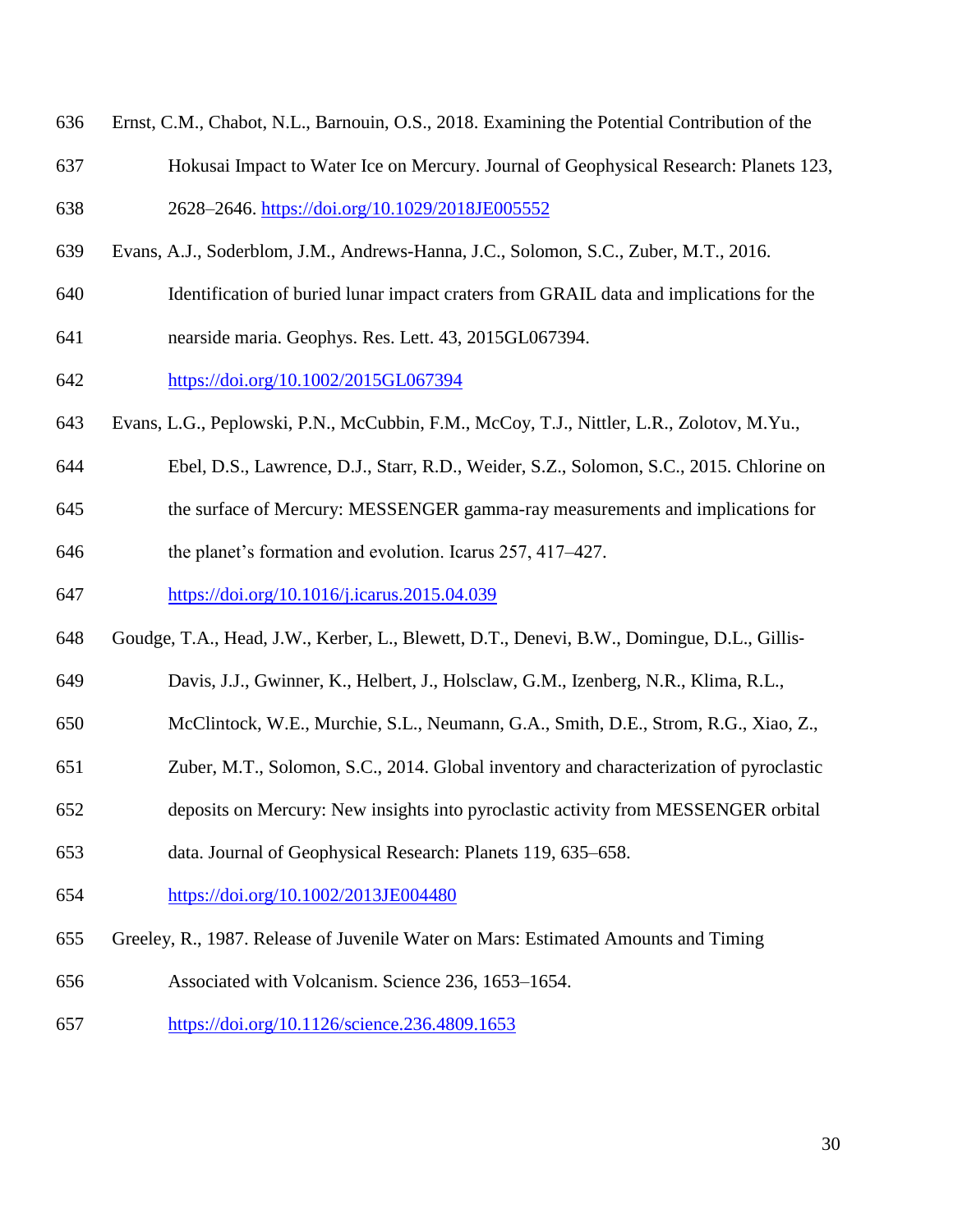| 658 | Head, J.W., Chapman, C.R., Strom, R.G., Fassett, C.I., Denevi, B.W., Blewett, D.T., Ernst,     |
|-----|------------------------------------------------------------------------------------------------|
| 659 | C.M., Watters, T.R., Solomon, S.C., Murchie, S.L., Prockter, L.M., Chabot, N.L., Gillis-       |
| 660 | Davis, J.J., Whitten, J.L., Goudge, T.A., Baker, D.M.H., Hurwitz, D.M., Ostrach, L.R.,         |
| 661 | Xiao, Z., Merline, W.J., Kerber, L., Dickson, J.L., Oberst, J., Byrne, P.K., Klimczak, C.,     |
| 662 | Nittler, L.R., 2011. Flood Volcanism in the Northern High Latitudes of Mercury                 |
| 663 | Revealed by MESSENGER. Science 333, 1853-1856.                                                 |
| 664 | https://doi.org/10.1126/science.1211997                                                        |
| 665 | Head, J.W., Murchie, S.L., Prockter, L.M., Solomon, S.C., Chapman, C.R., Strom, R.G.,          |
| 666 | Watters, T.R., Blewett, D.T., Gillis-Davis, J.J., Fassett, C.I., Dickson, J.L., Morgan, G.A.,  |
| 667 | Kerber, L., 2009. Volcanism on Mercury: Evidence from the first MESSENGER flyby                |
| 668 | for extrusive and explosive activity and the volcanic origin of plains. Earth and Planetary    |
| 669 | Science Letters, MESSENGER's First Flyby of Mercury 285, 227–242.                              |
| 670 | https://doi.org/10.1016/j.epsl.2009.03.007                                                     |
| 671 | Head, J.W., Wilson, L., 1992. Lunar mare volcanism: Stratigraphy, eruption conditions, and the |

evolution of secondary crusts. Geochimica et Cosmochimica Acta 56, 2155–2175.

[https://doi.org/10.1016/0016-7037\(92\)90183-J](https://doi.org/10.1016/0016-7037(92)90183-J)

- Head, J.W., Wilson, L., 2017. Generation, ascent and eruption of magma on the Moon: New
- insights into source depths, magma supply, intrusions and effusive/explosive eruptions
- (Part 2: Predicted emplacement processes and observations). Icarus 283, 176–223.
- <https://doi.org/10.1016/j.icarus.2016.05.031>
- Head, J.W., Wilson, L., Deutsch, A.N., Saal, A.E., Rutherford, M.L., Saal, A.E., 2020.
- Volcanically-induced transient atmospheres on the Moon: Assessment of duration,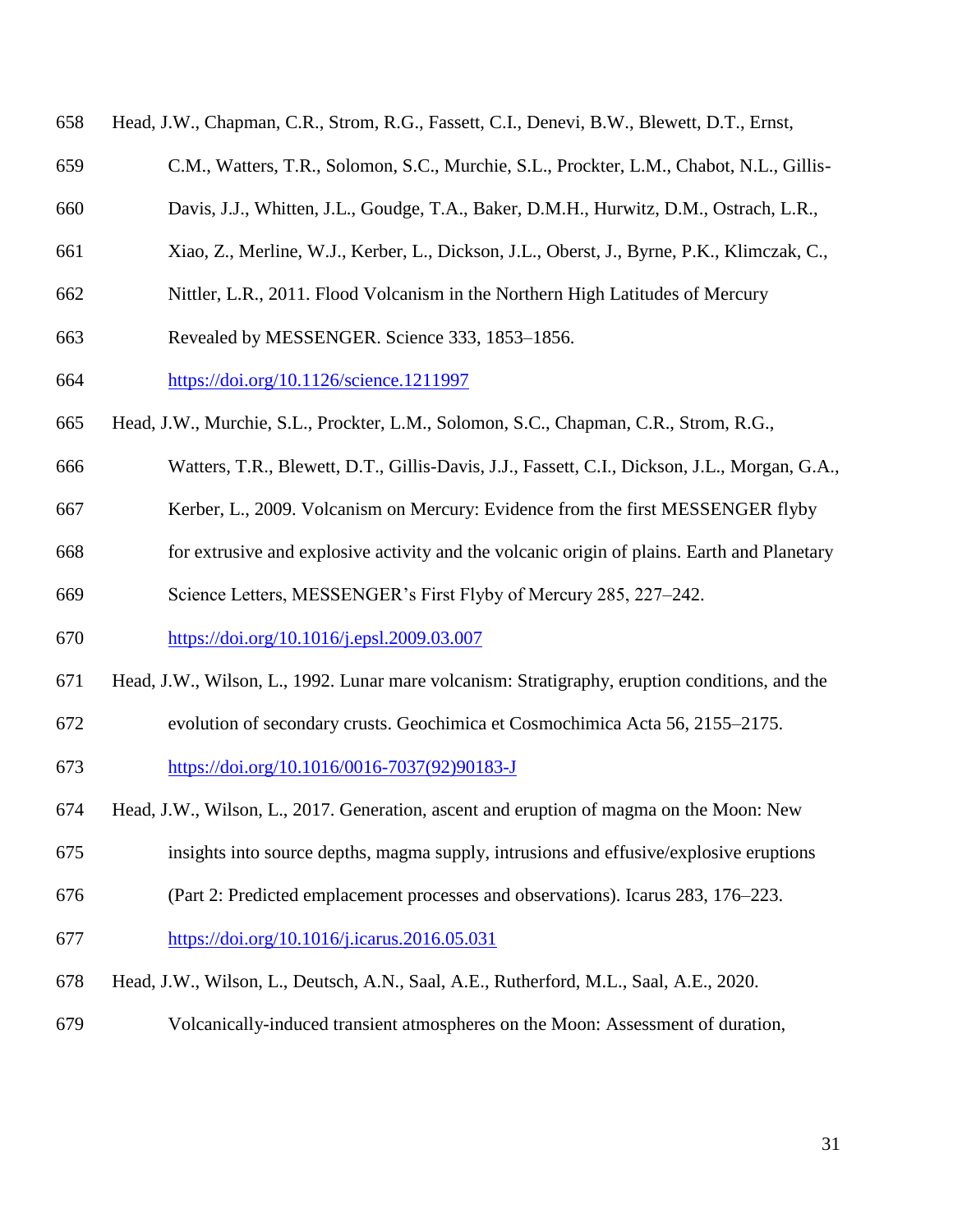- significance and contributions to polar volatile traps. Geophysical Research Letters 47,
- e2020GL089509.<https://doi.org/10.1029/2020GL089509>
- Hiesinger, H., Head, J.W., Wolf, U., Jaumann, R., Neukum, G., 2011. Ages and stratigraphy of
- lunar mare basalts: A synthesis. Geological Society of America Special Papers 477, 1–51. [https://doi.org/10.1130/2011.2477\(01\)](https://doi.org/10.1130/2011.2477(01))
- Houghton, J., 2002. The Physics of Atmospheres. Cambridge University Press, 3rd edition, 340 pp.
- Jozwiak, L.M., Head, J.W., Wilson, L., 2018. Explosive volcanism on Mercury: Analysis of vent
- and deposit morphology and modes of eruption. Icarus 302, 191–212.
- <https://doi.org/10.1016/j.icarus.2017.11.011>
- Kerber, L., Head, J.W., Solomon, S.C., Murchie, S.L., Blewett, D.T., Wilson, L., 2009.
- Explosive volcanic eruptions on Mercury: Eruption conditions, magma volatile content,
- and implications for interior volatile abundances. Earth and Planetary Science Letters,
- MESSENGER's First Flyby of Mercury 285, 263–271.
- <https://doi.org/10.1016/j.epsl.2009.04.037>
- Lawrence, D.J., Feldman, W.C., Goldsten, J.O., Maurice, S., Peplowski, P.N., Anderson, B.J.,
- Bazell, D., McNutt, R.L., Nittler, L.R., Prettyman, T.H., Rodgers, D.J., Solomon, S.C.,
- Weider, S.Z., 2013. Evidence for Water Ice Near Mercury's North Pole from
- MESSENGER Neutron Spectrometer Measurements. Science 339, 292–296.
- <https://doi.org/10.1126/science.1229953>
- Libourel, G., Marty, B., Humbert, F., 2003. Nitrogen solubility in basaltic melt. Part I. Effect of
- oxygen fugacity. Geochimica et Cosmochimica Acta 67, 4123–4135.
- [https://doi.org/10.1016/S0016-7037\(03\)00259-X](https://doi.org/10.1016/S0016-7037(03)00259-X)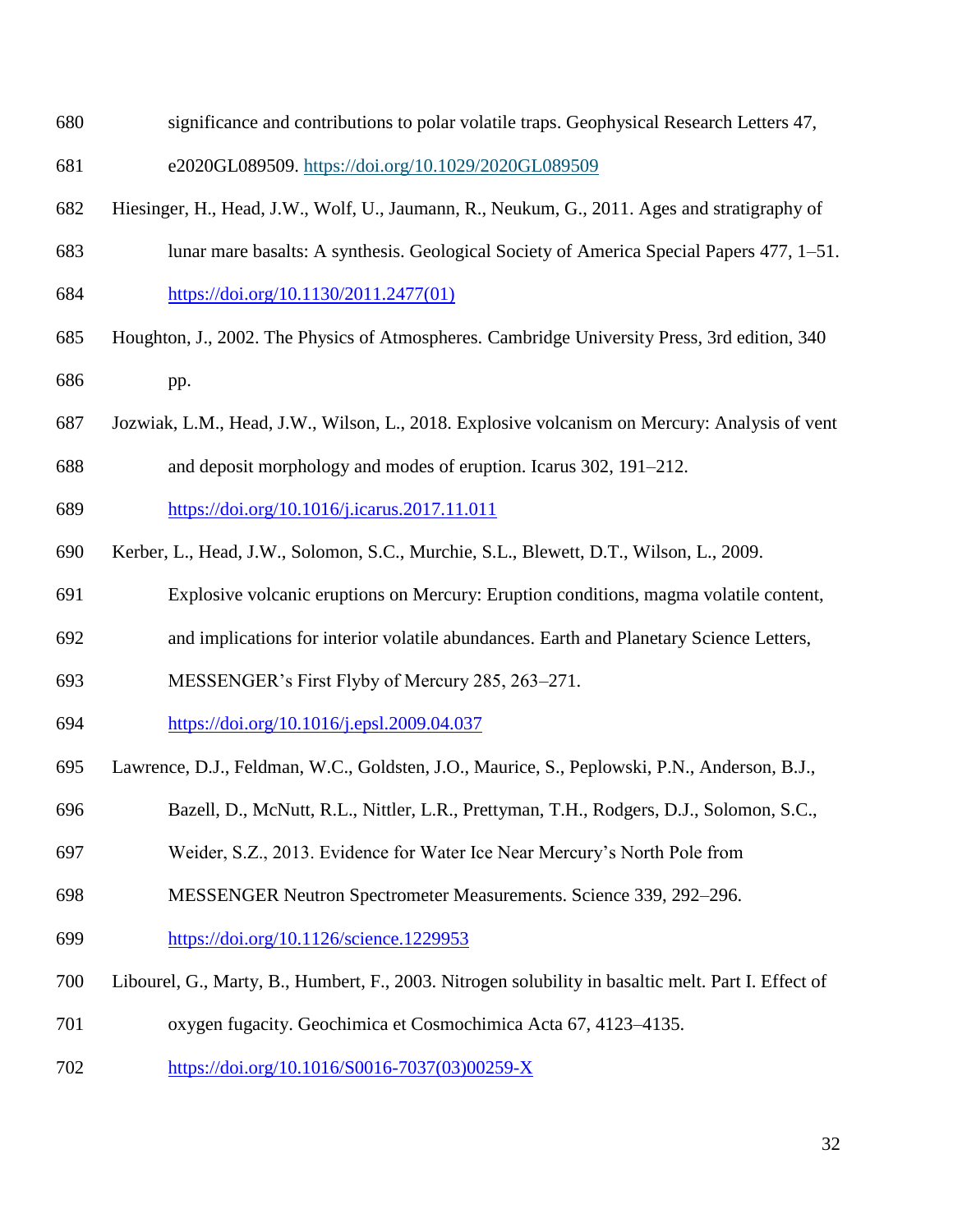| 703 | McCord, T.B., Clark, R.N., 1979. The Mercury soil: Presence of Fe2+. Journal of Geophysical   |
|-----|-----------------------------------------------------------------------------------------------|
| 704 | Research: Solid Earth 84, 7664-7668. https://doi.org/10.1029/JB084iB13p07664                  |
| 705 | McCoy, T.J., Dickinson, T.L., Lofgren, G.E., 1999. Partial melting of the Indarch (EH4)       |
| 706 | meteorite: A textural, chemical, and phase relations view of melting and melt migration.      |
| 707 | Meteoritics & Planetary Science 34, 735–746. https://doi.org/10.1111/j.1945-                  |
| 708 | 5100.1999.tb01386.x                                                                           |
| 709 | McCubbin, F.M., Vander Kaaden, K.E., Peplowski, P.N., Bell, A.S., Nittler, L.R., Boyce, J.W., |
| 710 | Evans, L.G., Keller, L.P., Elardo, S.M., McCoy, T.J., 2017. A Low O/Si Ratio on the           |
| 711 | Surface of Mercury: Evidence for Silicon Smelting? Journal of Geophysical Research:           |
| 712 | Planets 122, 2053-2076. https://doi.org/10.1002/2017JE005367                                  |
| 713 | Moore, J.G., 1970. Water Content of Basalt Erupted on the ocean floor. Contr. Mineral. and    |
| 714 | Petrol. 28, 272-279. https://doi.org/10.1007/BF00388949                                       |
| 715 | Murchie, S.L., Klima, R.L., Denevi, B.W., Ernst, C.M., Keller, M.R., Domingue, D.L., Blewett, |
| 716 | D.T., Chabot, N.L., Hash, C.D., Malaret, E., Izenberg, N.R., Vilas, F., Nittler, L.R.,        |
| 717 | Gillis-Davis, J.J., Head, J.W., Solomon, S.C., 2015. Orbital multispectral mapping of         |
| 718 | Mercury with the MESSENGER Mercury Dual Imaging System: Evidence for the origins              |
| 719 | of plains units and low-reflectance material. Icarus 254, 287–305.                            |
| 720 | https://doi.org/10.1016/j.icarus.2015.03.027                                                  |
| 721 | Murray, B.C., Belton, M.J.S., Danielson, G.E., Davies, M.E., Gault, D.E., Hapke, B., O'Leary, |
| 722 | B., Strom, R.G., Suomi, V., Trask, N., 1974. Mercury's Surface: Preliminary Description       |
| 723 | and Interpretation from Mariner 10 Pictures. Science 185, 169–179.                            |
| 724 | https://doi.org/10.1126/science.185.4146.169                                                  |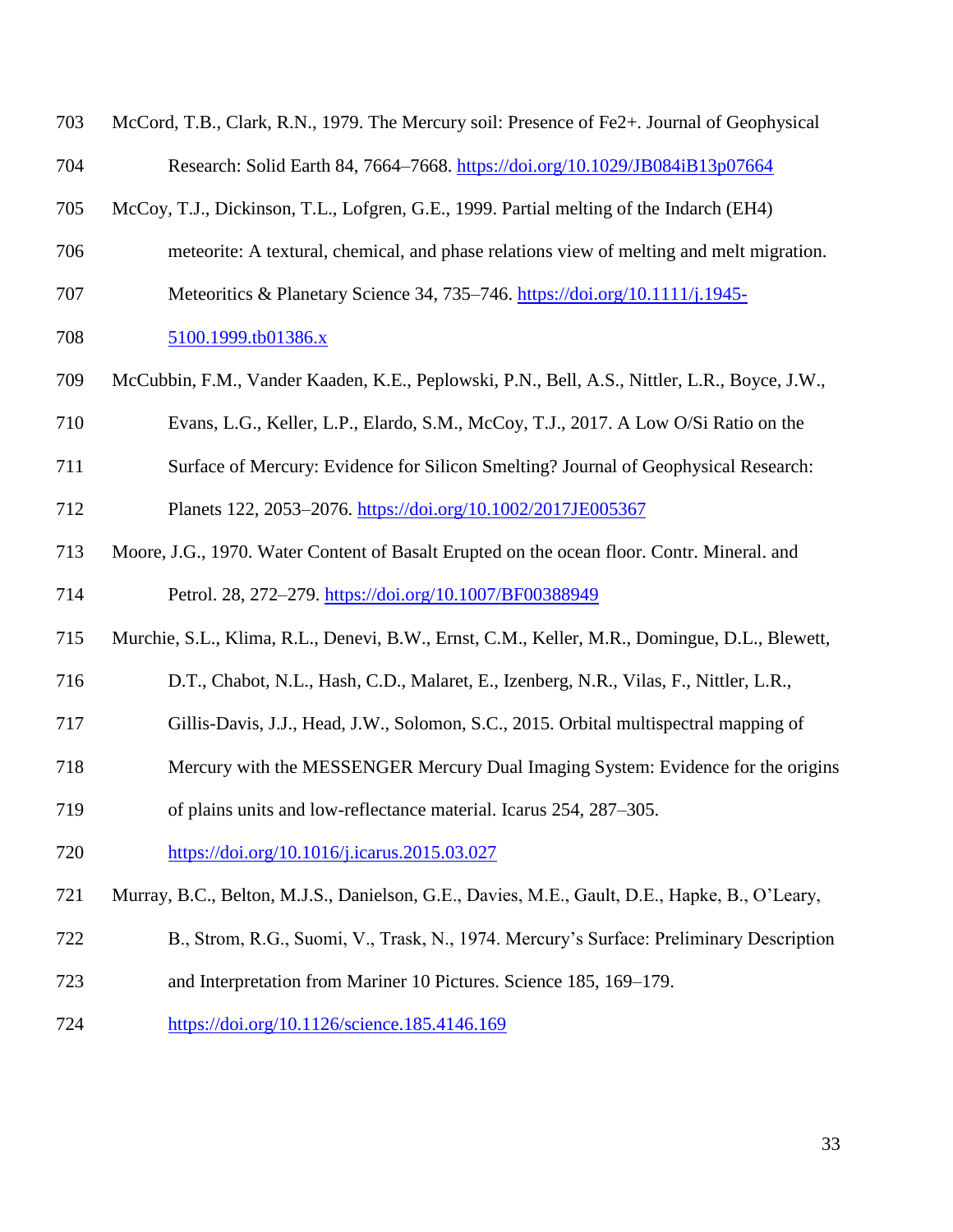- Namur, O., Charlier, B., Holtz, F., Cartier, C., McCammon, C., 2016. Sulfur solubility in
- reduced mafic silicate melts: Implications for the speciation and distribution of sulfur on
- Mercury. Earth and Planetary Science Letters 448, 102–114.
- <https://doi.org/10.1016/j.epsl.2016.05.024>
- Needham, D.H., Kring, D.A., 2017. Lunar volcanism produced a transient atmosphere around
- the ancient Moon. Earth and Planetary Science Letters 478, 175–178.
- <https://doi.org/10.1016/j.epsl.2017.09.002>
- Neumann, G.A., Cavanaugh, J.F., Sun, X., Mazarico, E.M., Smith, D.E., Zuber, M.T., Mao, D.,
- Paige, D.A., Solomon, S.C., Ernst, C.M., Barnouin, O.S., 2013. Bright and dark polar
- deposits on Mercury: Evidence for surface volatiles. Science 339, 296–300.
- <https://doi.org/10.1126/science.1229764>
- Nittler, L. R., Chabot, N. L., Grove, T. L., Peplowski, P. N., 2018. The chemical composition of
- Mercury. Mercury: The view after MESSENGER. Edited by Solomon S. C., Nittler, L.
- R., Anderson, B. J. Cambridge Univ. Press, pp. 20–51.
- Nittler, L.R., Starr, R.D., Weider, S.Z., McCoy, T.J., Boynton, W.V., Ebel, D.S., Ernst, C.M.,
- Evans, L.G., Goldsten, J.O., Hamara, D.K., Lawrence, D.J., McNutt, R.L., Schlemm,
- C.E., Solomon, S.C., Sprague, A.L., 2011. The Major-Element Composition of
- Mercury's Surface from MESSENGER X-ray Spectrometry. Science 333, 1847–1850.
- <https://doi.org/10.1126/science.1211567>
- Padovan, S., Wieczorek, M.A., Margot, J.-L., Tosi, N., Solomon, S.C., 2015. Thickness of the
- crust of Mercury from geoid-to-topography ratios. Geophys. Res. Lett. 42,
- 2014GL062487.<https://doi.org/10.1002/2014GL062487>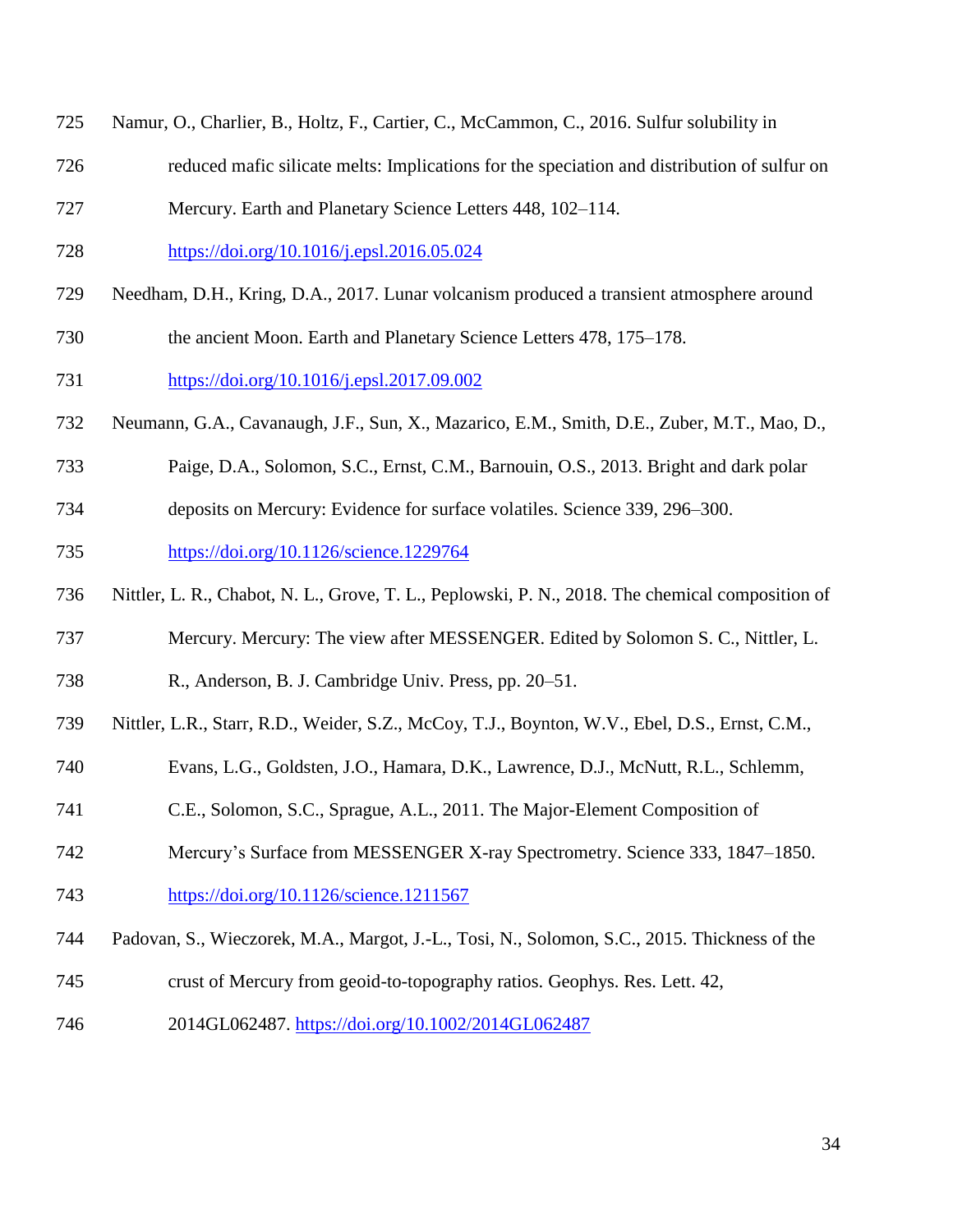| 747 Pajola, M., Lucchetti, A., Semenzato, A., Poggiali, G., Munaretto, G., Galluzzi, V., Marzo, G.A., |  |  |
|-------------------------------------------------------------------------------------------------------|--|--|
|                                                                                                       |  |  |

- Cremonese, G., Brucato, J.R., Palumbo, P., Massironi, M., 2021. Lermontov crater on
- Mercury: Geology, morphology and spectral properties of the coexisting hollows and
- pyroclastic deposits. Planetary and Space Science 195, 105136.
- <https://doi.org/10.1016/j.pss.2020.105136>
- Peplowski, P.N., Evans, L.G., Stockstill-Cahill, K.R., Lawrence, D.J., Goldsten, J.O., McCoy,
- T.J., Nittler, L.R., Solomon, S.C., Sprague, A.L., Starr, R.D., Weider, S.Z., 2014.
- Enhanced sodium abundance in Mercury's north polar region revealed by the
- MESSENGER Gamma-Ray Spectrometer. Icarus 228, 86–95.
- <https://doi.org/10.1016/j.icarus.2013.09.007>
- Peplowski, P.N., Lawrence, D.J., Rhodes, E.A., Sprague, A.L., McCoy, T.J., Denevi, B.W.,
- Evans, L.G., Head, J.W., Nittler, L.R., Solomon, S.C., Stockstill‐ Cahill, K.R., Weider,
- S.Z., 2012. Variations in the abundances of potassium and thorium on the surface of
- Mercury: Results from the MESSENGER Gamma-Ray Spectrometer. Journal of
- Geophysical Research: Planets 117.<https://doi.org/10.1029/2012JE004141>
- Prem, P., Artemieva, N.A., Goldstein, D.B., Varghese, P.L., Trafton, L.M., 2015. Transport of
- water in a transient impact-generated lunar atmosphere. Icarus, Lunar Volatiles 255, 148–
- 158.<https://doi.org/10.1016/j.icarus.2014.10.017>
- Prem, P., Goldstein, D.B., Varghese, P.L., Trafton, L.M., 2019. Coupled DSMC-Monte Carlo
- radiative transfer modeling of gas dynamics in a transient impact-generated lunar
- 767 atmosphere. Icarus 326, 88–104. <https://doi.org/10.1016/j.icarus.2019.02.036>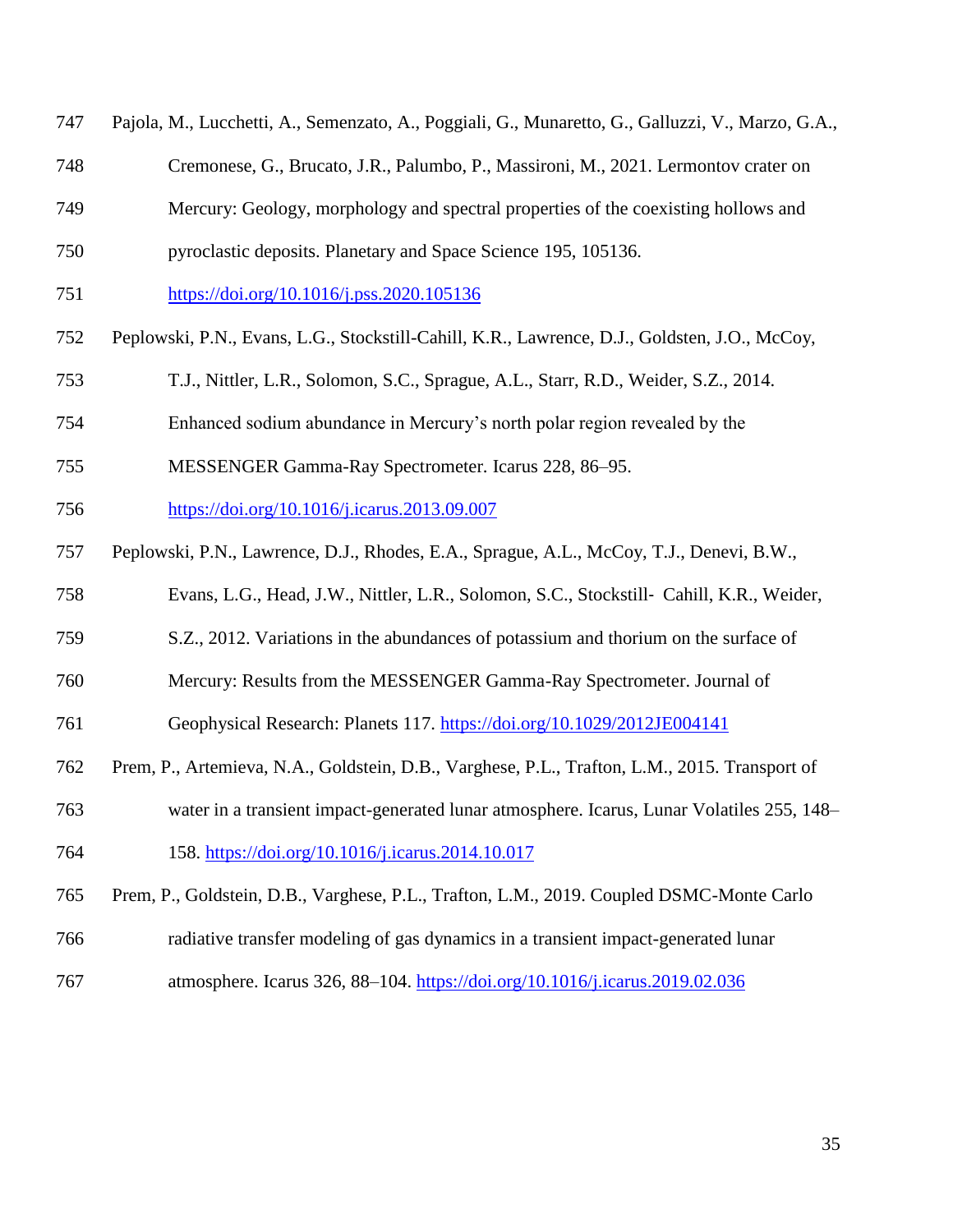|  |  |  |  |  |  |  | 768 Saal, A.E., Hauri, E.H., Cascio, M.L., Orman, J.A.V., Rutherford, M.C., Cooper, R.F., 2008. |
|--|--|--|--|--|--|--|-------------------------------------------------------------------------------------------------|
|--|--|--|--|--|--|--|-------------------------------------------------------------------------------------------------|

Volatile content of lunar volcanic glasses and the presence of water in the Moon's

interior. Nature 454, 192–195.<https://doi.org/10.1038/nature07047>

- Stewart, B.D., Pierazzo, E., Goldstein, D.B., Varghese, P.L., Trafton, L.M., 2011. Simulations of
- a comet impact on the Moon and associated ice deposition in polar cold traps. Icarus 215,
- 1–16.<https://doi.org/10.1016/j.icarus.2011.03.014>
- Strom, R.G., Trask, N.J., Guest, J.E., 1975. Tectonism and volcanism on Mercury. Journal of
- Geophysical Research: Solid Earth 2478–2507.
- [https://doi.org/10.1029/JB080i017p02478@10.1002/\(ISSN\)2169-9356.MERC1](https://doi.org/10.1029/JB080i017p02478@10.1002/(ISSN)2169-9356.MERC1)
- Thomas, R.J., Rothery, D.A., Conway, S.J., Anand, M., 2014a. Long-lived explosive volcanism
- on Mercury. Geophysical Research Letters 41, 6084–6092.
- <https://doi.org/10.1002/2014GL061224>
- Thomas, R.J., Rothery, D.A., Conway, S.J., Anand, M., 2014b. Mechanisms of explosive
- volcanism on Mercury: Implications from its global distribution and morphology. Journal
- of Geophysical Research: Planets 119, 2239–2254.
- <https://doi.org/10.1002/2014JE004692>
- Tucker, O.J., Killen, R.M., Johnson, R.E., Saxena, P., 2021. Lifetime of a transient atmosphere
- produced by lunar volcanism. Icarus 359, 114304.
- <https://doi.org/10.1016/j.icarus.2021.114304>
- Vondrak, R.R., 1974. Creation of an artificial lunar atmosphere. Nature 248, 657–659.
- <https://doi.org/10.1038/248657a0>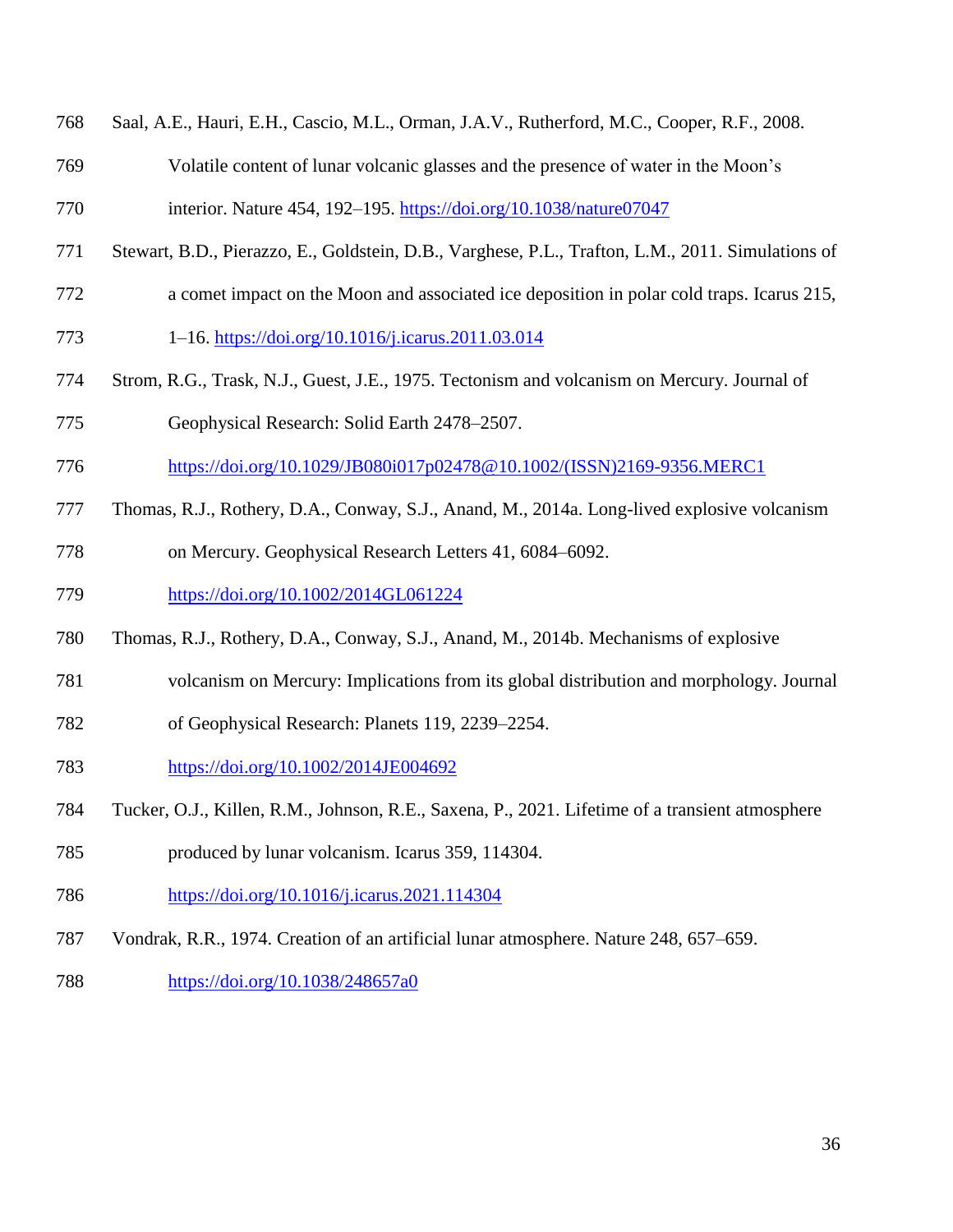- Whitten, J.L., Head, J.W., 2013. Detecting volcanic resurfacing of heavily cratered terrain:
- Flooding simulations on the Moon using Lunar Orbiter Laser Altimeter (LOLA) data.
- Planetary and Space Science 85, 24–37.<https://doi.org/10.1016/j.pss.2013.05.013>
- Whitten, J.L., Head, J.W., Denevi, B.W., Solomon, S.C., 2014. Intercrater plains on Mercury:
- Insights into unit definition, characterization, and origin from MESSENGER datasets.
- Icarus 241, 97–113.<https://doi.org/10.1016/j.icarus.2014.06.013>
- Wilson, L., Head, J.W., 2008. Volcanism on Mercury: A new model for the history of magma ascent and eruption. Geophysical Research Letters 35.
- <https://doi.org/10.1029/2008GL035620>
- Wilson, L., Head, J.W., 2017. Generation, ascent and eruption of magma on the Moon: New
- insights into source depths, magma supply, intrusions and effusive/explosive eruptions
- (Part 1: Theory). Icarus, Lunar Reconnaissance Orbiter Part II 283, 146–175.
- <https://doi.org/10.1016/j.icarus.2015.12.039>
- Wilson, L., Head, J.W., 2018. Controls on lunar basaltic volcanic eruption structure and
- morphology: Gas release patterns in sequential eruption phases. Geophysical Research
- Letters 45, 5852–5859.<https://doi.org/10.1029/2018GL078327>
- Zolotov, M.Yu., 2011. On the chemistry of mantle and magmatic volatiles on Mercury. Icarus
- 212, 24–41.<https://doi.org/10.1016/j.icarus.2010.12.014>
- Zolotov, M.Yu., Sprague, A.L., Hauck, S.A., Nittler, L.R., Solomon, S.C., Weider, S.Z., 2013.
- The redox state, FeO content, and origin of sulfur-rich magmas on Mercury. J. Geophys.
- Res. Planets 118, 138–146.<https://doi.org/10.1029/2012JE004274>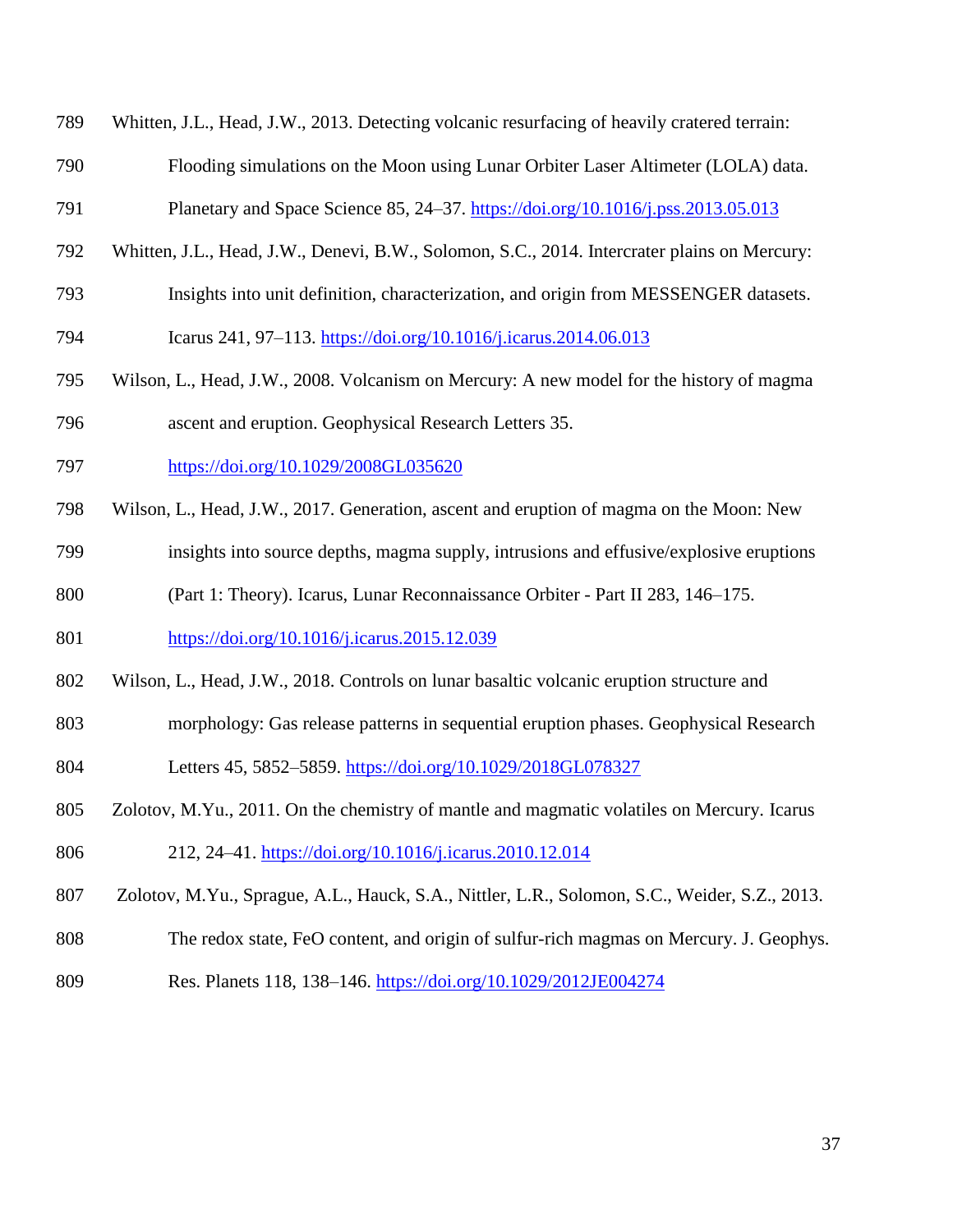# **Figures**



**Fig. 1.** The global distribution of smooth plains and intercrater plains on Mercury in Robinson

projection (modified from Byrne et al., 2018).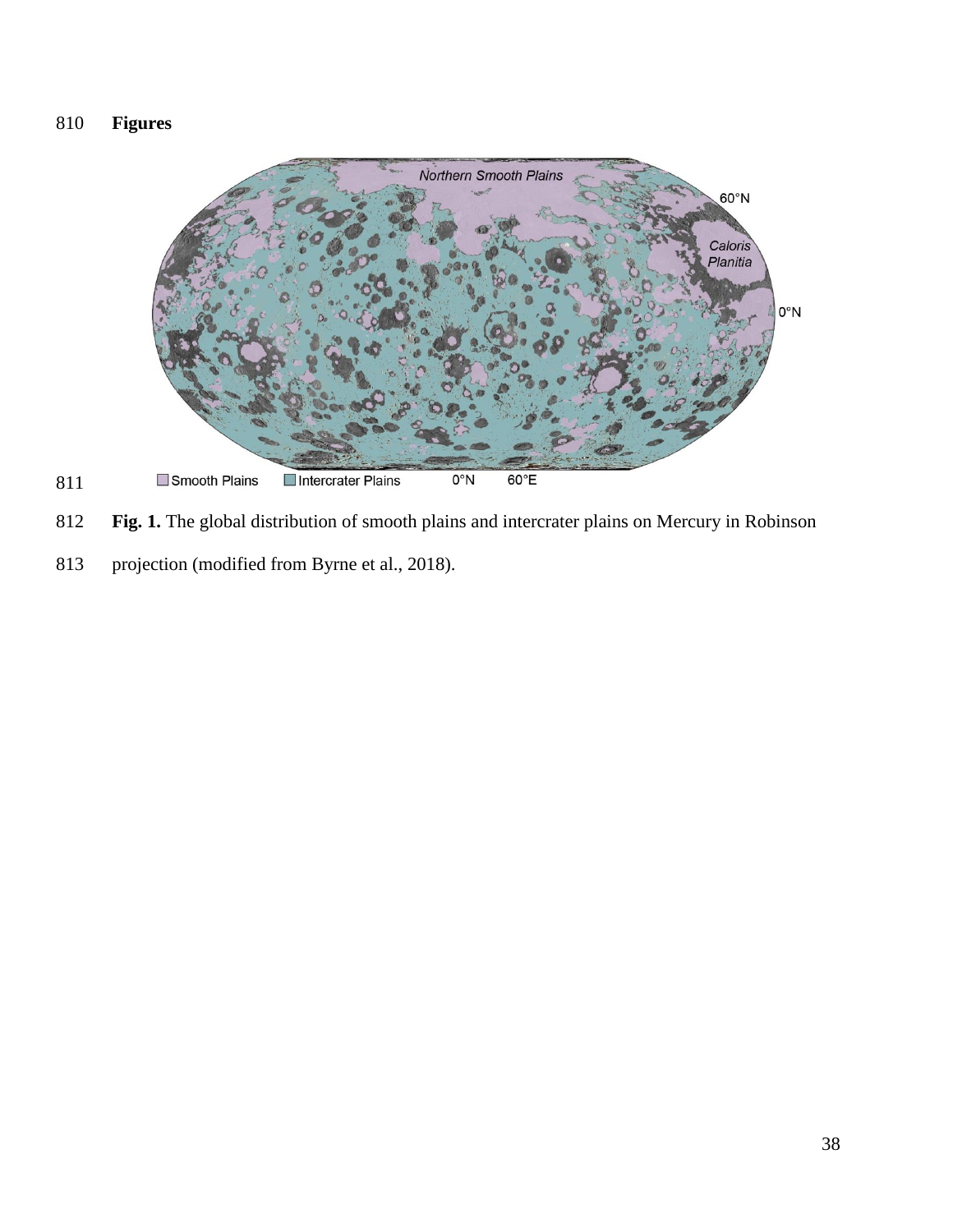



**Fig. 2.** Estimates of the total volume of erupted lavas on Mercury using low (0.1 km),

- intermediate (1 km), and high (4 km) estimates for previously unresolved plains thicknesses.
- These are compared with the predicted volume of erupted lavas on the Moon using the data from
- Needham and Kring (2017) as well as Head and Wilson (1992) and Evans et al. (2016) in
- hatching. Note that the volume is shown on a log scale.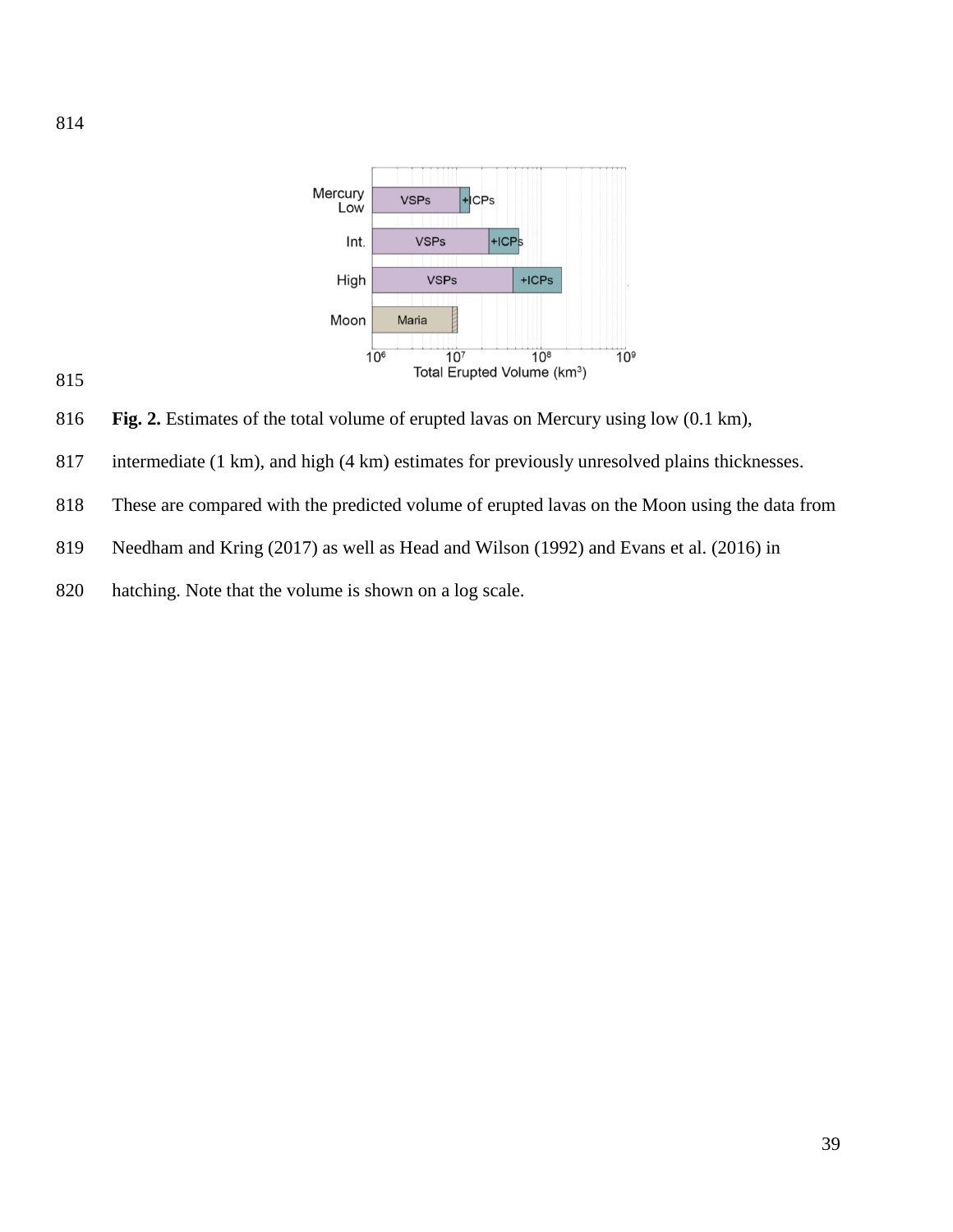

 **Fig. 3.** Estimates of the total mass of volatiles released on Mercury from eruptions forming volcanic smooth plains (VSPs) and intercrater plains (ICPs), compared with the total mass of volatiles released during the formation of the maria estimated by Needham and Kring (2017). 825 For *f*O<sub>2</sub> values of IW-3 and IW-7, estimates are computed for low-gas (Model A) and high-gas (Model B) scenarios. Recall, Model A estimates S abundances to be 1% SCSS and C-, H-, O-, N-827 , and Cl-abundances from 10% degassing amounts, while Model B estimates 10% of S and 100% of other volatiles degassed. We use a range of thicknesses (0.1, 1, and 4 km) for plains that lack previous estimates to derive (a) low-volume, (b) intermediate-volume, and (c) high-volume estimates. Note that the lunar estimates do not vary from (a) to (c), but do vary between low- and high-gas scenarios.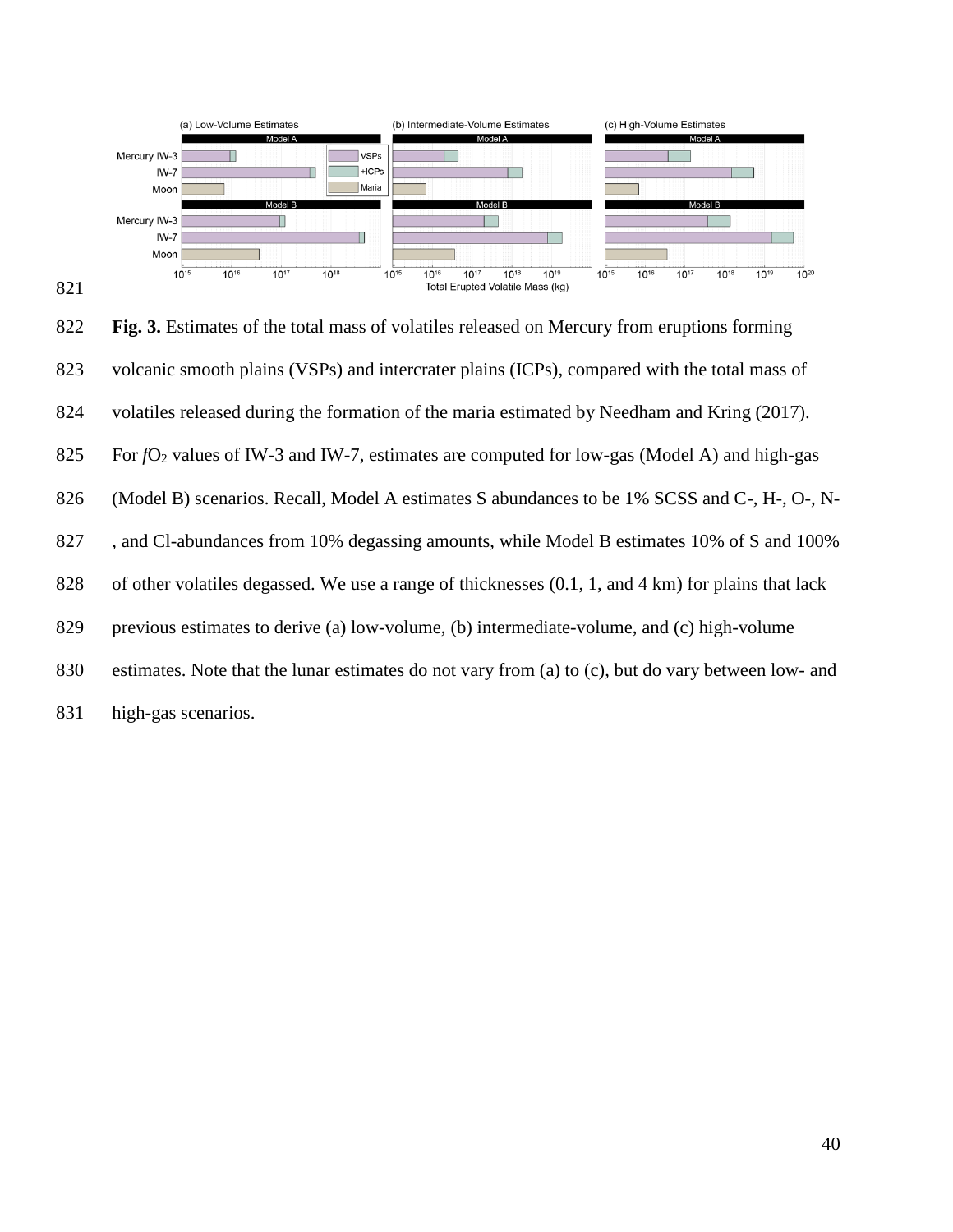

 **Fig. 4.** Estimates of the total duration of volcanically-derived transient atmospheres from various 834 model runs for low-volume scenarios ( $V_e$ =200 km<sup>3</sup>; Table 3), where each triangular peak represents the formation of a volcanically-derived transient atmosphere, and the width of the triangle represents the duration of such an atmosphere. Although the individual eruptions are schematically represented as triangles, the decay of an eruption is not predicted to be linear. As 838 the estimated time interval between average eruptions  $(\tau_i)$  decreases across the columns, the intermittency spacing between eruptions decreases; eruptions are occurring every 40,000 years in 840 the leftmost column and as frequently as every 2,000 years in the rightmost column. As the 841 estimated duration of an average transient volcanically-derived atmosphere  $(\tau_d)$  increases down 842 the rows, the duration of a transient atmosphere increases;  $\tau_d$  ranges from 250 to 2,500 years at IW-3 under degassing Models A and B, respectively, and from 10,000 to 100,000 years at IW-7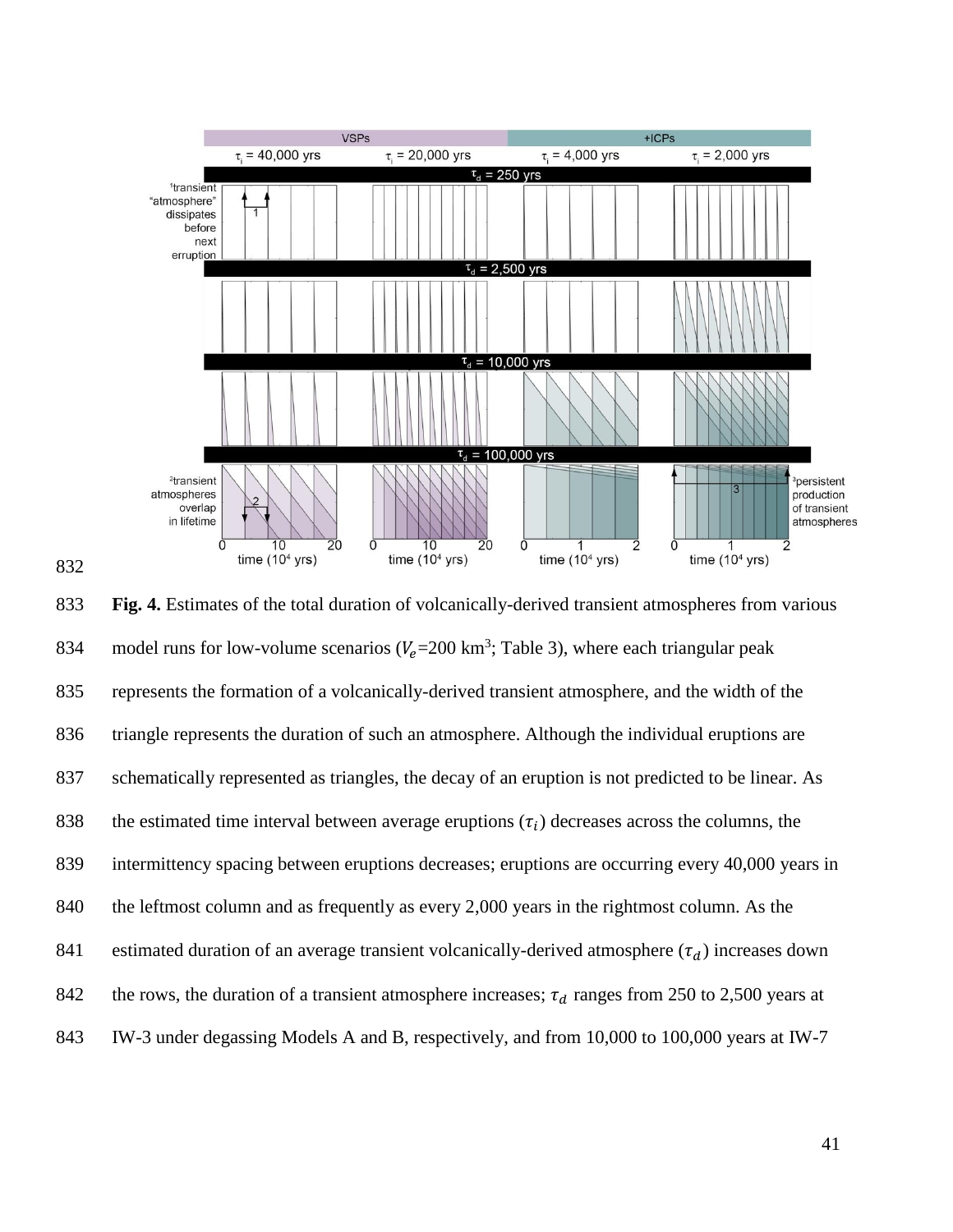- under Models A and B. Note that the x-axis is longer (200,000 years) in the first two columns
- 845 than in the last two columns (20,000 years).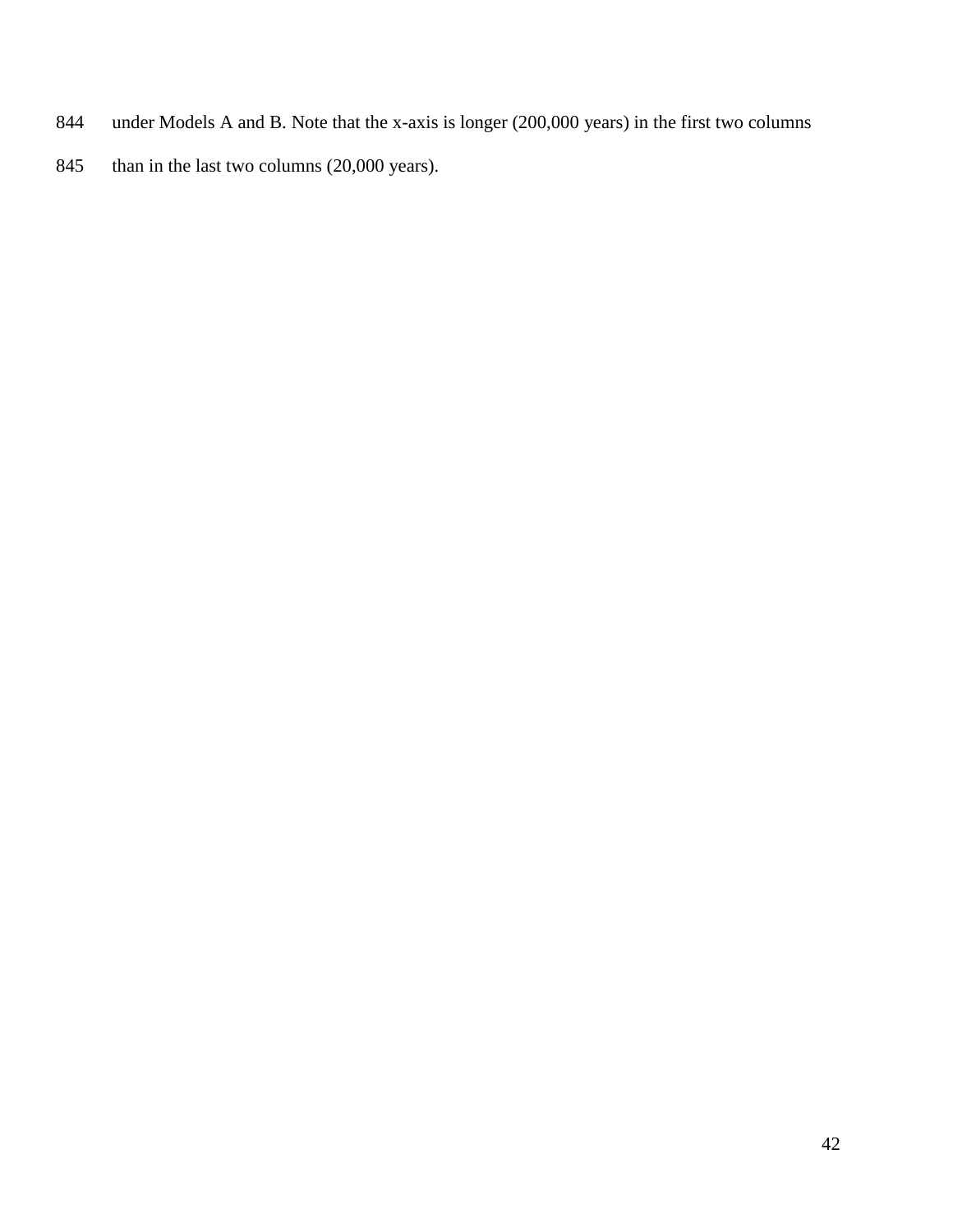### 846 **Tables**

847

|           |                                                                                       | Estimated Volatiles Delivered to the Surface |        |                 |                |            |            |            |            |  |  |
|-----------|---------------------------------------------------------------------------------------|----------------------------------------------|--------|-----------------|----------------|------------|------------|------------|------------|--|--|
|           |                                                                                       |                                              |        | Mass, $n$ (ppm) | Amount (wt. %) |            |            |            |            |  |  |
|           |                                                                                       |                                              | $IW-3$ | $IW-7$          |                | $IW-3$     |            | $IW-7$     |            |  |  |
| Element   | <b>Potential Degassing</b><br><b>Species</b>                                          | Model<br>Model B<br>A                        |        | Model A         | Model B        | Model<br>A | Model<br>B | Model<br>A | Model<br>B |  |  |
| S         | $S_2$ , $S_3$ , $CS_2$ , $S_2$ Cl,<br>COS, SCI <sub>2</sub>                           | 100                                          | 1,000  | 700             | 7,000          | 36         | 36         | 6          | 6          |  |  |
| C         | CO, CS <sub>2</sub> , COS                                                             | 10<br>100                                    |        |                 | 10             | 3.6        | 3.6        | 0.01       | 0.01       |  |  |
| н         | $H_2S$ , $H_2$ , HCl                                                                  | 100<br>1.000                                 |        | 50              | 500            | 36         | 36         | $\Omega$   | 0          |  |  |
| O         | COS                                                                                   | 13                                           | 133    | 1.3             | 13             | 4.9        | 4.9        | 0.01       | 0.01       |  |  |
| N         | $N_{2}$                                                                               | 50                                           | 500    | 10.000          | 100.000        | 18         | 18         | 92         | 92         |  |  |
| <b>CI</b> | $Cl2$ , S <sub>2</sub> Cl, SCl <sub>2</sub> , HCl,<br>NaCl, (NaCl) <sub>2</sub> , KCl | 1                                            | 10     | 80              | 800            | 0.4        | 0.4        | 0.7        | 0.7        |  |  |

848

849 Table 1. Predicted volatile species for mercurian magmas. S abundances are estimated to be 1% of the estimated sulfur concentration at sulfide saturation (SCSS) for Model A and 10% of the estimated SCSS for Model B. Abundances of other elements are estimated from degassing amounts of 10% and 100% for Models A and B, respectively. Potential degassing species are discussed in detail by Zolotov (2011), Evans et al. (2015), Armstrong et al., (2015) and Dalou et al. (2019).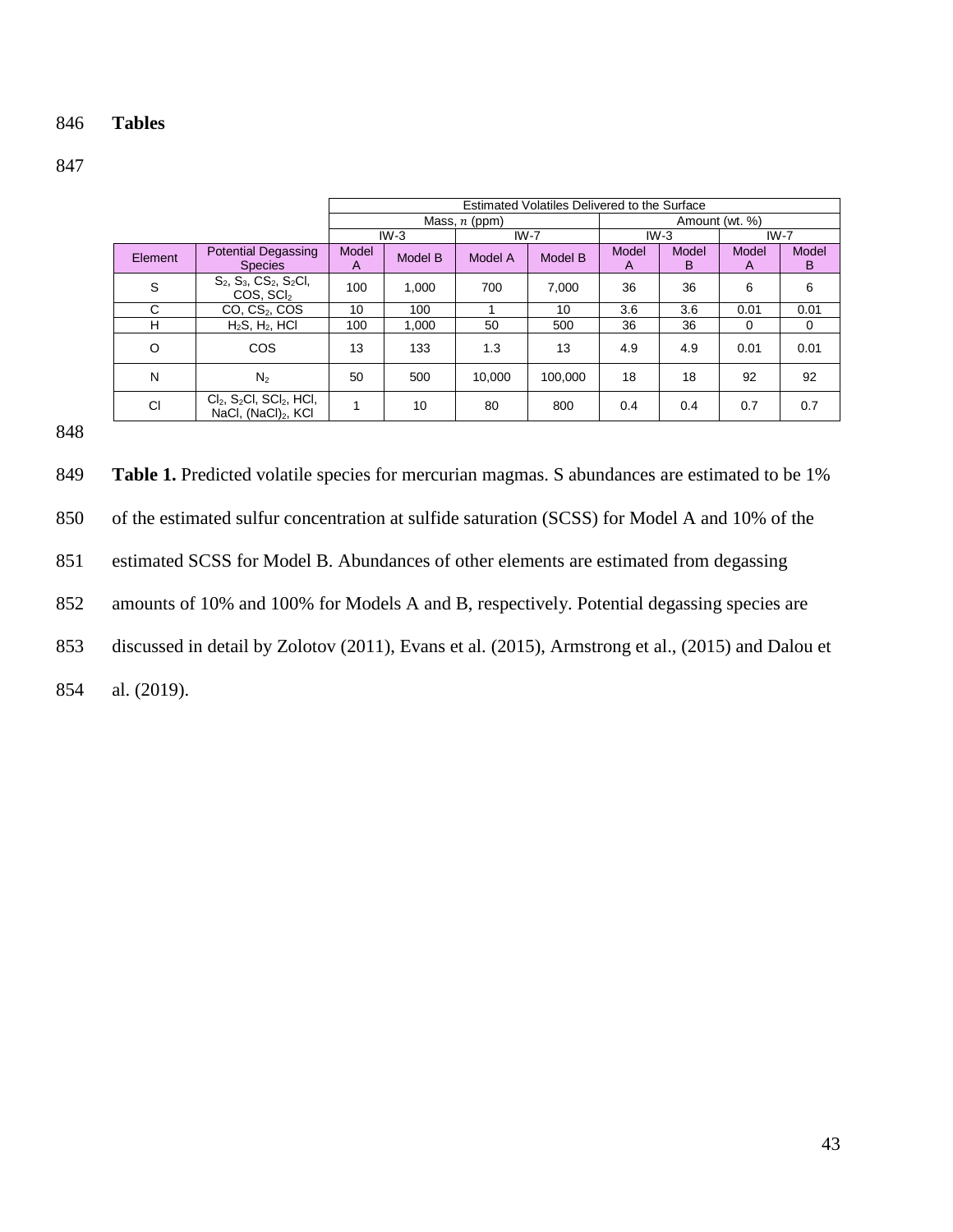|                    | Mass of Released Volatiles (kg)    |                          |             |             |             |             |                 |                                                      |             |             |             |             |             |             |
|--------------------|------------------------------------|--------------------------|-------------|-------------|-------------|-------------|-----------------|------------------------------------------------------|-------------|-------------|-------------|-------------|-------------|-------------|
|                    | S<br>C                             |                          |             | H           |             | N           |                 | <b>CI</b>                                            |             | O           |             | Sum         |             |             |
|                    | Degassing Model                    |                          |             |             |             |             |                 |                                                      |             |             |             |             |             |             |
|                    | Model A<br>(Low<br>Gas)            | Model B<br>(High<br>Gas) | Model A     | Model B     | Model A     | Model B     | Model A         | Model B                                              | Model A     | Model B     | Model A     | Model B     | Model A     | Model B     |
|                    |                                    |                          |             |             |             |             | $IW-3$          |                                                      |             |             |             |             |             |             |
| Volume<br>Scenario | <b>Volcanic Smooth Plains Only</b> |                          |             |             |             |             |                 |                                                      |             |             |             |             |             |             |
| Low                | $3.4E+15$                          | $3.4E + 16$              | $3.4E + 14$ | $3.4E + 15$ | $3.4E + 15$ | $3.4E + 16$ | $1.7E + 15$     | $1.7E + 16$                                          | $3.4E+13$   | $3.4E + 14$ | $4.4E + 14$ | $4.5E + 15$ | $9.3E + 15$ | $9.3E + 16$ |
| Intermediate       | $7.3E + 15$                        | $7.3E + 16$              | $7.3E + 14$ | $7.3E + 15$ | $7.3E + 15$ | $7.3E + 16$ | $3.6E + 15$     | $3.6E + 16$                                          | $7.3E + 13$ | $7.3E + 14$ | $9.5E + 14$ | $9.7E + 15$ | $2.0E + 16$ | $2.0E + 17$ |
| High               | $1.4E + 16$                        | $1.4E + 17$              | $1.4E + 15$ | $1.4E + 16$ | $1.4E + 16$ | $1.4E + 17$ | $7.0E + 15$     | $7.0E + 16$                                          | $1.4E + 14$ | $1.4E + 15$ | $1.8E + 15$ | $1.9E + 16$ | $3.8E + 16$ | $3.8E+17$   |
|                    |                                    |                          |             |             |             |             |                 | <b>Volcanic Smooth Plains and Intercrater Plains</b> |             |             |             |             |             |             |
| Low                | $4.3E + 15$                        | $4.3E + 16$              | $4.3E + 14$ | $4.3E + 15$ | $4.3E + 15$ | $4.3E + 16$ | $2.1E + 15$     | $2.1E+16$                                            | $4.3E + 13$ | $4.3E + 14$ | $5.6E + 14$ | $5.7E + 15$ | $1.2E + 16$ | $1.2E + 17$ |
| Intermediate       | $1.6E + 16$                        | $1.6E + 17$              | $1.6E + 15$ | $1.6E + 16$ | $1.6E + 16$ | $1.6E + 17$ | $8.1E + 15$     | $8.1E + 16$                                          | $1.6E + 14$ | $1.6E + 15$ | $2.1E+15$   | $2.2E+16$   | $4.5E + 16$ | $4.5E + 17$ |
| High               | $5.0E + 16$                        | $5.0E + 17$              | $5.0E + 15$ | $5.0E + 16$ | $5.0E + 16$ | $5.0E + 17$ | $2.5E+16$       | $2.5E+17$                                            | $5.0E + 14$ | $5.0E + 15$ | $6.5E+15$   | $6.6E + 16$ | $1.4E + 17$ | $1.4E + 18$ |
|                    |                                    |                          |             |             |             |             | IW <sub>7</sub> |                                                      |             |             |             |             |             |             |
|                    |                                    |                          |             |             |             |             |                 | Volcanic Smooth Plains Only                          |             |             |             |             |             |             |
| Low                | $2.4E+16$                          | $2.4E+17$                | $3.4E + 13$ | $3.4E + 14$ | $1.7E + 15$ | $1.7E + 16$ | $3.4E + 17$     | $3.4E + 18$                                          | $2.7E+15$   | $2.7E+16$   | $4.4E + 13$ | $4.4E + 14$ | $3.7E + 17$ | $3.7E + 18$ |
| Intermediate       | $5.1E + 16$                        | $5.1E+17$                | $7.3E + 13$ | $7.3E + 14$ | $3.6E + 15$ | $3.6E + 16$ | $7.3E+17$       | $7.3E + 18$                                          | $5.8E + 15$ | $5.8E + 16$ | $9.5E + 13$ | $9.5E + 14$ | $7.9E + 17$ | 7.9E+18     |
| High               | $9.8E + 16$                        | $9.8E+17$                | $1.4E + 14$ | $1.4E + 15$ | $7.0E + 15$ | $7.0E + 16$ | $1.4E + 18$     | $1.4E + 19$                                          | $1.1E + 16$ | $1.1E + 17$ | $1.8E + 14$ | $1.8E + 15$ | $1.5E + 18$ | $1.5E + 19$ |
|                    |                                    |                          |             |             |             |             |                 | <b>Volcanic Smooth Plains and Intercrater Plains</b> |             |             |             |             |             |             |
| Low                | $3.0E + 16$                        | $3.0E + 17$              | $4.3E + 13$ | $4.3E + 14$ | $2.1E+15$   | $2.1E+16$   | $4.3E + 17$     | $4.3E + 18$                                          | $3.4E+15$   | $3.4E + 16$ | $5.6E+13$   | $5.6E + 14$ | $4.7E + 17$ | $4.7E + 18$ |
| Intermediate       | $1.1E + 17$                        | $1.1E + 18$              | $1.6E + 14$ | $1.6E + 15$ | $8.1E + 15$ | $8.1E + 16$ | $1.6E + 18$     | $1.6E + 19$                                          | $1.3E + 16$ | $1.3E + 17$ | $2.1E+14$   | $2.1E+15$   | $1.8E + 18$ | $1.8E + 19$ |
| High               | $3.5E+17$                          | $3.5E + 18$              | $5.0E + 14$ | $5.0E + 15$ | $2.5E+16$   | $2.5E+17$   | $5.0E + 18$     | $5.0E + 19$                                          | $4.0E + 16$ | $4.0E + 17$ | $6.5E + 14$ | $6.5E + 15$ | $5.4E+18$   | $5.4E + 19$ |

856

857 Table 2. Mass of erupted volatiles released during VSP- and ICP-forming eruptions estimated for *f*O<sub>2</sub> values of IW-3 and IW-7 and

858 different degassing models. Model A represents a low-gas model where S abundances are estimated to be 1% of the estimated SCSS

859 and abundances of other elements are estimated from degassing amounts of 10%. Model B is a high-gas model where 10% of S and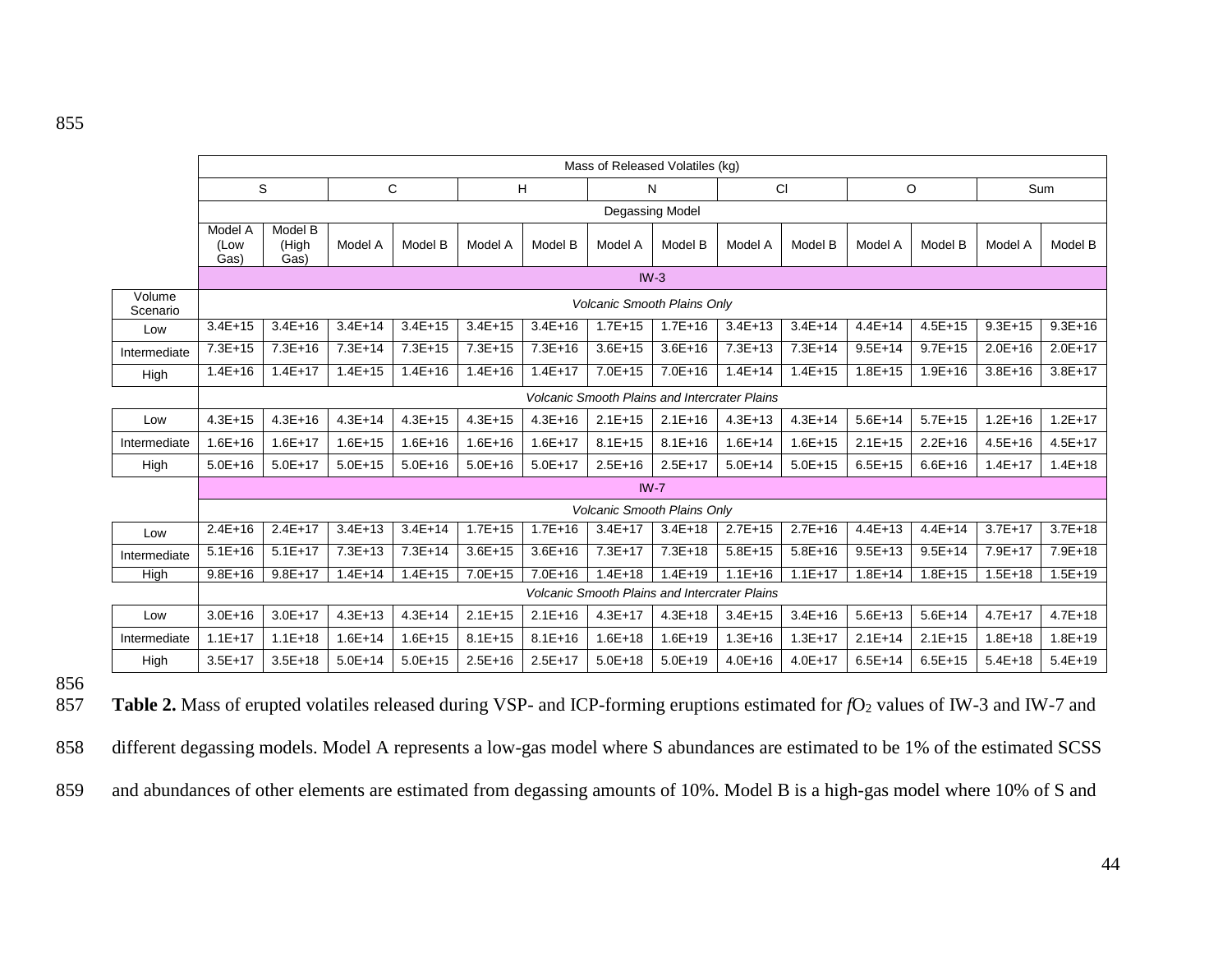- 100% of other volatiles are estimated to have degassed. For each case, we present the low-, intermediate-, and high-volume estimates
- corresponding to different estimates of plains thicknesses (0.1, 1, and 4 km, respectively, for plains with previously unresolved
- thicknesses).